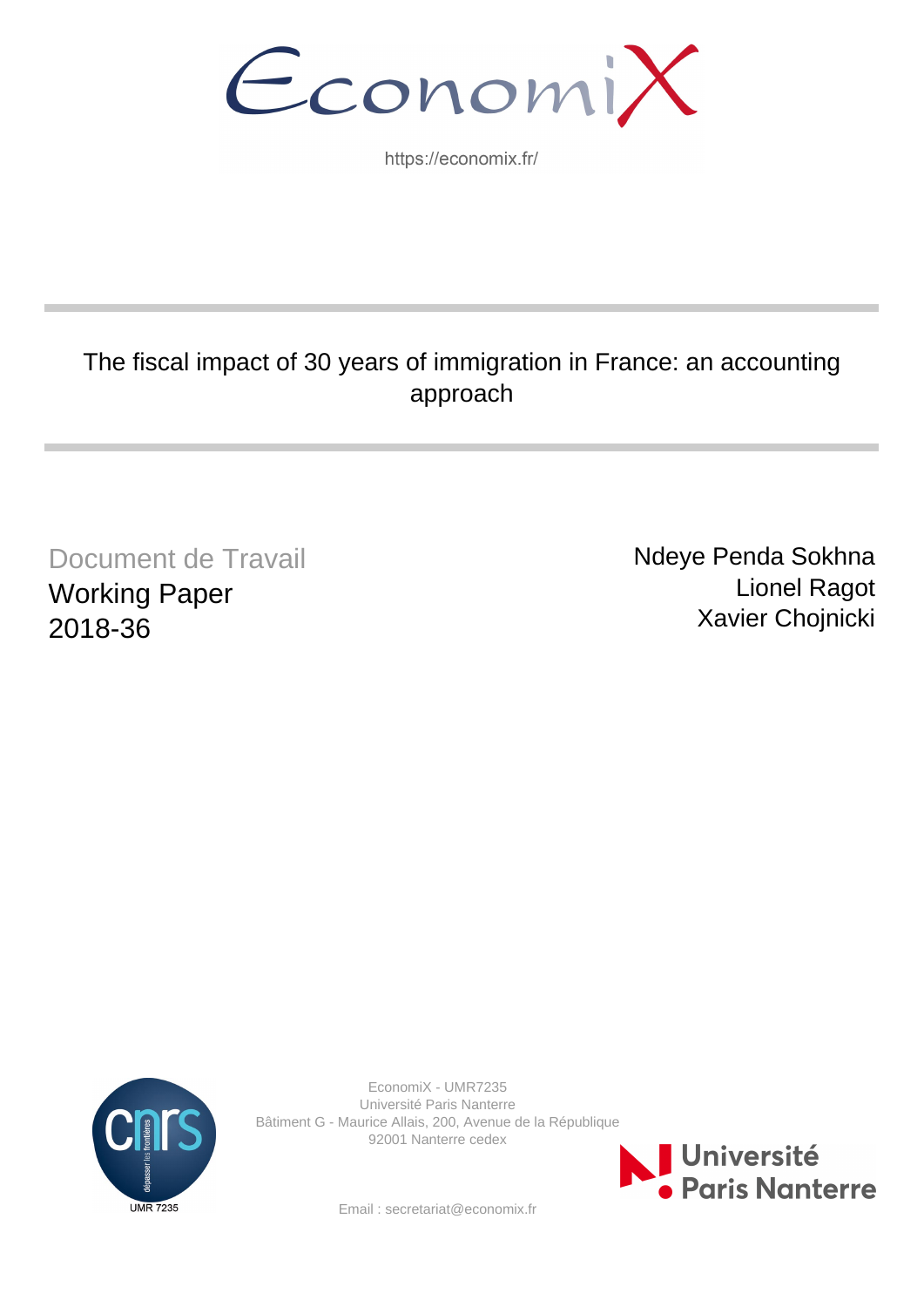# The fiscal impact of 30 years of immigration in France: an accounting approach<sup>∗</sup>

## Xavier CHOJNICKI† , Lionel RAGOT‡ et Ndeye-Penda SOKHNA§

#### Abstract

This article aims to evaluate the net contribution of immigration to the public finances of France between the late 1970s and the early 2010s. We developed an accounting method that disaggregates the primary deficit into the specific contributions of immigrant population and native population. We show that the net contribution of immigrants is generally negative over a relatively long period, but remains at an extremely low level  $(\pm 0.5\%$  of the french GDP, reduced to  $\pm 0.2\%$ , with the exception of 2011). The relatively negligible effect of immigrants on the public accounts is explained by a favourable demographic structure offsetting their lower net individual contribution. However, the 2008 financial crisis has significantly degraded the economic condition of immigrants. The net per capita contribution of EU immigrants has significantly declined since 2000 and is now similar to values from third country immigrants.

JEL Classification: E62, F22, H62.

Keywords: International migration, public finances, social protection

<sup>∗</sup>We would like to thank among many others H. d'Albis, M. Beine, C. Destais, J.C. Dumont and H. Jayet for helpful comments and suggestions. All errors remain our own.

<sup>†</sup>LEM-CNRS, University of Lille

<sup>‡</sup>EconomiX-CNRS, University Paris Nanterre and CEPII

<sup>&</sup>lt;sup>§</sup>EconomiX-CNRS, University Paris Nanterre 1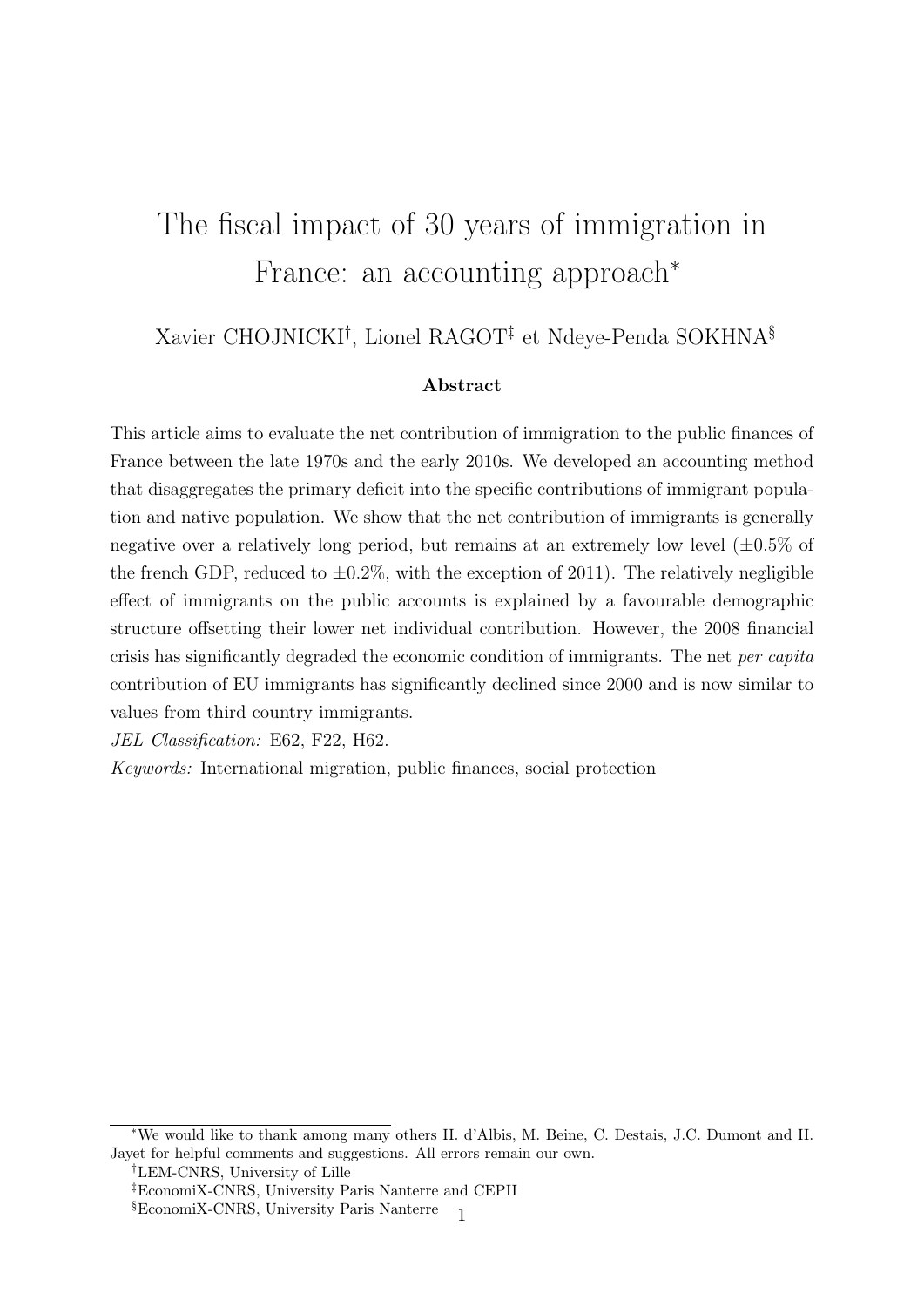## 1 Introduction

During 2015, over one million refugees applied for asylum in Europe, a figure without precedent since World War II. This "migration crisis" was not an isolated event, since its underlying political tensions, internal conflicts as well climatic determinants have not vanished. For this reason, we should expect at least increasingly more significant migratory flows in years to come, even in the absence of single migratory event of the same magnitude. More generally, the migration issue, and in particular the costs associated with integration, has moved to the centre stage of recent political debates, as exemplified by the British vote for Brexit in June 2016, the election of Donald Trump in the United States in November 2016, or the parliamentary elections in Germany in September 2017, among others. In the three cases above, the political debate revolved around the number of migrants that economies could "reasonably" accommodate, and in particular around their potential cost.

Although the migrant issue was relatively unaddressed during the last presidential election in France, it nevertheless remains a topic of concern to French citizens. A survey conducted by the Ipsos Institute in 25 countries in  $2017<sup>1</sup>$  revealed that 86% of French citizens attributed a negative impact to immigration (compared to 79% for all countries). Such concerns were confirmed by the Transatlantic Trends international survey in 2011<sup>2</sup> where 53% of French respondents either agreed or strongly agreed with the statement that "immigrants are a burden to social services", compared to 63% of British and American people, but only 49% of Germans. The series of surveys over time indicates a trend towards increasingly negative views on immigration. Faced with the evolution of public opinion in relation to immigration and the perception of its impact on public finances, the political response has been typically fast and often involves pledges to restrict access of immigrants to social welfare, as evidenced for example by the permission given by the European Council on February 18 and 19, 2016 for David Cameron to limit or suspend certain social benefits of European workers for up to seven years.

Paradoxically, although such measures have burgeoned following an increase in the proportion of people who think that immigrants represent a cost to the state budget and the finances of social protection, studies measuring such alleged costs only appeared relatively recently (in the last 20 years) and remain scarce to this day. This article aims to evaluate the net contribution of immigration to public finances in France since the late 1970s. In previous analyses in France, Chojnicki (2011) and Chojnicki (2013) showed that in 2005 the contribution of immigrants to public finances was positive, despite their

 $1$ http://www.ifop.com/media/poll/3869-1-study file.pdf

<sup>2</sup>http ://www.gmfus.org/publications/transatlantic-trends-2011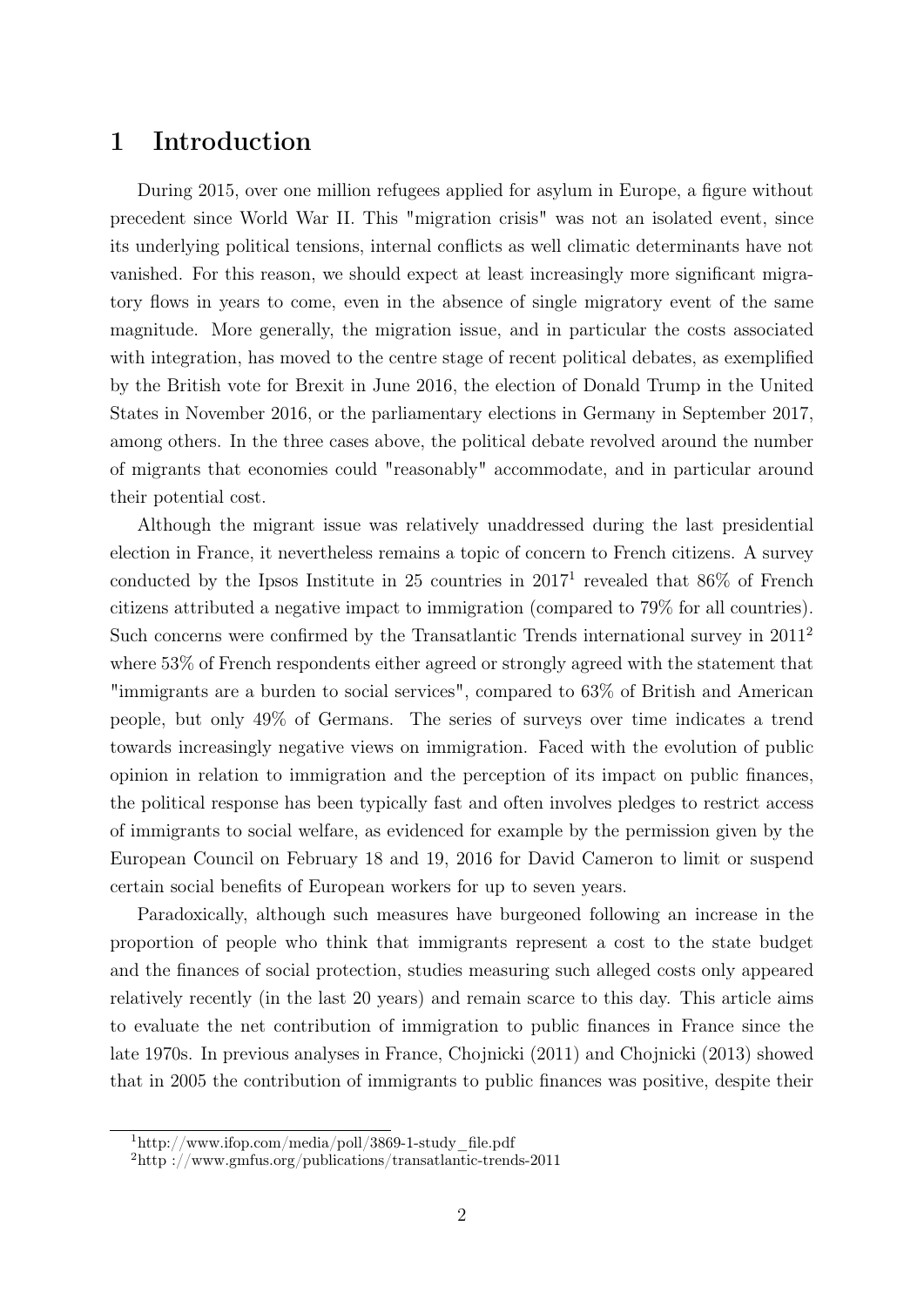over-representation in some areas of social protection. In that year, immigration had a positive although moderate impact (estimated in  $\epsilon$ 3.9 billion) on public finances.

The first contribution of our study is to generalise this approach over a longer period to evaluate the impact of immigration as a function of economic conjuncture (for example, after the 2008 financial crisis) and of changes in age structure and qualifications of the immigrant population over time. Previous studies have as a rule focused on a single year and therefore cannot address the evolution over time of the impact of immigration. In contrast, our study relied on data from a relatively long time series with a harmonised methodology for each year.

This article also helps to improve the method of accounting for the impact of immigration on public finances through a finer decomposition of revenue and expenditure components of public administration. Our essentially accounting methodology consists in quantifying the benefits that immigrants extract from the public system (social spending, health, education, pensions) as well as their contribution to various levies. Based on data from microeconomic surveys, we reconstruct the resulting net contribution of immigrants to public finances at the individual and then general level at seven time points between 1979 and 2011.

We show that the net contribution of immigration is overall negative for the whole period, but remains relatively low (under 0.5% of the French GDP). Between 1979 and 2011, immigration has never determined the magnitude and evolution of budget balances. Furthermore, the increase in migratory flows over the last decade has not caused any deterioration in the economic condition of migrants relative to natives. However, immigrants have been more strongly affected by the financial crisis of 2008; which resulted in a more extreme decrease in their net contribution to public finances compared to natives. Our results show that the individualised contribution of immigrants is positive except for the years 1995 and 2011, which followed recessions. By distinguishing immigrants from the European Union or a third country, we demonstrate a relative improvement in the economic condition of the latter between 2001 and 2011. Finally, decomposition by age group shows a more pronounced ageing of EU immigrants, resulting in an increase in net beneficiaries relative to net contributors.

The following section presents a literature review on the fiscal impact of immigration. Next, section 3 describes the accounting method applied to estimate the contribution of each population category to public finances. Section 4 presents our dataset as well as the assumptions adopted during data analysis. Section 5 assesses the immediate effects of immigration on public finances and proposes a decomposition to evaluate the contribution of each population to the temporal evolution of the primary balance *per capita*, as well as the demographic and fiscal factors that explain the difference between *per capita*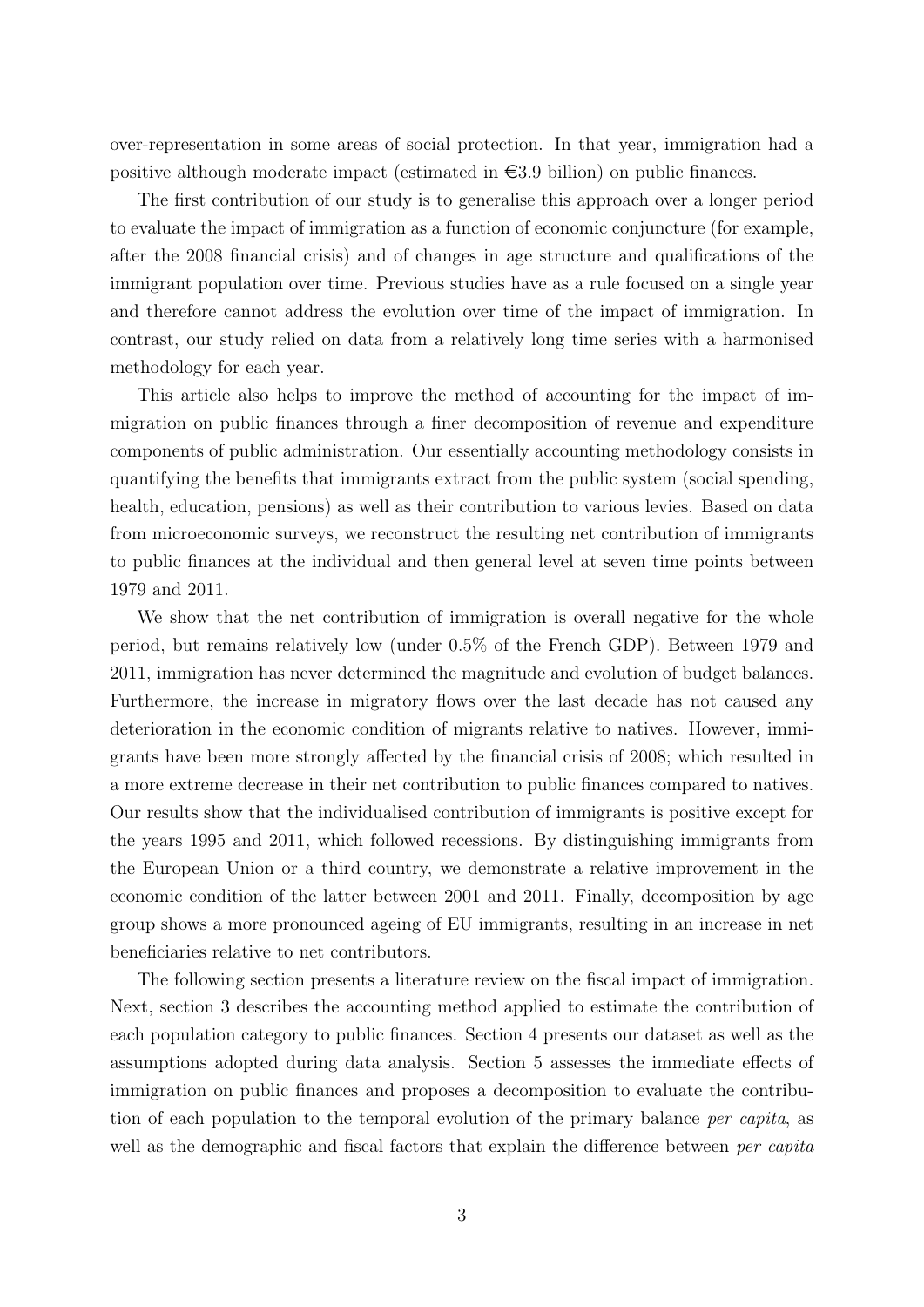contributions of natives and immigrants for each studied year. Section 5 also provides an analysis of the sensitivity of the results to assumptions regarding the second or next generation of immigrants or natives, and regarding the allocation of expenditure resulting from the provision of public goods.

### 2 Literature review

The economic literature on the relationship between immigration and public finances is very recent, especially with regards to a focus on European countries. Studies of the topic have multiplied over the last 20 years, and approach it through three distinct perspectives.

The first is to evaluate the relative probability of an immigrant, compared to a local citizen, of resorting to a social protection scheme. International studies, which adopt this approach, reveal relatively different results depending on the analysed country. In Europe, the report by Brücker et al. (2002) points in general to a stronger dependence of immigrants on unemployment benefits, except in a few countries (UK, Greece, Spain, Portugal and Germany). More recently, Huber and Oberdabernig (2016) study of 16 European countries showed that the over-dependence of immigrants on social benefits is reduced when differences in income and individual or household characteristics are taken into account. In Germany, many other studies have confirmed the absence of a residual effect linked to migrant status (Riphahn, 1999; Castronova et al., 2001). The results are equally clear in the case of Ireland and the United Kingdom, where immigrant populations appear to be less dependent on social protection (Barrett and McCarthy, 2008; Dustmann and Frattini, 2014). In France, studies are still rare but demonstrate that if we control for differences in observable features of populations (family size and skill level in particular), immigrants still show a stronger tendency to receive unemployment benefits and welfare benefits over the study periods (Chojnicki et al., 2010).

The second branch of this literature, which includes this study, addresses the issue from an accounting framework. The aim is to compare the benefits that immigrants derive from the public sector with their contribution to compulsory levies. The outcome of this type of study depend largely on the chosen methodology, the time period considered, assumptions on what to retain and to exclude from calculations, the public services defined as pure public goods, and the demographic unit (individuals or households). This approach (see Preston, 2014 for a review of recent literature) leads to the conclusion of a relative fiscal neutrality of immigrants. This result is largely explained by significant differences in the age structure of the two populations (native and immigrant). Immigrants are more concentrated in age groups still in working life, during which individuals irrespective of origin (native or immigrant) pay more taxes, levies and contributions than they receive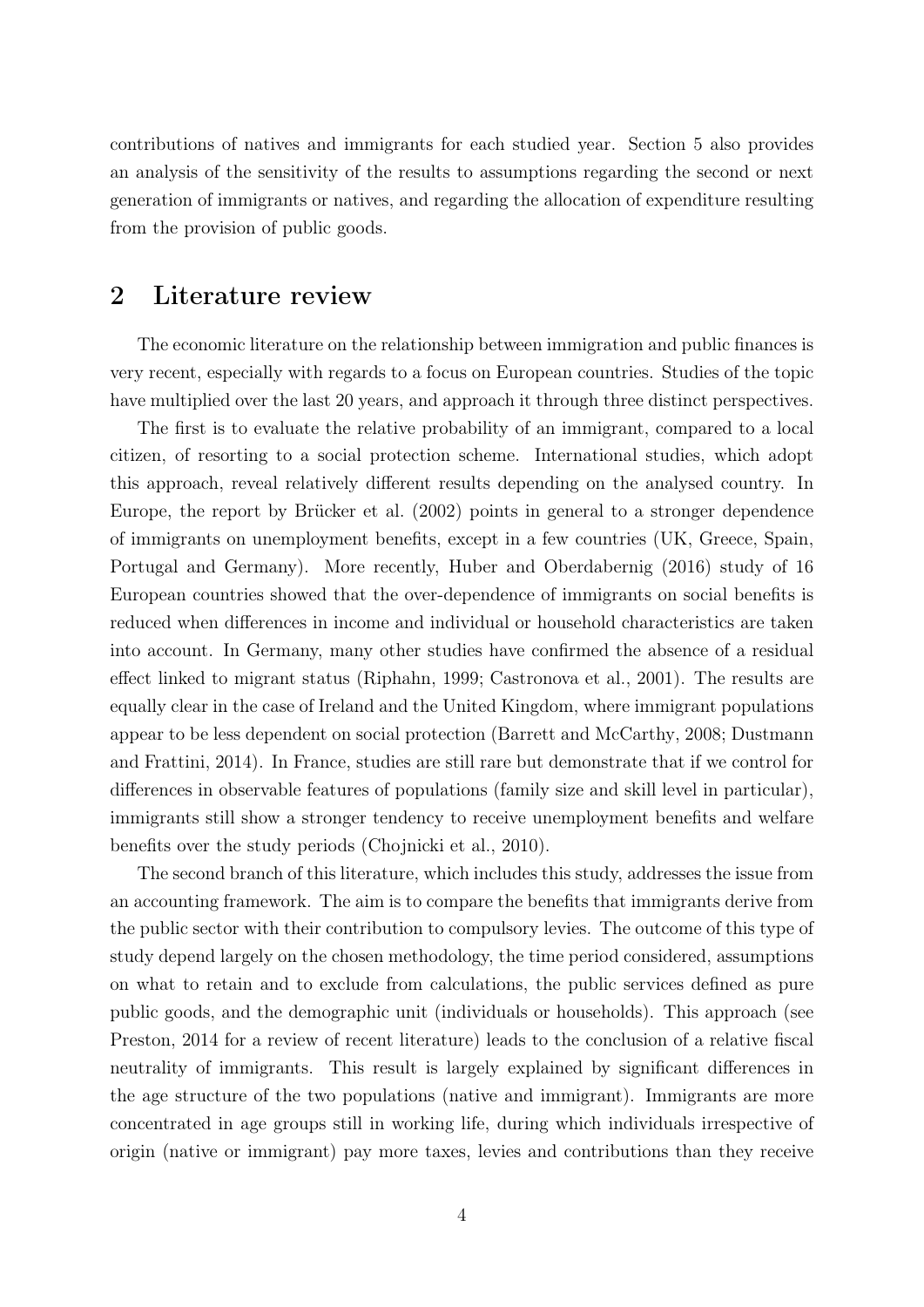in the form of benefits and public transfers. Their net contribution to public finances, the difference between contributions and benefits, is therefore positive. The shares of both young and older individuals are relatively smaller in the immigrant population; and those are the two age cohorts during which collected amounts are more important than paid amounts.

The third approach, more ambitious but also more sensitive to model assumptions, abandons the static dimension of the accounting method in order to adopt a dynamic and intertemporal framework (the measurement of impact considering the entire life cycle of immigrants). This approach, grounded on the life cycle, has aroused great interest in the context of demographic ageing in industrialised countries. The studies of Lee and Miller (1997) and Lee and Miller (2000) in the United States, Storesletten (2003) in Sweden and Monso (2008) in France allowed for an estimation of the net present value of different generations of immigrants over their whole life cycle. Other recent studies, based on the method of generational accounting, were carried out in order to study the impact of a change in migration policy on the average fiscal burden borne by different cohorts. Results of studies differ somewhat depending on whether they refer to the United States (Auerbach and Oreopoulos, 2000) or to European countries (see for example Bonin et al., 2000 for Germany, Collado et al., 2004 for Spain, Mayr, 2005 for Austria or Chojnicki, 2013 for France). In fact, studies carried out on European countries suggest a positive and significant effect of immigration on the intertemporal public budget, while this impact is relatively weak in the case of the United States. The reason for such seemingly contradictory results across countries is essentially due to the much more pronounced process of demographic ageing in Europe than in the United States. Over the same decade (2000-2010), dynamic computable general equilibrium models have been applied to studies of the effects of macroeconomic closure, absent from previous analyses. For example, immigration has not only a direct effect on public finances, but also a potential impact on labour market supply, which modifies the remuneration of production factors and thus engenders indirect effects on public finances. General equilibrium approaches aim at dealing more globally with the question of the impact of immigration on budgets of host countries, and have extended the analysis to the question of the potential role of immigration policies given the challenges posed by demographic ageing (Storesletten, 2000; Fehr et al., 2004; Chojnicki et al., 2011; Chojnicki and Ragot, 2015; Hansen et al., 2017).

This article assesses, through an accounting approach, the net contribution of immigration to public finances in France between the late 1970s and the early 2010s. Therefore, it is clearly part of the second branch of the literature on the fiscal impact of immigration. The work resulting from this accounting approach converge towards the conclusion of a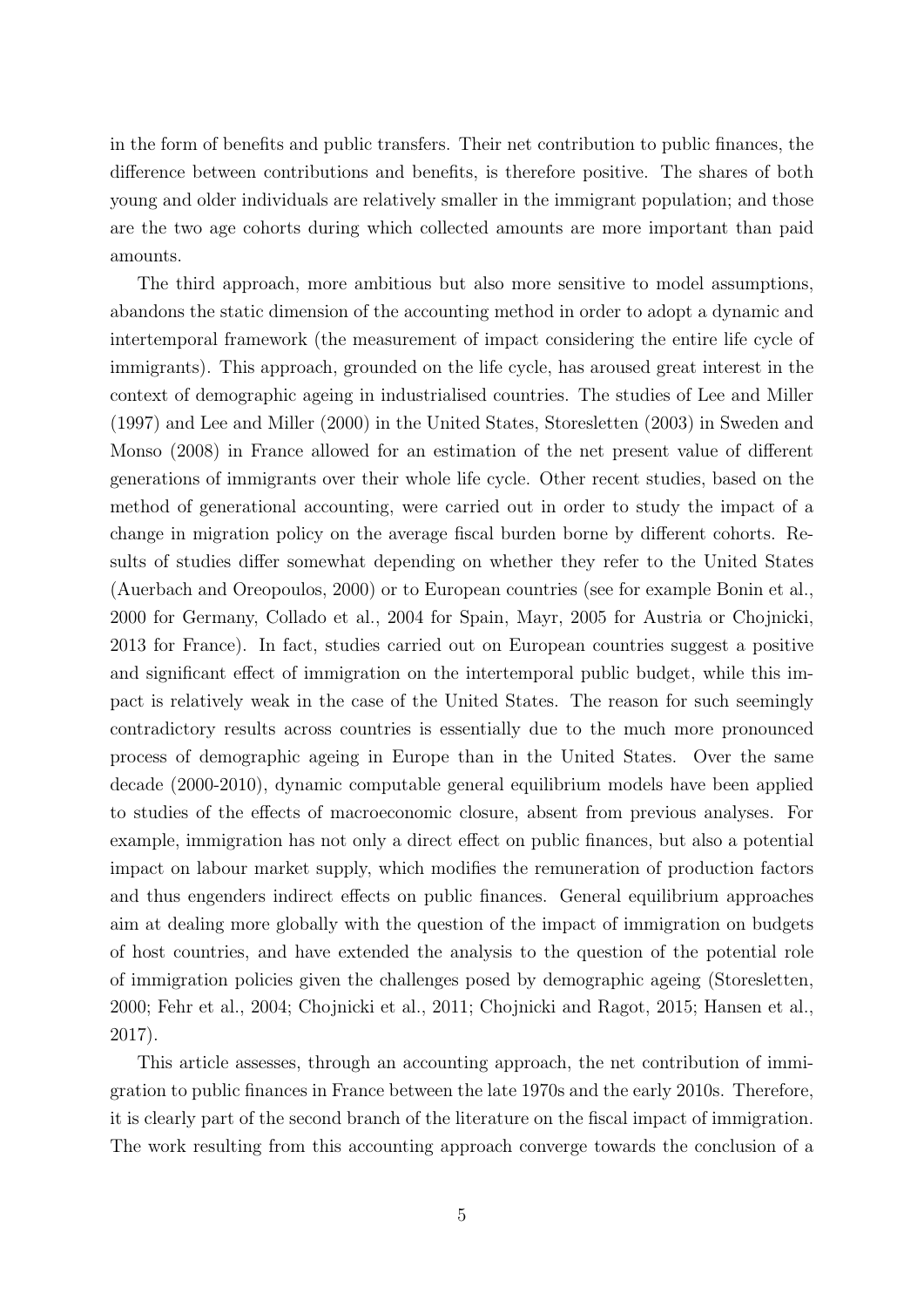low impact of immigration on public budgets. For example, Rowthorn (2008) shows that, in developed countries, the total net contribution of immigrants to public finances generally varies between  $\pm 1\%$  of GDP depending on assumptions and economic conditions. The OECD (2013) finds an even smaller range of  $\pm 0.5\%$  of GDP for most of its member countries, with the exception of Switzerland and Luxembourg where the net contribution of immigrants is close to 2% of GDP, and Germany, where in contrast there is a negative net contribution of immigrants estimated in -1.1% of GDP. Chojnicki (2013) showed, based on data from 2005, that the total net contribution of immigrants to French public finances was not negative despite their over-representation in some segments of social protection. In that year immigration even had a positive (although very modest) impact on public finances  $(+0.2\% \text{ of GDP}).$ 

Most if not all the studies above conducted the accounting exercise for a single year. However, results are sensitive to economic conditions, degree of generosity of social protection, weight of taxation, as well as the size, age structure, origins and qualifications of the immigrant population. All these factors may explain why results vary between countries or over time. The aim of this article is precisely to measure immigrant contribution to public finances in France over a relatively long period. To our knowledge, there are no studies either in France or abroad carried out over a time horizon as long as the one evaluated here (1979-2011). The most similar study to ours is by Dustmann and Frattini (2014) on the United Kingdom, which also addresses the problem by including some longitudinal elements (covering the years 1995-2011). In contrast to Dustmann and Frattini (2014), who infer individual contributions by means of a preliminary econometric step that estimates differential probabilities (native vs. immigrant) of receiving public subsidies and paying taxes and levies, our study directly determines the evolution of individual contributions by age, origin and level of qualification over time on the basis of microeconomic surveys available for the years of interest.

## 3 An accounting approach to the contribution of immigrants to public finances

The adopted approach seeks to quantify the fraction of public revenues and expenditures that can be attributed to different groups in the resident population. For our question of interest, we implement the approach by distinguishing natives from immigrants. In section 4, it will be shown that differential contributions are very sensitive to the age and level of qualification of individuals. Consequently, our decomposition of the population also takes into account the ages and levels of qualification in the two populations.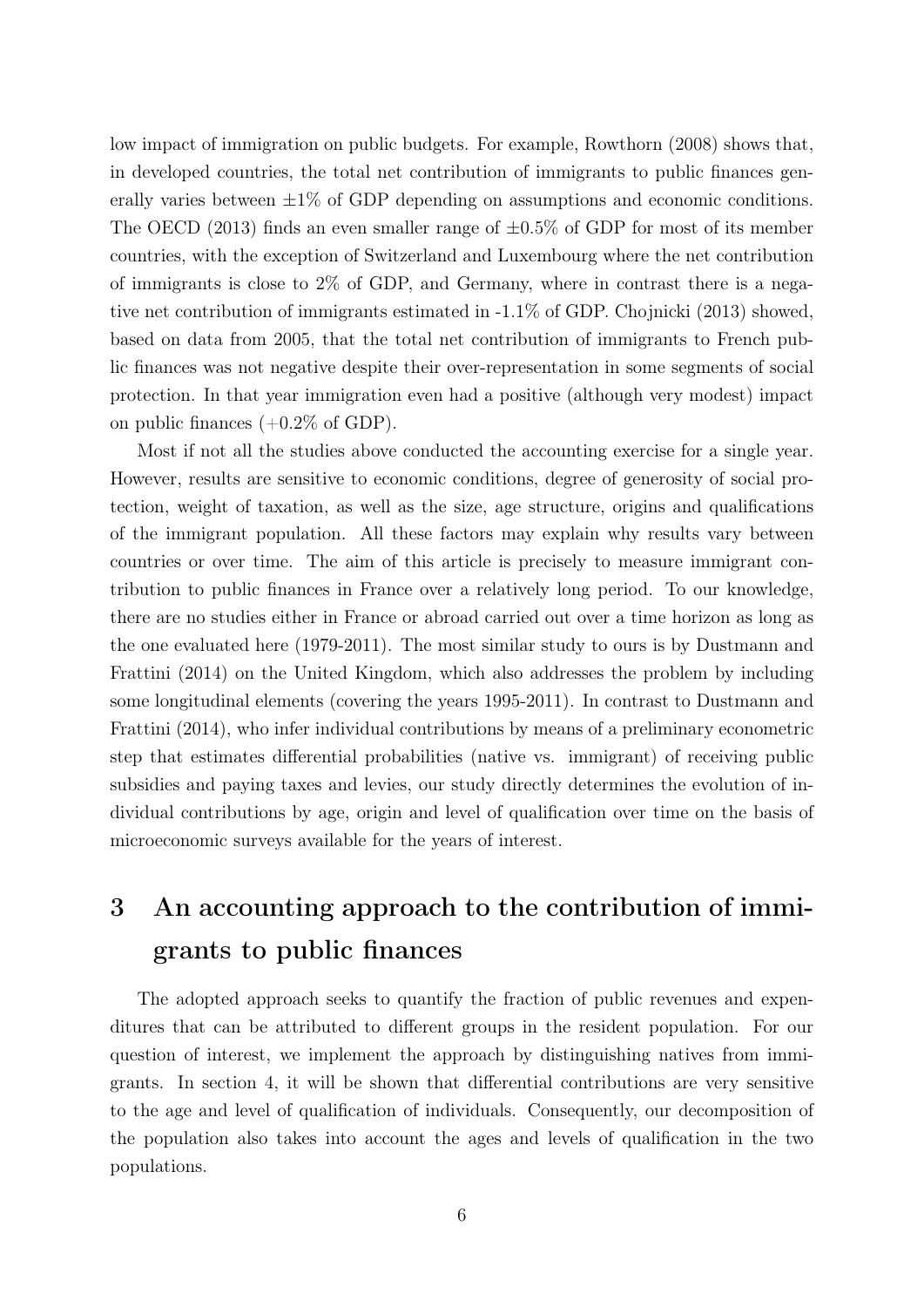The purely accounting methodology consists of disaggregating the budget of the public administrations between what attributed to natives and immigrants. We start with macroeconomic data. The primary balance S of public administrations is defined as the difference between total government revenue  $T$  and public expenditure  $G$ , excluding interest charges on the debt<sup>3</sup>:

$$
S = T - G \tag{1}
$$

Government revenues derive from different categories of taxes, levies and contributions; similarly, public expenditure takes various forms (transfers, benefits, etc.)<sup>4</sup>. Some of the public revenues and expenditures can be individualised (in the sense that they can be explicitly attached to an individual) while others are not. The  $n$  individual levies are indexed i  $(i = 1, \dots, n)$ , and the m individual transfers are indexed j  $(j = 1, \dots, m)$ . The total public revenue (and expenditure) can thus be broken down into  $T<sup>i</sup>$  levies (and  $G<sup>j</sup>$  transfers) that can be individualised according to origin, age and level of qualification, and other taxes  $\bar{\bar{T}}$  (or other public expenditure  $\bar{\bar{G}}$ ) that cannot be individualised due to their nature (public good for certain categories of expenditure) or lack of available data:

$$
T = \left(\sum_{i=1}^{n} T^i + \overline{\overline{T}}\right) \quad \text{and} \quad G = \left(\sum_{j=1}^{m} G^j + \overline{\overline{G}}\right) \tag{2}
$$

The disaggregated macroeconomic data are derived from national accounts and public administration accounts.

At individual level, the data from available microeconomic surveys allow us to identify 6 categories of levies and 7 categories of transfers<sup>5</sup>. These are the same categories retained at the macroeconomic level ( $n = 6$  and  $m = 7$ ). It is also possible to discriminate their amount by age (a) of individuals, level of qualification (q) and origin (o) as native ( $o = N$ ) or immigrant  $(o = I)$ . We define  $\overline{a}$  as the age limit of life, and a as the age limit from which an individual is subject to compulsory levies ( $a=16$  years). For the years at the end of the study period (from 2001 on), it is even possible to differentiate between two immigrant subpopulations, namely those from another EU country and those from a third country. Processing individual data from these surveys makes it possible to calculate the average individual amount in each of these levies  $(\tilde{\tau}_{o,a,q}^i)$  and transfers  $(\tilde{g}_{o,a,q}^j)$  according to

<sup>&</sup>lt;sup>3</sup>In order to simplify the notation and given that all variables used to define the total budgetary contribution of year  $t$  are data of the same year  $t$ , we decided not to show the time indices.

<sup>&</sup>lt;sup>4</sup>In the following, taking the point of view of individuals, we define levies simply as the total of compulsory payments, and transfers as the total of received transfers, benefits and miscellaneous public expenditure.

<sup>5</sup>Detailed descriptions are presented in section 4.2.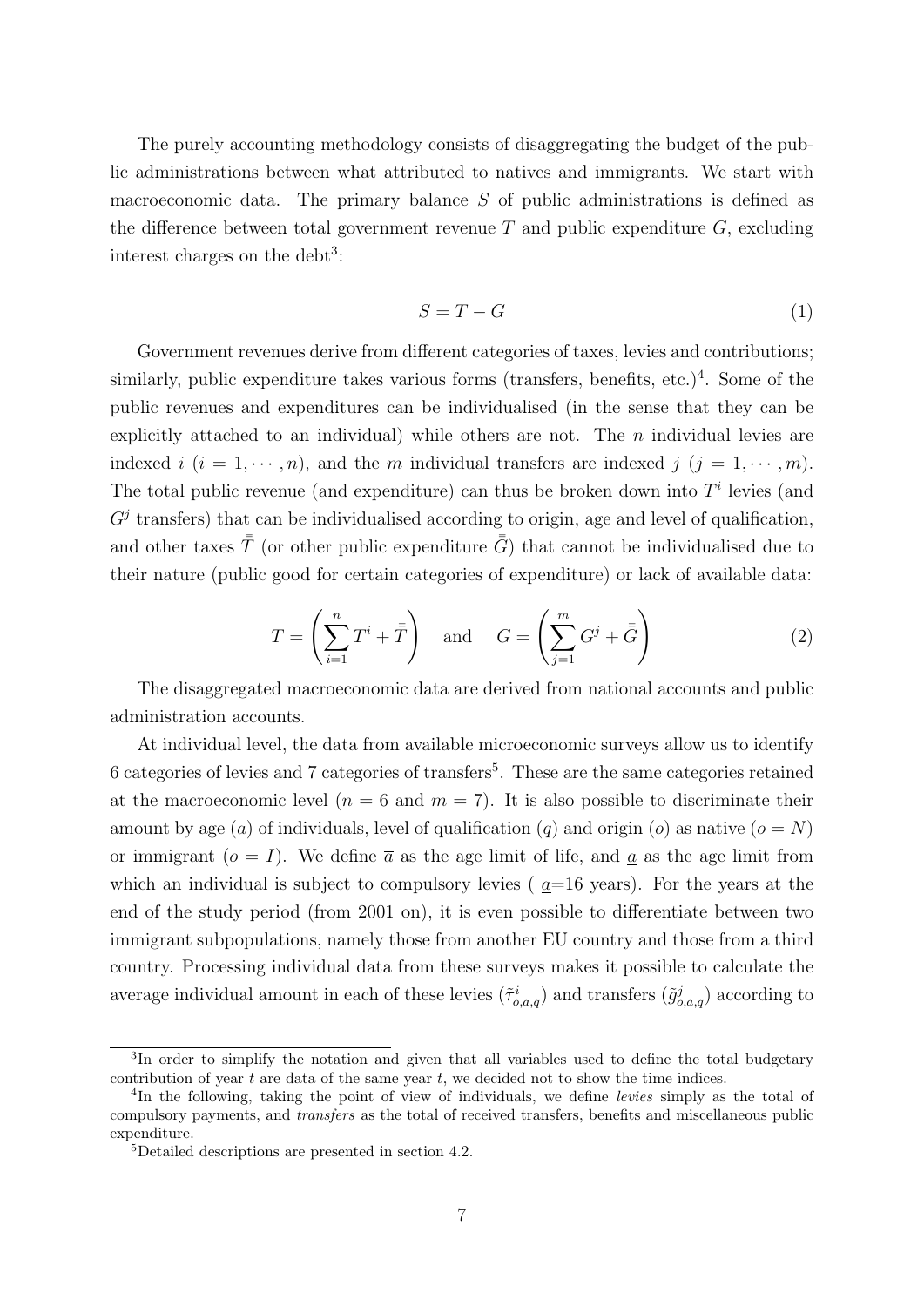origin, age and the level of qualification. Based on the demographic data, we calculate the size of the subpopulations by origin, age and level of qualification  $(P_{o,a,q})$ . By matching the subpopulations to the previously calculated average individual amounts, we obtain the aggregates of different levies and transfers, reassembled from the survey data:

$$
\tilde{T}^i = \sum_{a=a}^{\overline{a}} \sum_q P_{N,a,q} \tilde{\tau}^i_{N,a,q} + \sum_{a=a}^{\overline{a}} \sum_q P_{I,a,q} \tilde{\tau}^i_{I,a,q}
$$
\n(3)

$$
\tilde{G}^{j} = \sum_{a=0}^{\overline{a}} \sum_{q} P_{N,a,q} \tilde{g}^{j}_{N,a,q} + \sum_{a=0}^{\overline{a}} \sum_{q} P_{I,a,q} \tilde{g}^{j}_{I,a,q}
$$
(4)

The aggregates reassembled from survey data are not equivalent to the corresponding macroeconomic amounts in the national accounts. Therefore, we uniformly adjust each amount  $\tilde{\tau}_{o,a,q}^i$  and  $\tilde{g}_{o,a,q}^j$  to restore the equality between the reassembled aggregate and its value in the national accounts. This assumes that the true individual values by origin, age and level of qualification are directly proportional to their observed values in survey data, and that the coefficients of proportionality depend not on the origin, age or level of qualification, but only on the type of levies or transfers. The adjustment factors  $\epsilon^i$  and  $\epsilon^j$  are therefore obtained as follows:

$$
\epsilon^i = \frac{T^i}{\tilde{T}^i} \quad \text{and} \quad \epsilon^j = \frac{G^j}{\tilde{G}^j} \tag{5}
$$

We then deduce the average individual amounts adjusted of levies and transfers by origin and level of qualification:

$$
\tau_{o,a,q}^i = \epsilon^i \tilde{\tau}_{o,a,q}^i \quad \text{and} \quad g_{o,a,q}^j = \epsilon^j \tilde{g}_{o,a,q}^j \tag{6}
$$

To return to our initial question (what is the contribution of each subpopulation according to origin to the primary deficit?), we must subdivide the non-individualised aggregates. These aggregates cannot be individualised by age and level of qualification in any case, but may be for some of their components differentiated by origin, on the basis of whether they are paid or received by natives or immigrants<sup>6</sup>:

$$
\overline{\overline{T}} = \overline{T} + \overline{T}_N + \overline{T}_I \quad \text{and} \quad \overline{\overline{G}} = \overline{G} + \overline{G}_N + \overline{G}_I \tag{7}
$$

Several strategies are possible for implementing this breakdown. In this study, we decided to assign amounts that are not specific to an origin ( $\overline{T}$  and  $\overline{G}$ ) simply in proportion

<sup>&</sup>lt;sup>6</sup>As an example, in the application that follows we have the amounts of retirement pensions paid to non-residents and their partition into pensioners of French nationality and those of foreign nationality. In contrast, we do not have their breakdown by age and level of qualification.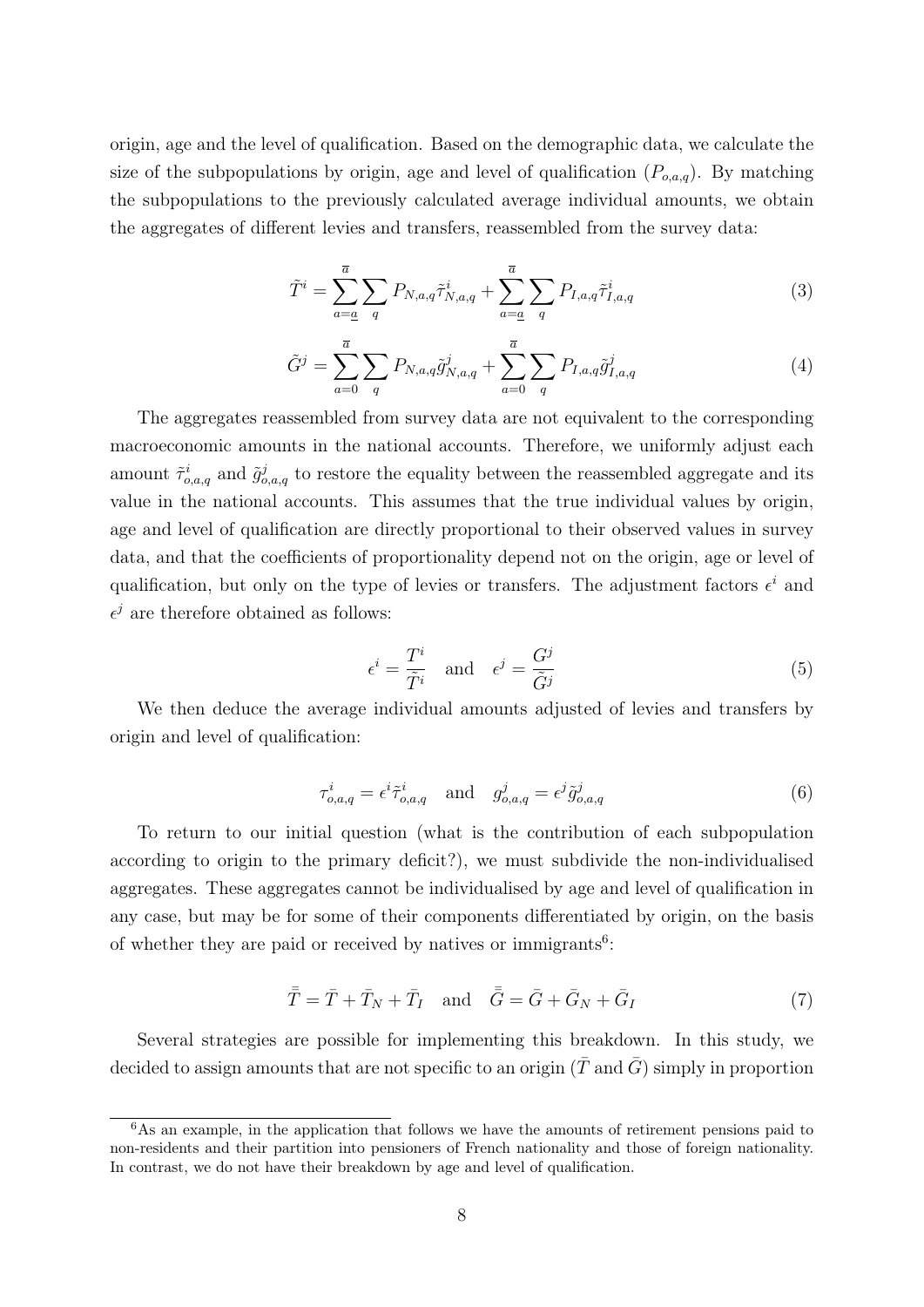to the respective weight of each subpopulation, irrespective of the level of qualification and age. This amounts to considering that every individual, regardless of origin, age or qualification level, benefits from the same amount of the total expenditure and contributes at the same level to the total income:

$$
\bar{\tau} = \frac{\bar{T}}{\sum_{o} \sum_{a=\underline{a}}^{\overline{a}} \sum_{q} P_{o,a,q}} \quad \text{and} \quad \bar{g} = \frac{\bar{G}}{\sum_{o} \sum_{a=0}^{\overline{a}} \sum_{q} P_{o,a,q}} \tag{8}
$$

where  $\bar{\tau}$  is the average individual amount (identical for all categories of individuals) of other levies and  $\bar{g}$  is the average individual amount (identical for all categories of individuals) of other transfers.

Based on this set of hypotheses, we can now disaggregate the primary balance between the total contribution of natives  $(S_N)$  and immigrant  $(S_I)$ , with  $S = S_N + S_I$ :

$$
S_N = \left[ \left( \sum_i \sum_{a=a}^{\overline{a}} \sum_q P_{N,a,q} (\tau^i_{N,a,q} + \overline{\tau}) \right) + \overline{T}_N \right] - \left[ \left( \sum_j \sum_{a=0}^{\overline{a}} \sum_q P_{N,a,q} (g^i_{N,a,q} + \overline{g}) \right) + \overline{G}_N \right] \tag{9}
$$

and

$$
S_I = \left[ \left( \sum_i \sum_{a=a}^{\overline{a}} \sum_q P_{I,a,q} (\tau_{I,a,q}^i + \overline{\tau}) \right) + \overline{T}_I \right] - \left[ \left( \sum_j \sum_{a=0}^{\overline{a}} \sum_q P_{I,a,q} (g_{I,a,q}^i + \overline{g}) \right) + \overline{G}_I \right] \tag{10}
$$

### 4 Data

The validity of our accounting approach fully depends on the quality and level of detail of the collected individual data. We saw in the previous section that the calculation of net contributions to public finances as a function of origin requires three categories of data:

- demographic data disaggregating the French population according to origin, age and qualification level  $(P_{o,a,q});$
- individual profiles of levies and transfers by origin, age and qualification level  $(\tilde{\tau}_{o,a,q}^i)$ and  $\tilde{g}^j_{o,a,q}$ );
- macroeconomic data providing the disaggregation of the government budget according to the different categories of transfers and levies  $(T^i, G^j, \overline{T}, \overline{G}, \dots)$ .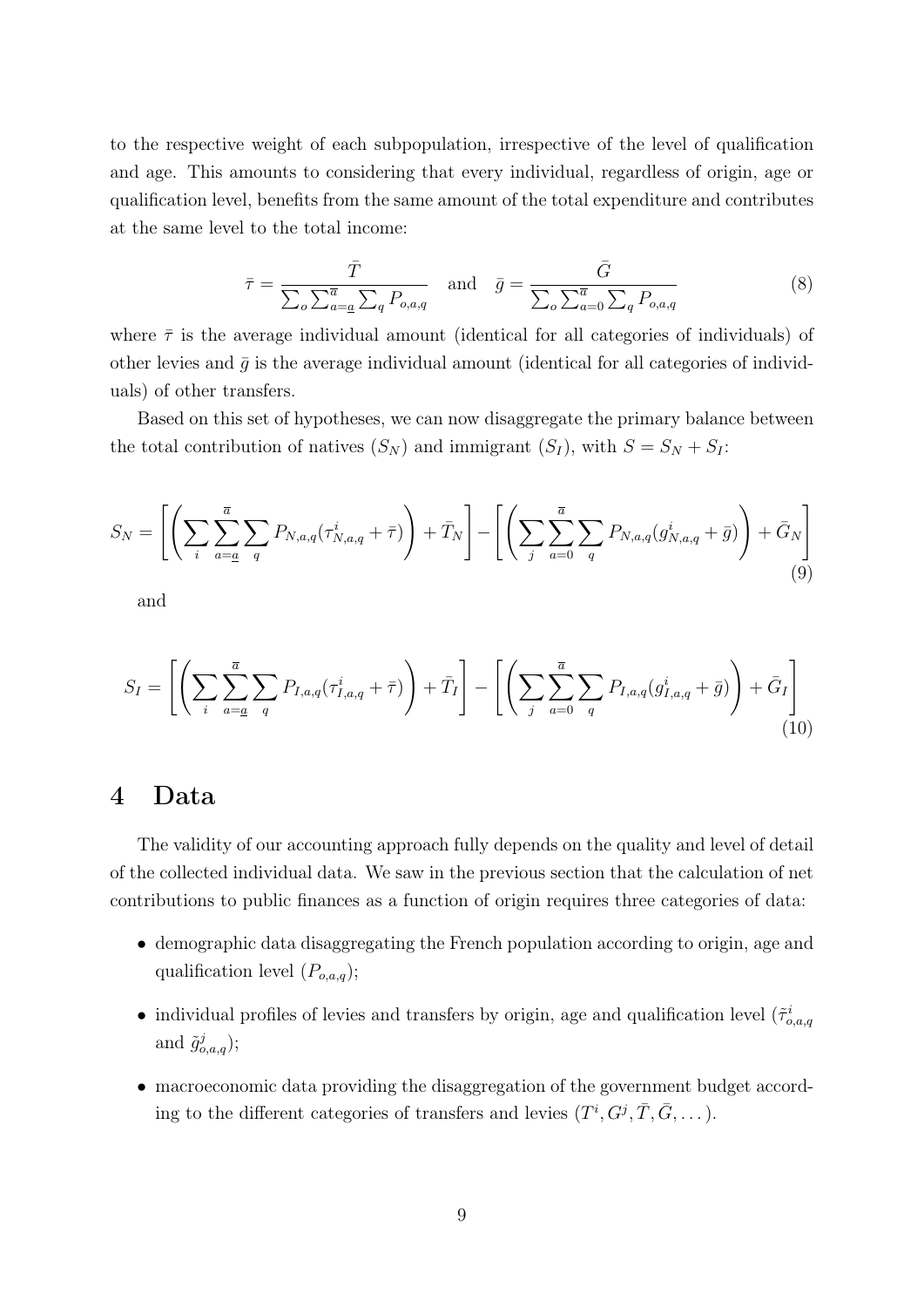#### 4.1 Demographic data

#### 4.1.1 Evolution of the French population

We preserve the usual definition of immigrant. By immigrant we understand any person born abroad who did not have French nationality at birth. Thus, individuals born abroad and having later acquired French nationality are included in the definition. In contrast, this definition does not include individuals born abroad but of French nationality at birth (mainly consisting of repatriates from Algeria in the early sixties). Finally, children of immigrants born in France do not satisfy the definition (they have not crossed borders) and are therefore not considered immigrants. Section 5.4 presents a sensitivity analysis where contributions are estimated under the assumption that children under 16 with at least one immigrant parent are assigned to the immigrant population (2nd generation scenario).

|                                                   | 1979   | 1985   | 1989   | 1995   | 2001   | 2006   | 2011   |
|---------------------------------------------------|--------|--------|--------|--------|--------|--------|--------|
| Total Population (millions)                       | 53.481 | 54.895 | 56.270 | 57.753 | 59.267 | 61.400 | 63.070 |
| Share of immigrants (in $\%$ of total population) | 7.32   | 7.29   | 7.26   | 7.34   | 7.30   | 8.12   | 8.62   |
| UE immigrants                                     |        |        |        |        | 2.76   | 2.84   | 2.83   |
| Third-country immigrants                          |        |        |        |        | 4.54   | 5.27   | 5.79   |
| Share of 0-16                                     |        |        |        |        |        |        |        |
| in $\%$ of total population                       | 26.06  | 24.70  | 23.39  | 22.24  | 21.44  | 20.92  | 20.80  |
| in $\%$ of native population                      | 27.33  | 25.95  | 24.62  | 23.49  | 22.69  | 22.27  | 22.24  |
| in $\%$ of immigrant population                   | 10.00  | 8.82   | 7.66   | 6.46   | 5.52   | 5.63   | 5.46   |
| in $%$ UE immigrants                              |        |        |        |        | 2.95   | 4.03   | 4.99   |
| in $%$ third-country immigrants                   |        |        |        |        | 7.08   | 6.50   | 5.69   |
| Old age dependency ratio $(65+/17-64)$            |        |        |        |        |        |        |        |
| Total population                                  | 23.20  | 20.72  | 21.81  | 23.98  | 25.84  | 26.47  | 27.15  |
| Native population                                 | 23.31  | 20.82  | 21.89  | 24.15  | 26.16  | 27.01  | 27.78  |
| Immigrant population                              | 22.15  | 19.70  | 21.06  | 22.27  | 22.66  | 21.69  | 21.96  |
| EU immigrants                                     |        |        |        |        | 38.94  | 43.23  | 44.00  |
| Third-country immigrants                          |        |        |        |        | 14.16  | 12.32  | 13.42  |

Table 1: Evolution of the French population

Source : French population censuses. Authors' calculations.

Table 1 traces the evolution of the French population from 1979 to 2011 using the population censuses of 1982, 1990, 1999, 2006 and 2011. In the census, each person is asked about place and country of birth as well as nationality at birth, which allows for clear identification of the immigrant population. In order to work on data from the same years, we supplemented data from the censuses with the registry office data<sup>7</sup>. Our study domain is the metropolitan France.

The share of the immigrant population in France remained broadly constant at 7.3%

<sup>7</sup>We use registry office data for each year to partition the population by age. We then derive the partition by origin and qualification level by supplementing registry office data with census data. We apply a linear interpolation between two censuses when they do not match data from our microeconomic surveys.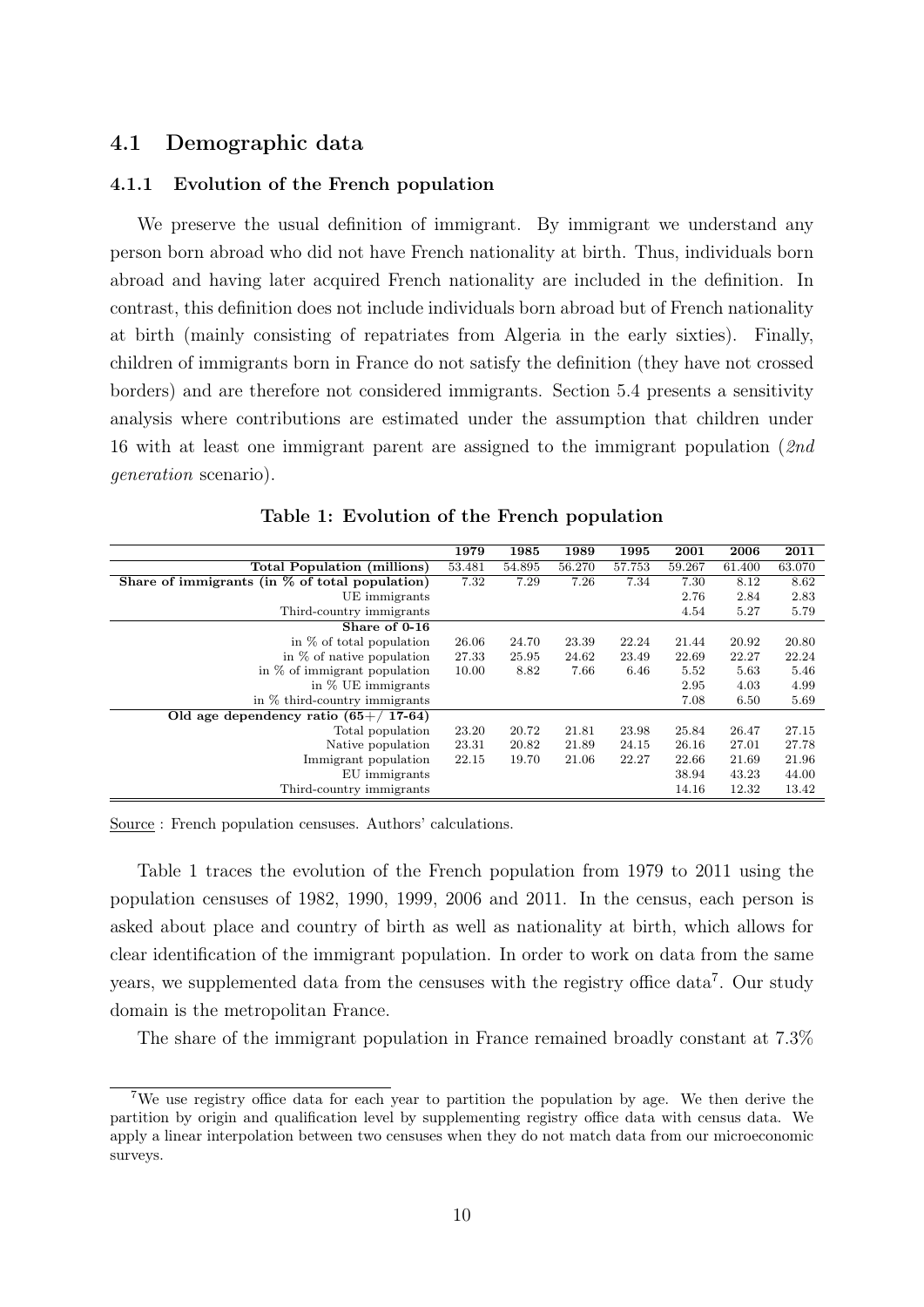

Figure 1: Immigration flows in France (1994-2008)

\*The perimeter of the European Economic Area (EEA) is changing with the enlargements of 2004 and 2007. Source: Ined.

of the total population between 1979 and 2001 (Table 1). In the 2000s, it is observed a significant increase in this share, reaching 8.6% in 2011 (more than 5.5 million people). This increase is due to a significant inflection of migration flows over recent years (Figure 1). Amounting to between 105,000 and 120,000 annual entries until 1996, this flow has witnessed a progressive increase to 215,000 new arrivals in 2003 before stabilising at around 200,000. As shown in Figure 1, the number of arrivals originating from another member state of the European Economic Area has remained broadly stable throughout the period; it is therefore the increase in the number of migrants from a third country that is at the basis of this inflexion in migration flows and increase in the share of non-EU27 migrants in the total population (see Table  $1)^8$ .

#### 4.1.2 Age structure of the French population

Table 1 highlights some significant characteristics of the age structure of the French population and its evolution over the studied period. The share of under-16s is much lower among immigrants than in natives (remember that children of immigrants born in France are classified as native). The weight of this age group tends to decline much more

<sup>8</sup>Only the last three waves of the Families Budget survey allow us to distinguish between immigrants from other EU countries and from third countries. Previous surveys do not provide the same level of detail regarding birth place of individuals. In the following, when referring to the EU immigrant population, we include all immigrants from any of the 27 member states in the EU-28.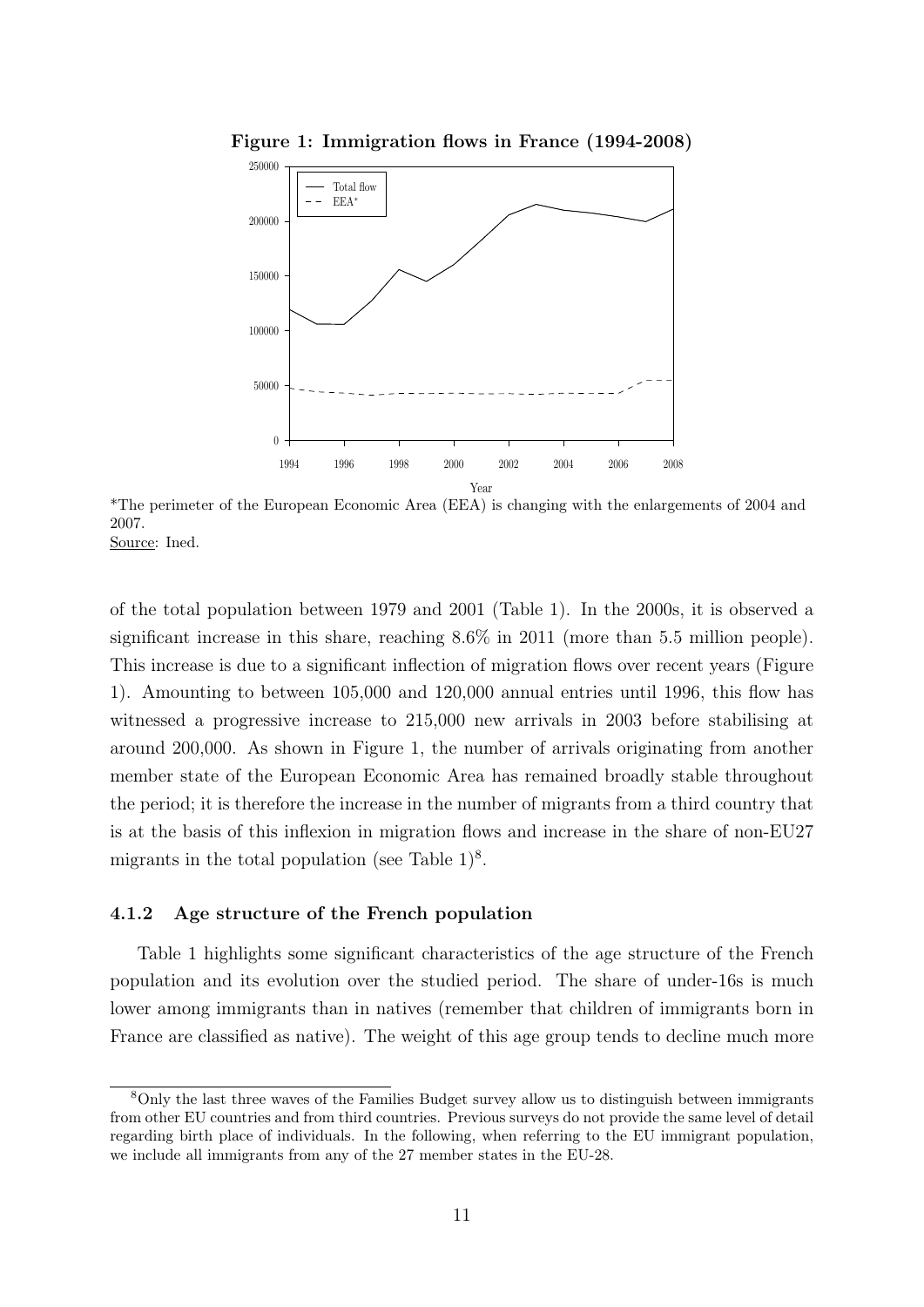markedly over time in the immigrant population (almost halving from  $10\%$  to  $5.46\%$ ) compared to the native population (whose share fell from 26.06% to 20.80%).

The evolution of the dependency ratio, defined here as the ratio between the over 65s and the working age population, provides a summarising measure of the phenomenon of demographic ageing. The weight of seniors (65 years and over) in relation to the working age population (17-64 years) has significantly increased over the studied period  $(+4$  percentage points), while overall it has remained constant, and even slightly decreased at the end of the period for the immigrant population due to its constant rejuvenation caused by migratory flows consisting of relatively young individuals<sup>9</sup>. This trend in the immigrant population as a whole hides very contrasting patterns as a function of origin. The dependency ratio is very high for EU immigrants and grew between 2001 and 2011 from 38.9% to 44%. This ratio instead is very low among immigrants from third countries at around 13%.

Figure 2 shows the age partition of the French population (distinguishing between immigrants/natives) for four years (1979, 1989, 2001 and 2011), as well as the evolution of the average age in each of the two subpopulations. It should be noted that the age structure of the immigrant population is clearly different from the natives. As mentioned above, young people are underrepresented in this population since by definition immigrants are not born in France, and few migrants arrive with children. In contrast, there is a greater concentration of immigrants in the working age categories. Moreover, we note that recently their percentage among the over 50s has considerably increased: as in the case of the natives, the age pyramid of immigrants tends to gradually widen at the top (a manifestation of "ageing at the top"). On the other hand, the phenomenon of ageing is much less pronounced among immigrants whose average age remained largely stable at 46 years during the last decade, whereas it has increased from 37.8 years to 39.4 years for the natives. It should be kept in mind that the higher average age of immigrants is not explained by a larger proportion of older people, but by a very low proportion of under-16s.

However, the age structure of the immigrant population is not homogeneous across areas of origin. Figure 6 (Appendix A) shows that the EU immigrant population is older than in third countries over the whole period, and that the age gap has amplified over time as indicated by a shift to the right in the EU immigrants curve and by a growing share of older individuals in this population.

 $^{9}$ Between 1994 and 2008, over 70% of immigrants to France were under the age of 35.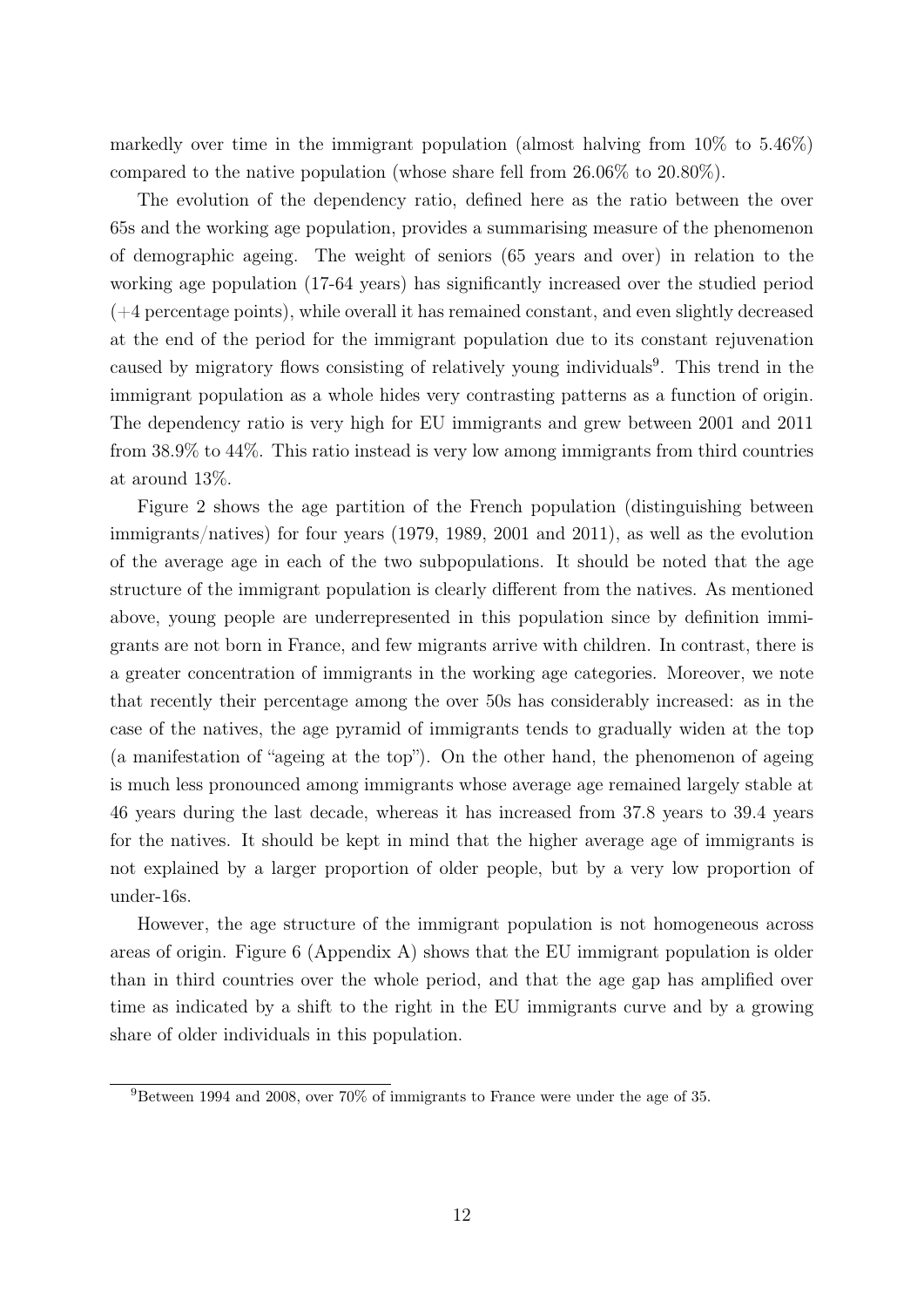

Figure 2: Population distribution by age (as percentage of population) and average age

Source: Authors' calculations.

In 2011 (panel d), the proportion of 38-year-olds was 1.4% in the native population, and 2.1% in the immigrant population. Average age of natives (vertical line) was 39.4 years, and 46 years for immigrants.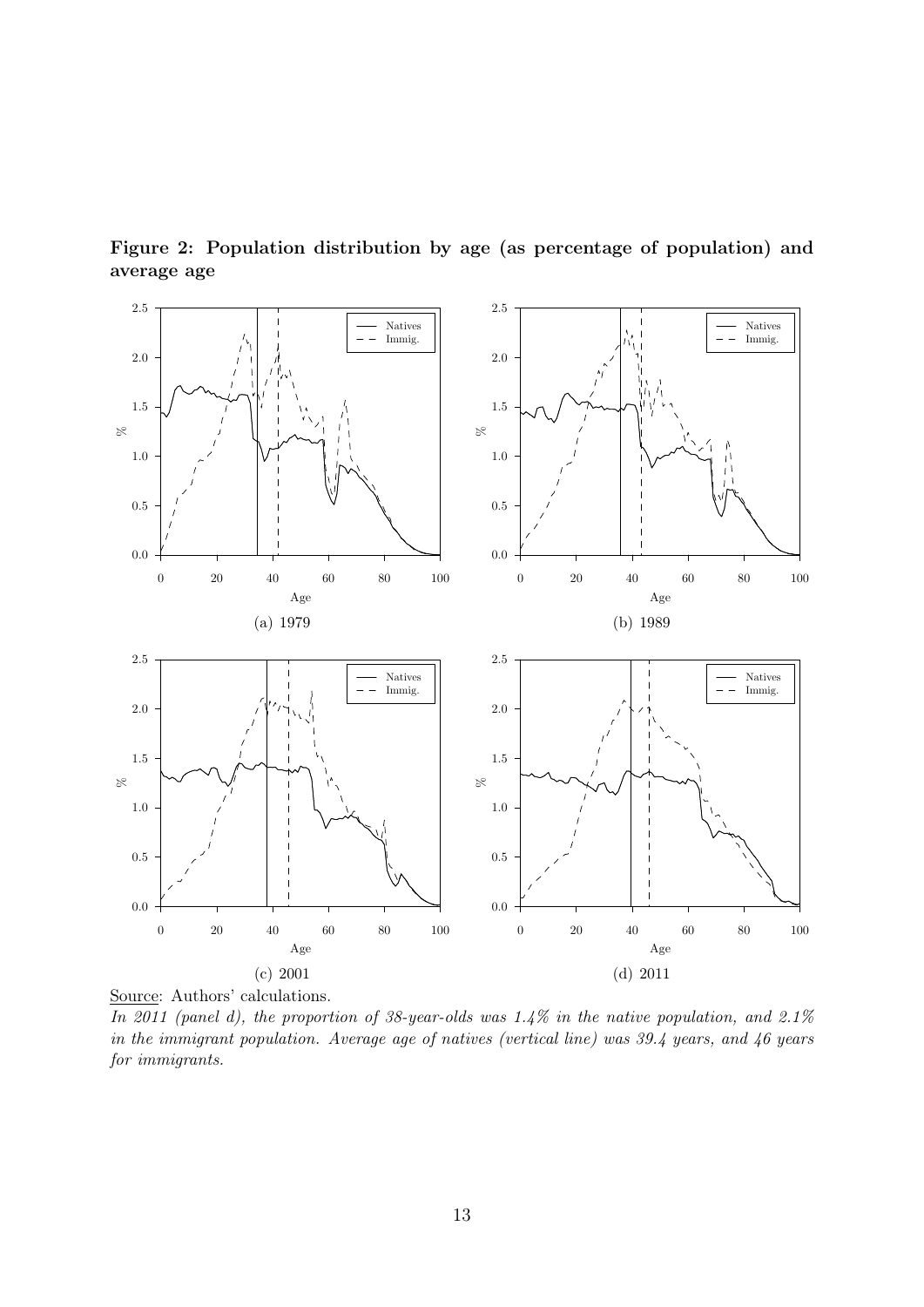#### 4.1.3 Structure by qualification level of the French population

The last characteristic of immigrants that we need to emphasise in order to fully understand their impact on public finances concerns their level of qualification. Currently, immigrants are generally less skilled than natives, despite the fact that their level of education is steadily increasing. To understand this, consider three major levels of education: all people with a diploma below the baccalaureate are classified as low skilled (LS); those with a level of education between the baccalaureate and  $bac+2$  level belong to the medium skilled (MS), and finally those who have a level of study higher than bac+3 are classified as highly skilled (HS).



Figure 3: Distribution by qualification level for people over 25 years of age

Source : Population censuses, Authors' calculations. In 2011, 49.4% of the natives were low-skilled, 33.9% medium-skilled and 16.7% highly skilled. Figures in immigrants were respectively 57.5%, 24.6% and 17.9%.

Figure 3 shows the partition among these three levels of qualification for population aged 25-65 as revealed by the censuses. Regardless of origin, there is a similar tendency of improvement in qualification levels over time, with a very sharp drop in the weight of the low skilled offset by an increase in the weights of the medium and highly skilled. For all years, the low skilled population remains significantly larger (proportionately) in the immigrant population than in the native population. For example, in 2011 this category represented 57% of immigrants against 49% of natives. The opposite is true for the medium skilled population over the whole period (24% for immigrants versus 33% for natives in 2011). Finally, the weight of the highly skilled is broadly comparable in the two subpopulations over the whole period (being even slightly higher for the immigrant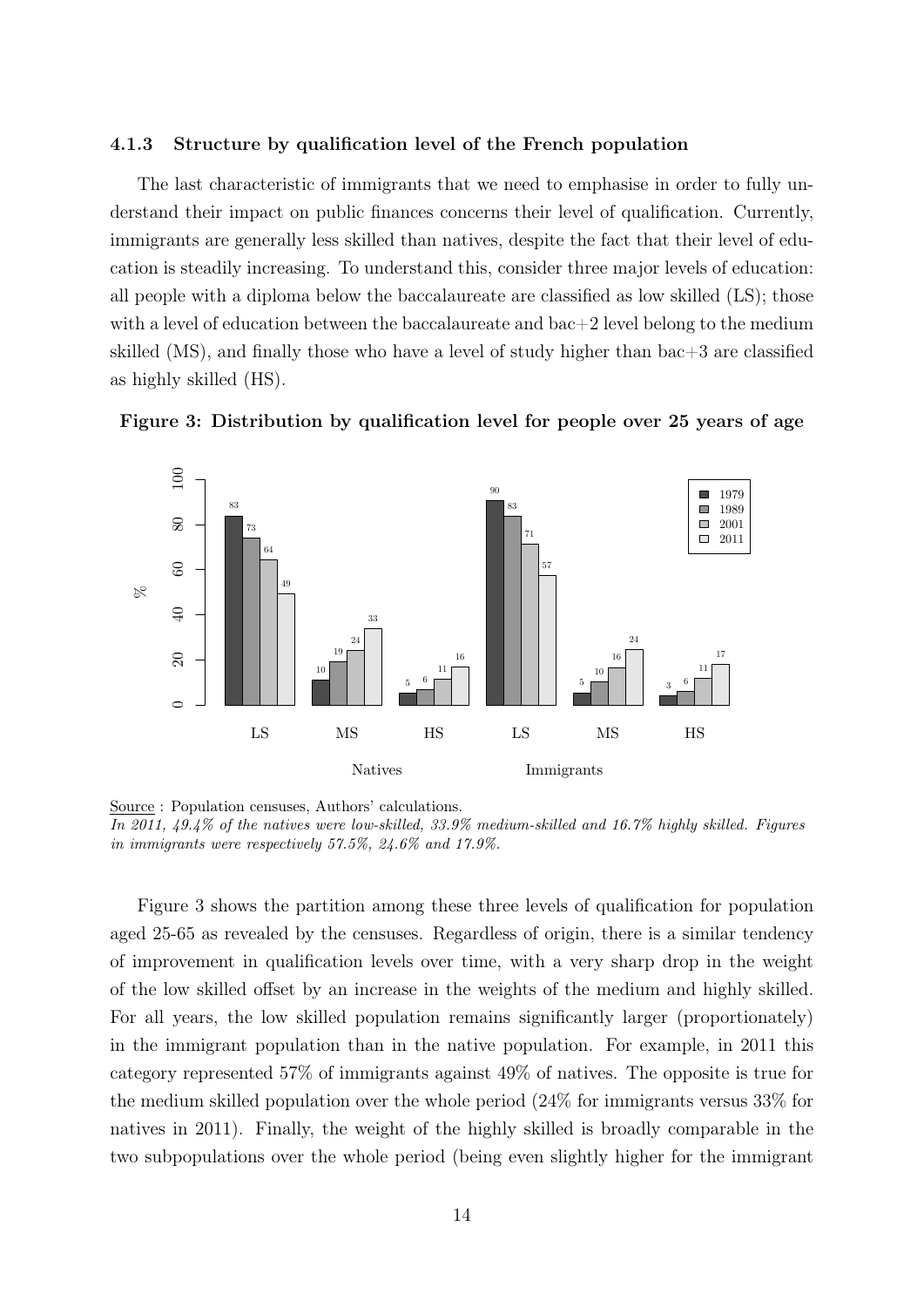population in 2011).

#### 4.2 Data from microeconomic surveys

The individualised state transfers mainly include the expenditure in social protection and education. Traditionally, six major subdivisions of social protection expenditure are recognised, corresponding to the different risks as defined by the social protection accounts:

- old age-survival risk, which includes contributory pensions of direct entitlement, supplementary pensions (compulsory and voluntary), survivors' pensions, early retirement, minimum old-age pension, and pensions for war veterans or war victims;
- sickness-disability-occupational hazard risk, including dependent elderly aids, allowances for disabled adults, disability pensions, special education allowance (AES) and the totality of health expenditure (doctors, dentists, assistants, tests and analyses, pharmaceutical purchases, hospitalisation, glasses and contact lenses);
- unemployment risk, which includes allowances paid either through ASSEDIC (Association for Employment in Industry and Commerce), FNE (National Employment Fund), employers or any other body;
- family-maternity risk, which includes basic family allowances, family supplements, school allowance (ARS), young child allowance (APJE), day-care aid, parental education allowance (APE), single-parent allowance (API), family support allowance (ASF), approved maternal assistant's allowance (AFEAMA), adoption allowance (ADA), parental presence allowance (APP), young child reception allowance (PAJE), bursaries and scholarships, and allowances paid by municipalities or any social body;
- *housing risk* including personalised housing benefit (APL) and social or family housing allowances (ALF and ALS);
- poverty-exclusion risk, which included until 2009 the minimum integration income (RMI), the specific solidarity income (RSO) and the minimum activity income (RMA). As of 2009, it became the active solidarity income (RSA) including the hardship benefits (base RSA) and the activity RSA;

To these social protection expenditures are added the education expenditures, which equally represent transfers towards a clearly identified age group. We thus have a total of 7 categories of individualised transfers  $(m = 7)$ .

From the side of the public administration revenues, 6 categories of levies are defined  $(n = 6)$ :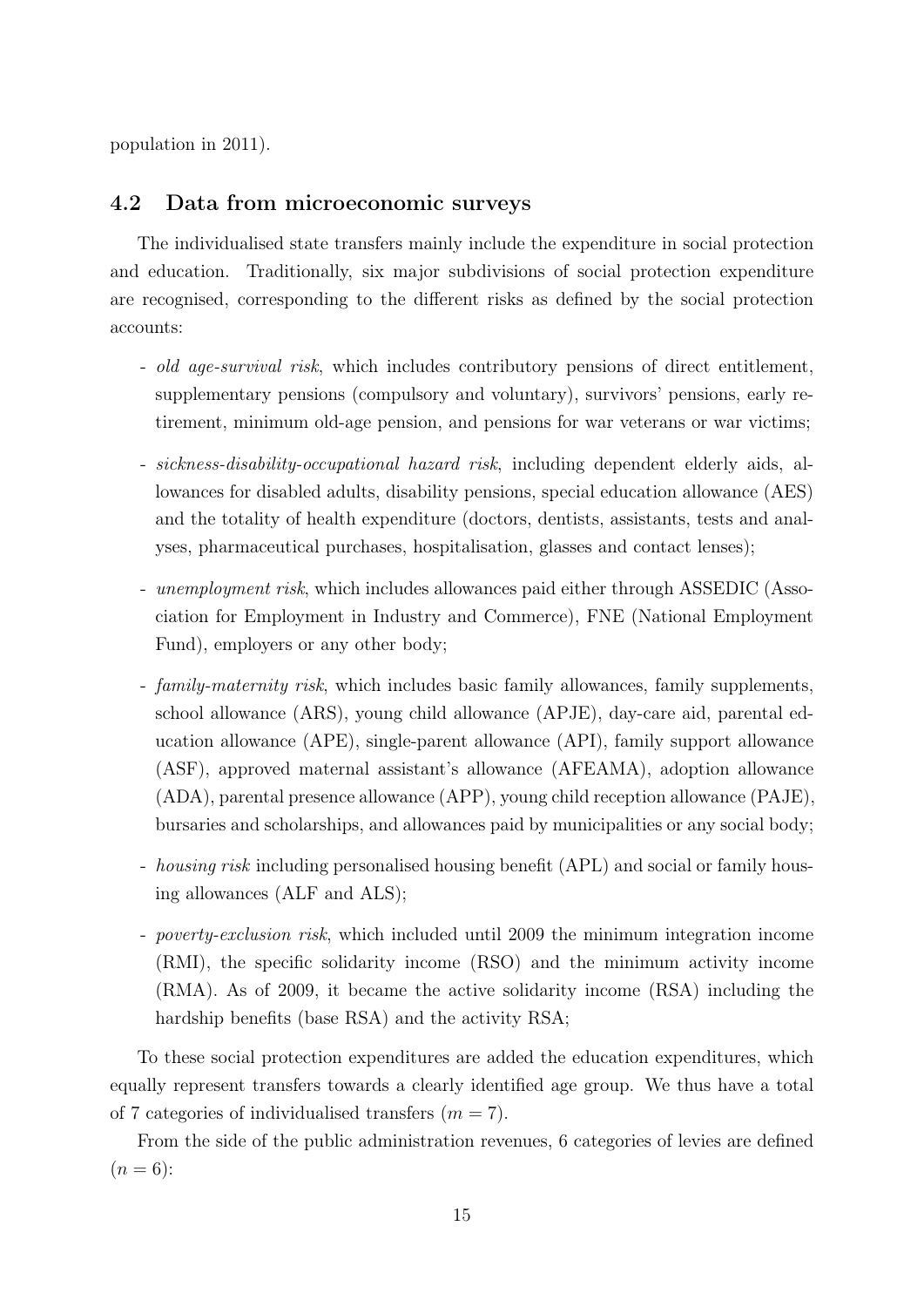- personal income tax (IRPP);
- consumption taxes (TVA, customs duties, other taxes on products);
- local taxes (residence tax and property tax);
- capital income taxes (levy on savings income, real estate income and investment revenue income);
- CSG (general social contribution) and the CRDS (contribution to repayment of social debt);
- social contributions (employees and employers).

Almost all of these data (with the exception of education and health expenditures) come from the Family Budget Survey. This survey is carried out every five years by INSEE. Its aim is to reconstitute all household accounts: recording of total expenditure, consumption and resources of the surveyed household. After excluding individuals under the age of 16, the samples were 30,416, 19,752, 20,297 and 23,729 individuals in 2011, 2006, 2001 and 1979 respectively (Table 2). Samples from 1985 to 1995 only refer to household reference people and their spouses, if applicable. Indeed, information on nationality is only available for these individuals. As a result, the samples were 18,802, 15,341 and 20,459 individuals in 1995, 1989 and 1984 respectively. The identification of the immigrant population is done through examining the question about place of birth in the 2001 to 2011 surveys, and the question about nationality in the surveys from 1979 to 1995<sup>10</sup>.

| Year                                | Total individuals | <b>Natives</b> | %        | Immigrants | %       |
|-------------------------------------|-------------------|----------------|----------|------------|---------|
| Family Budget Survey 1979           | 23,729            | 22,704         | 95.7%    | 1,025      | $4.3\%$ |
| Family Budget Survey 1985           | 20,488            | 18,615         | $90.9\%$ | 1,873      | $9.1\%$ |
| Family Budget Survey 1989           | 15,859            | 14,437         | 91.0\%   | 1,422      | $9.0\%$ |
| Family Budget Survey 1995           | 18,802            | 17,190         | $91.4\%$ | 1,612      | $8.6\%$ |
| Family Budget Survey 2001           | 20,297            | 18,324         | $90.3\%$ | 1,973      | 9.7%    |
| Family Budget Survey 2006           | 19,752            | 17,502         | 88.6%    | 2,250      | 11.4\%  |
| Family Budget Survey 2011           | 19,361            | 17,066         | 88.1\%   | 2,295      | 11.9%   |
| Health and medical care survey 1981 | 21,003            | 19,755         | 94.1\%   | 1.248      | $5.9\%$ |
| Health and medical care survey 1992 | 20,214            | 18,827         | 94.1\%   | 1,387      | $6.9\%$ |
| <b>ESPS 2006</b>                    | 14,954            | 6,591          | 91.8%    | 590        | $8.2\%$ |
| <b>ESPS 2010</b>                    | 15,973            | 6,194          | 91.1\%   | 606        | 8.9%    |

Table 2: Composition of the surveys

Source : Authors' calculations.

 $10$ But French naturalised people are regarded as immigrants according to this breakdown.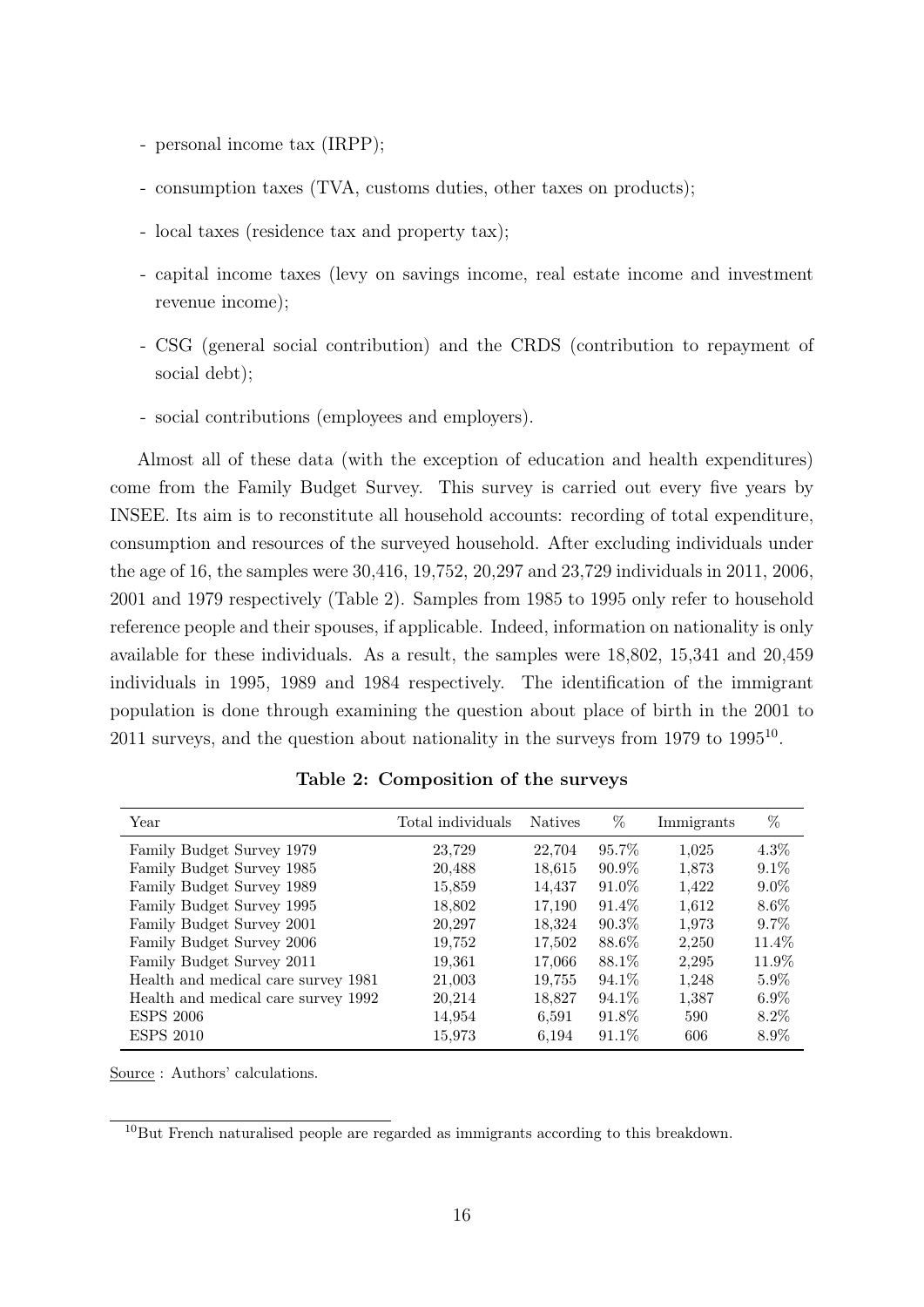For each type of resource and expense, we calculated average individual profiles by age (by grouping individuals into five-year age brackets in order to sufficiently populate data cells), birth place (natives vs. immigrants<sup>11</sup>) and qualification level  $(LS, MS, and)$ HS). Some resources and expenses are clearly individualised in the survey: retirement, unemployment and RMI. But many others are defined at the household level and thus require assumptions prior to individualisation.

With respect to family allowances and RSA, we allocate amounts to the two main household members - namely the household reference person and his or her spouse - in proportion to their individual incomes. The individualised income is income in the broad sense, i.e. the sum of incomes from wage activity (wages, income from secondary activities, daily allowances), self-employment income and replacement income such as retirement pension or unemployment benefits. Next, the calculation of consumption taxes was based on the application of the different VAT rates to the consumption expenditure reported in the survey. As regards housing subsidies and local taxes, individualisation does not take into account the distribution of income within the household. We decided in this case to equally distribute the total amount between the first two adult units of the household.

For the IRPP, we first calculate a fictional tax at the individual level by using the scales applied to each income bracket and each year. Once the fictional tax is calculated, it is possible to deduce a distribution key for the disaggregation of taxes at the individual level. This key is then applied to the tax as reported in each of the evaluated surveys for the constituent members of a household.

The calculation of social contributions and the CSG-CRDS was made by reconstituting the gross income from activities using family budget surveys and then applying the rates for employee and employer social contributions valid during the survey year, according to income level (to take into account reductions in payroll taxes on low wages and exemption of certain expenses beyond social security caps) and employment type. We considered 5 fictional categories of individuals according to applied social contribution rates: nonexecutive employees in the private sector, executives in the private sector, civil servants, craftsmen and traders, and liberal professions. The rates used are those in place at the date of each survey. Concerning the CSG-CRDS, the prevailing rates are simply applied to gross income from activities and other types of income subject to payment of CSG (replacement income and capital income).

Health expenditure comes from the INSEE health and medical care survey in 1981 and 1992 and the Health and Social Protection Survey (ESPS) of the IRDES (Institute

<sup>11</sup>As noted above, a distinction between European and non-EU immigrants is possible from 2001 onwards.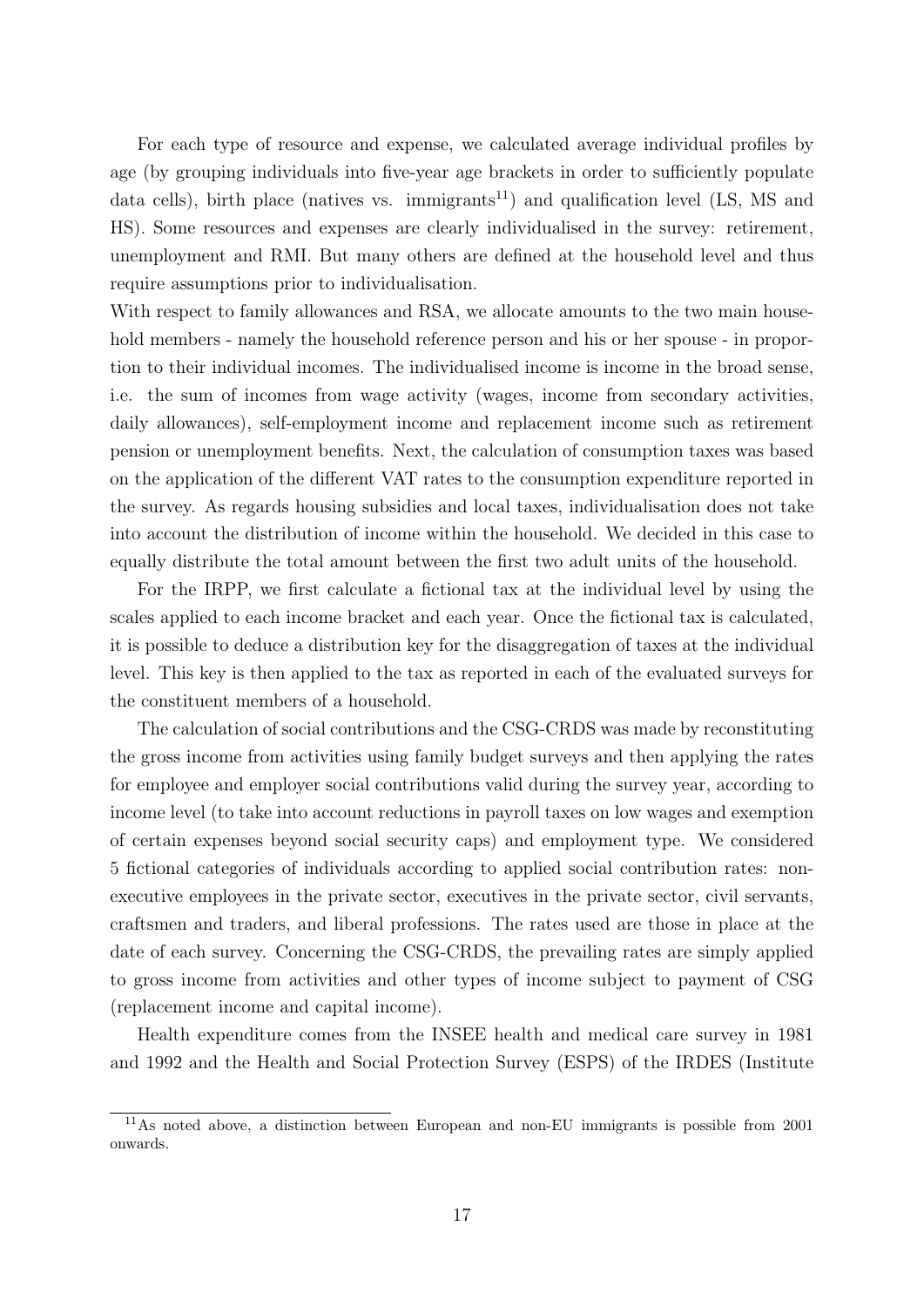for Research and Documentation on Health Economy) in 2006 and 2010. Exception for the first years of life, we considered broad age classes (0 to 2 years, 3-4, 5-9, 10-14, 15-19, 20-29, 30-49, 50-59, 60-69, 70 and over) and pooled total health expenditures in order to estimate the total cost of health care. Data from these surveys were interpolated to generate profiles for the intervening years (1984, 1999 and 2001).

Finally, expenditure on education by age comes from the Ministry of National Education. Lacking more precise data, we considered that for a given age, education expenditure is the same irrespective of origin.

All survey data are used to construct the tax profiles  $(\tilde{\tau}_{o,a,q}^i)$  and transfers  $(\tilde{g}_{o,a,q}^j)$ individualised by age, origin and qualification level.

#### 4.3 Macroeconomic framework data

Macroeconomic framework data represent the final set of data needed for the implementation of the accounting approach, as defined in section 3. Based on data from the national accounts and social protection accounts, we disaggregate total public revenue and expenditure in order to recover the categories of taxes and transfers resulting from the processing of the surveys  $(T^i \text{ and } G^j)$ .

Table 3 shows the breakdown of the public budget in the years when micro-economic surveys were available. Social contributions and indirect taxes are by far the main sources of public revenue. On the expenditure side, retirement and health have the largest weight on public accounts. The public administration budget is unbalanced over the projection horizon. As usually done in this type of analysis, interest charges on debt are excluded from current public consumption expenditure, and thus are not considered as an expenditure to be allocated to the individuals in the current period. Since interest on public debt accounts for an ever-increasing share of public expenditure, when it is subtracted from total expenditure the calculated primary balance is not systematically negative over the period, unlike the total balance. Our accounting approach consists in estimating the contribution of immigrants to the primary balance, which is achieved by evaluating in parallel the contribution of natives.

To this end, it is necessary to assess the respective contribution of natives and immigrants to the various components of public revenue and expenditure. For the categories of taxes and transfers individualised from the surveys, the method consists in calculating initially their total aggregate amount  $(\tilde{T}^i$  and  $\tilde{G}^j)$ , by combining the average individual profiles  $(\tilde{\tau}_{o,a,q}^i)$  and the corresponding population sizes  $(P_{o,a,q})$ . By construction, these reconstituted aggregates do not correspond exactly to the aggregate data from national accounts ( $T^i$  and  $G^j$ ) in Table 3. Each average individual profile is then uniformly calibrated  $(\tau_{o,a,q}^i)$  and  $g_{o,a,q}^j$  so that these two aggregate values become identical, while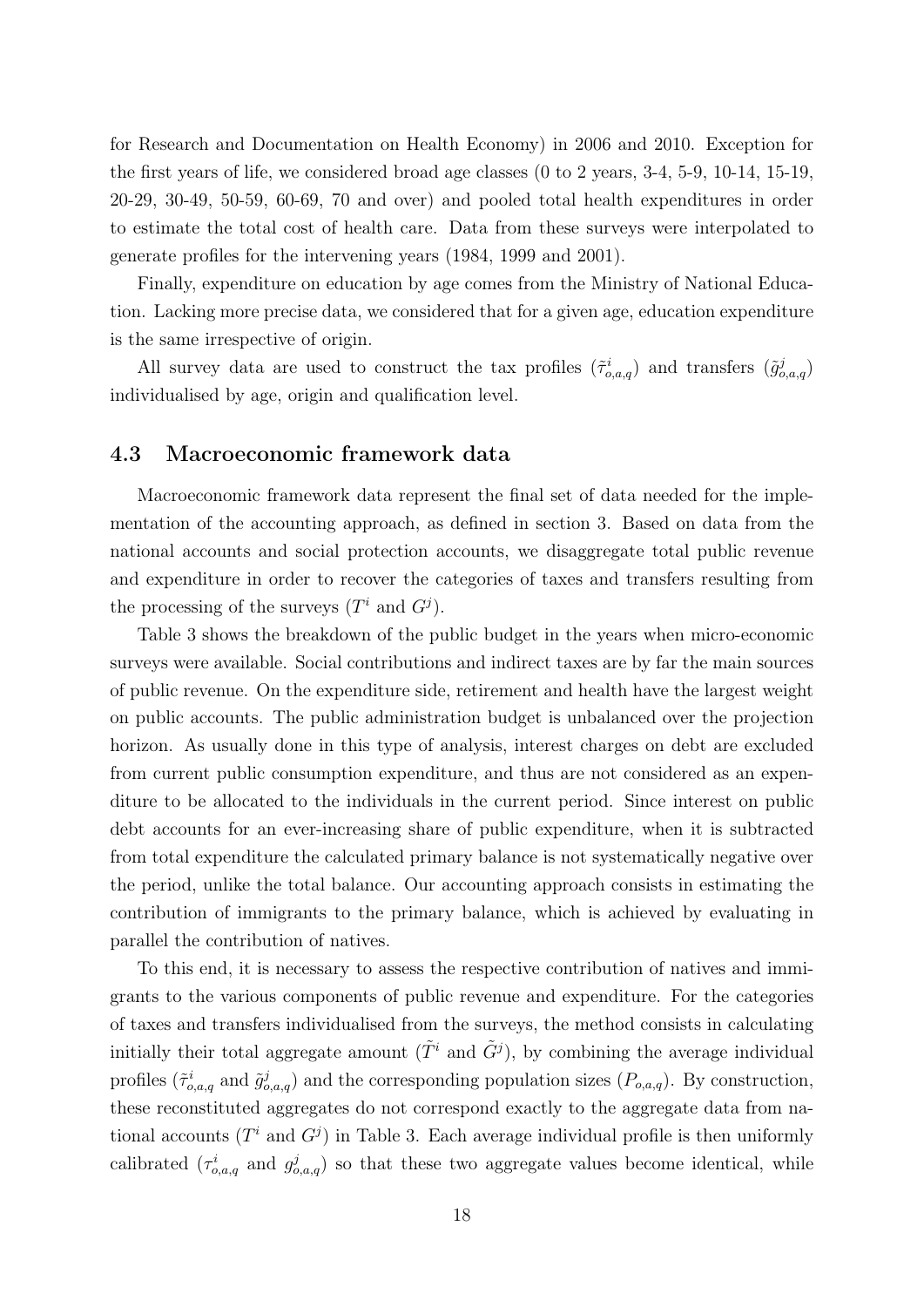|                                   | 1979             | 1984             | 1989             | 1995    | 2001     | 2006     | 2011    |
|-----------------------------------|------------------|------------------|------------------|---------|----------|----------|---------|
| Revenue                           |                  |                  |                  |         |          |          |         |
| Personal income tax               | $3.5\,$          | $3.9\,$          | 3.3              | 3.4     | 3.2      | 2.9      | 2.5     |
| Capital income tax                | 2.2              | 2.2              | 2.6              | 1.9     | 3.1      | 2.9      | 2.4     |
| Indirect taxes                    | 9.1              | 9.2              | 9.6              | 9.2     | 9.5      | 9.3      | 8.9     |
| Local taxes                       | 1.0              | 1.3              | 1.4              | 1.7     | 1.7      | 1.8      | 2.4     |
| $CSG-CRDS$                        | 0.0              | 0.0              | 0.0              | 1.2     | 4.4      | 4.5      | 4.7     |
| Social contributions              | 18.6             | 20.4             | $20.0\,$         | 20.3    | 17.9     | 18.2     | 18.8    |
| Other revenues                    | 10.1             | 11.5             | $10.1\,$         | 11.2    | 10.2     | 10.9     | 10.9    |
| Total revenue                     | 44.6             | 48.4             | 47.0             | 48.9    | $50.0\,$ | $50.6\,$ | 50.6    |
|                                   |                  |                  |                  |         |          |          |         |
| Expenditure                       |                  |                  |                  |         |          |          |         |
| Health                            | $\overline{7.3}$ | $\overline{7.9}$ | $\overline{7.5}$ | 8.2     | 8.5      | 9.0      | 9.6     |
| Pension                           | $\,9.5$          | 10.7             | 10.8             | 12.3    | 12.5     | 12.9     | 14.4    |
| Familly                           | $2.9\,$          | 3.2              | 2.8              | 2.9     | 2.8      | 2.8      | 2.8     |
| Unemployment                      | 1.5              | 2.4              | 2.1              | 2.2     | 2.0      | 1.9      | 1.9     |
| Housing                           | 0.4              | 0.7              | 0.8              | $1.0\,$ | 0.9      | 0.8      | 0.8     |
| Poverty-exclusion                 | 0.1              | 0.1              | $0.2\,$          | $0.5\,$ | 0.5      | 0.6      | 0.8     |
| Education                         | 6.4              | 6.8              | $6.5\,$          | 7.6     | 7.2      | 6.8      | 6.8     |
| Other expenditures                | 10.1             | 10.9             | 9.3              | 9.4     | 7.8      | 9.8      | 10.5    |
| Other expenditures - public goods | 6.1              | 6.9              | 6.9              | 7.4     | 6.8      | 6.1      | $5.9\,$ |
| Interest charges on debt          | $0.6\,$          | 1.6              | $2.0\,$          | $3.0\,$ | 2.7      | 2.4      | $2.5\,$ |
| Total expenditure                 | 44.9             | 51.2             | 48.9             | 54.4    | 51.7     | 53.0     | 55.9    |
| Budget balance                    | $-0.4$           | $-2.8$           | $-1.9$           | $-5.5$  | $-1.7$   | $-2.4$   | $-5.3$  |
| Primary balance                   | $0.2\,$          | $-1.2$           | 0.1              | $-2.5$  | 1.0      | 0.0      | $-2.8$  |

Table 3: Revenues and expenditures of public administrations (as % of GDP)

Source : Insee. Irdes. Authors' calculations.

preserving the specific characteristics of each profile (see equations 5 and 6).

A non-negligible proportion of public revenue (about 10% of GDP) and public expenditure (between 14 and 18% of GDP depending on the year) could not be identified on the basis of these surveys. As for the former  $(\bar{\bar{T}})$ , this essentially means the non-fiscal revenue of the state (resulting from dividends, interest on loans, fines, lotteries, etc.). Residual expenditures  $(\bar{\bar{G}})$  include everything related to national defence, security, justice, culture, ecology, research, etc. Nonetheless, a fraction of them may be possibly allocated either to the immigrant population as a whole  $(\bar{T}_I$  and  $\bar{G}_I)$  or the native population  $(\bar{T}_N$  and  $\bar{G}_N)$ , despite the fact that they cannot be individualised by age or qualification level. This is how we have already proceeded in the case of pensions paid to non-residents.

In fact, non-resident beneficiaries (who are not included in the Family Budget Survey) received some of those pensions, whose amount can be found in the statistical reports of the Center for European Liaisons and International Social Security (CLEISS). These non-residents are not necessarily former immigrants. A study by Drees (Christel and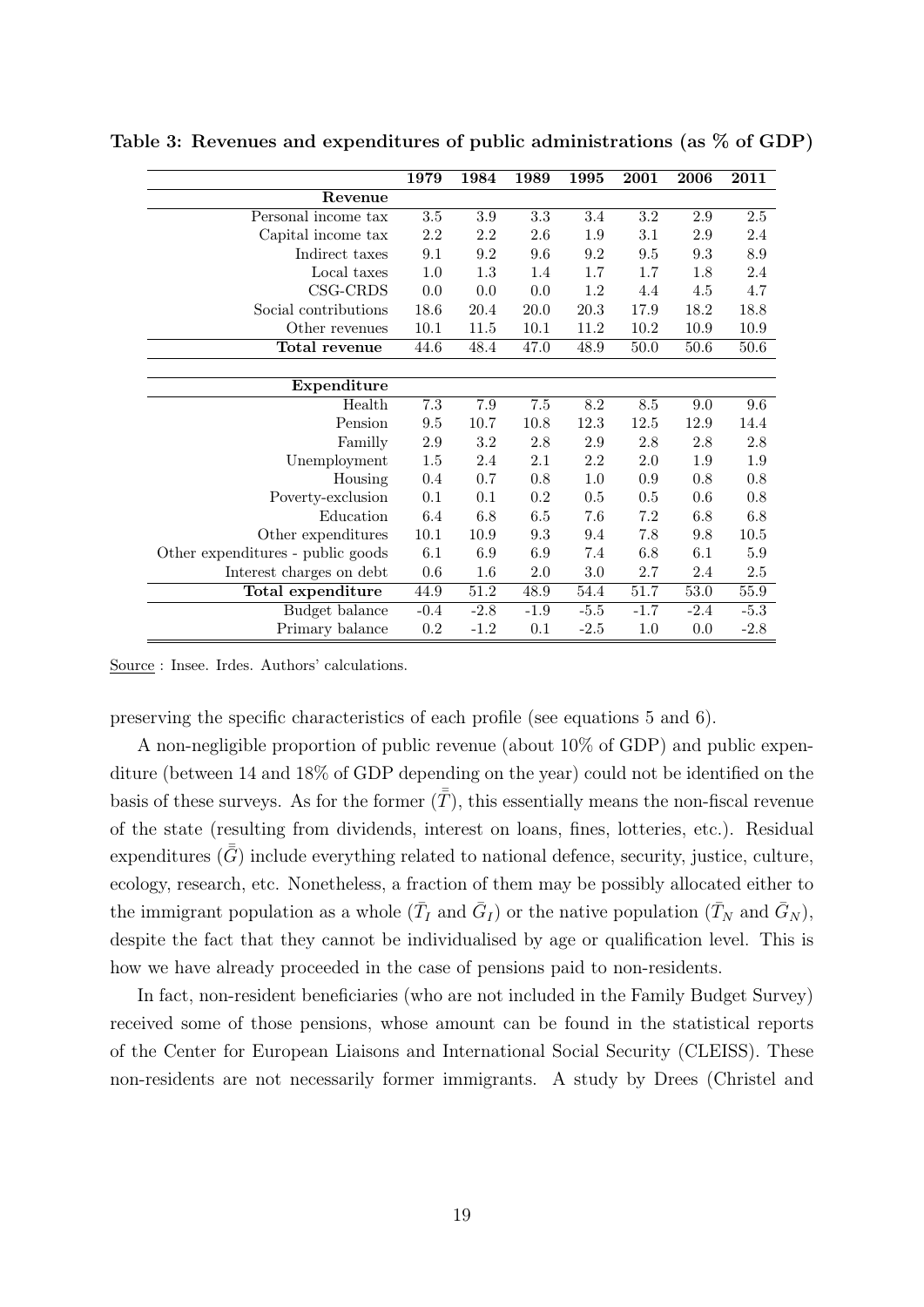Deloffre, 2008) for the year 2008 reveals that  $90\%$  of these beneficiaries are foreigners<sup>12</sup>, who received  $83\%$  of the total amount paid. Based on this breakdown<sup>13</sup> and the CLEISS data, such pensions received by non-resident foreigners amounted in 1979 to  $\in 1.483$  billion (at constant 2005 prices) and reached  $\epsilon$ 5.291 billion (at constant 2005 prices) in 2011. These amounts are therefore allocated to the immigrant population (even if they no longer reside within the national territory), although they cannot be broken down by age and level of qualification. The calibration of the profiles of average individual retirement pension (the corresponding  $g_{o,a,q}^j$ ) was applied to the total retirement pensions<sup>14</sup> minus the pensions paid to non-residents (foreign or French), which are integrated into the  $\bar{G}_o$ .

We adopt the same allocation strategy in relation to the proportion of public spending on real assistance to social housing operations, which amounted to  $\epsilon$ 2.704 billion in 2011 (at constant 2005 prices). These are broken down between immigrants and natives in proportion to their respective share among the occupants of social housing units. The 2006 Insee housing survey provides occupation shares in that year: 83.5% of social housing units are occupied by natives and 16.5% by immigrants. The survey also allows a breakdown between immigrants from the EU (3%) and third countries  $(13.5\%)^{15}$ . However, we do not have any information to carry out a breakdown by age and level of qualification. These amounts are therefore allocated to concerned populations as a whole and not at the individual level.

For the remaining public revenues and expenditures that cannot be broken down between immigrants or natives  $(\bar{T} \text{ and } \bar{G})$ , we had to define a sharing rule so that we could take into account the entire public budget. For example, military expenditures are relatively independent of population size and therefore little affected by the migration process. In contrast, other expenses such as those of Justice or the Ministry of the Interior could vary more than proportionally if the immigrant population is over-represented. The lack of relevant statistics does not however allow us to adopt the same method of determination of the relative situation of immigrants that we applied in particular to social expenditures. The selected method here consists then in breaking down the residual

<sup>12</sup>The remaining 10% are thus paid to retired French people residing abroad.

<sup>&</sup>lt;sup>13</sup>This study was carried out only for the year 2008. As we did not have information for the other years of our accounting exercise, we applied this partition key for each of the periods. The breakdown between immigrants from the European Union or a third country for the years 2001, 2006 and 2011 was based on the country in which the pensions were paid. We then adopted the assumption that these former immigrants have returned to their country of origin.

 $14$ In Table 3, the *Pension* row represents the totality of public spending on pensions, including amounts paid to non-residents.

<sup>&</sup>lt;sup>15</sup>As in the case of pensions paid to non-residents, this allocation formula is only available for a single year (2006), which is therefore equally applied for every period covered by our study.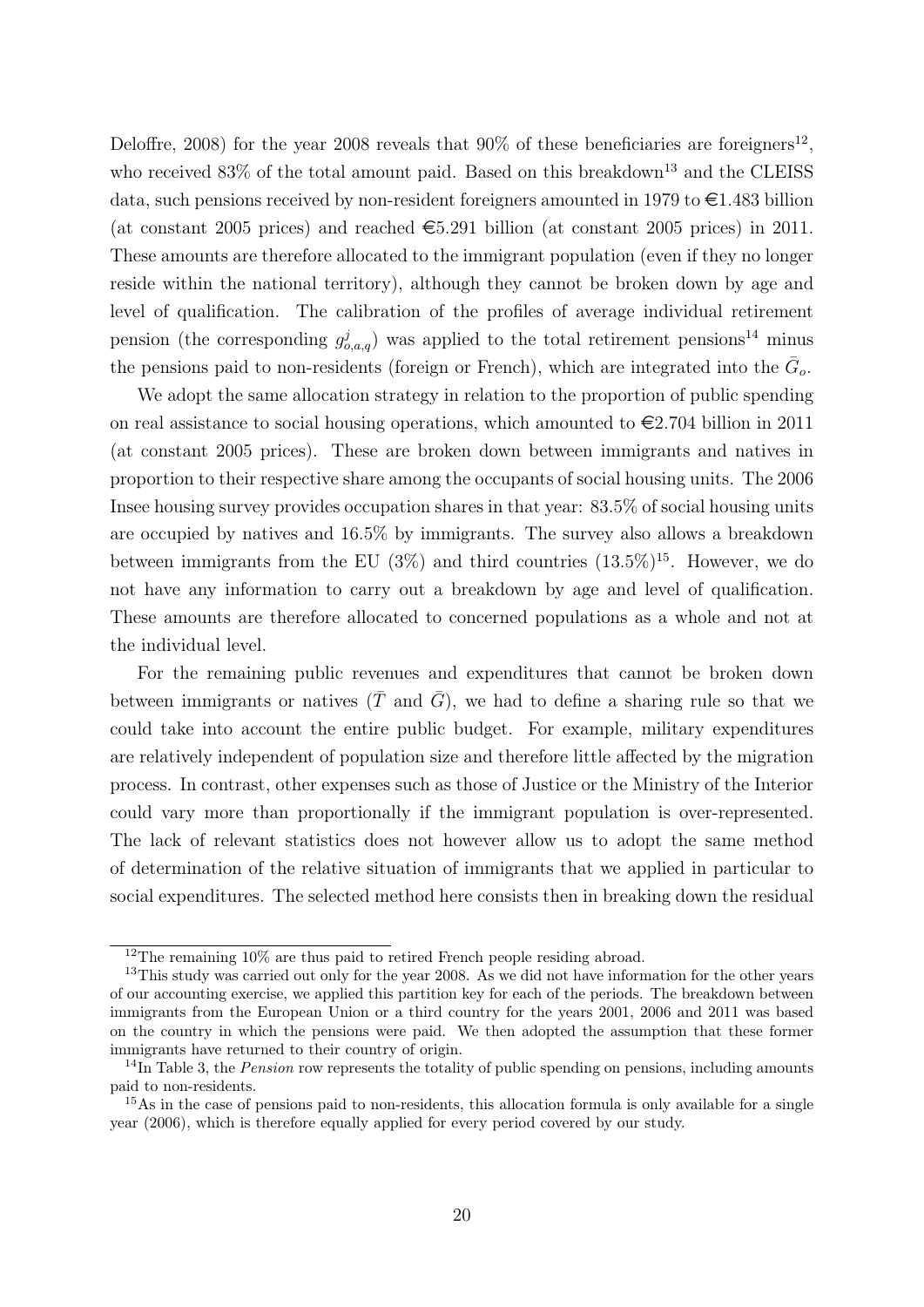expenditure and income uniformly over the total population (natives plus immigrants)<sup>16</sup>. An alternative strategy found in the literature is to fully allocate public expenditure assimilated to public goods to the native population (as in the case of national defence spending, public research spending, etc.). We discuss in more detail the reasons and implications of this choice in section 5.4 on sensitivity analysis, in which we evaluated a scenario (called public goods) that affects these expenditures as public goods to natives only.

## 5 The contribution of immigrants to French public finances

Before describing our results on the overall contribution of immigrants to the primary budget balance, we present the adjusted individual profiles of taxes and transfers.

## 5.1 Profiles of paid taxes, received transfers and net budgetary contribution

Based on our treatment of the survey data and using the aggregated national accounts data discussed in the preceding section, we calculated the adjusted profiles by age, origin and qualification level for each type of taxes and transfers. We discuss profiles of level of qualification (*cf.* Figure 7, appendix B) and origin (*cf.* Figures 8 and 9, appendix C).

Three main lessons emerge from the profiles:

(i) A marked disparity in individual net contributions by age. A first interpretation of these profiles follows from observed disparities related to age. The different transfers are addressed to very specific age groups. Similarly, the revenues that fund these transfers are also characterised by partitions specific to age. To the extent that our system of social protection generally works on a Pay-as-you-go basis (meaning that expenditure is financed by current taxes and contributions rather than through capitalisation of past revenues), a major consequence of such substantial redistribution is the existence of implicit transfers between different contemporaneous age groups. Overall, it is therefore the inactive young and especially the inactive elderly who are the main beneficiaries of the system. As a result, they engender a negative net contribution, receiving more transfers than they pay as taxes, regardless of origin or qualification level (cf. Figures 7, 8 and 9 in appendix). On the other hand, most individuals aged between 20 and 65 exhibit a positive net contribution. Detailed consideration of age structure in different subpopulations is therefore

<sup>&</sup>lt;sup>16</sup>Only for people over 16 with regard to taxes (see equations 8).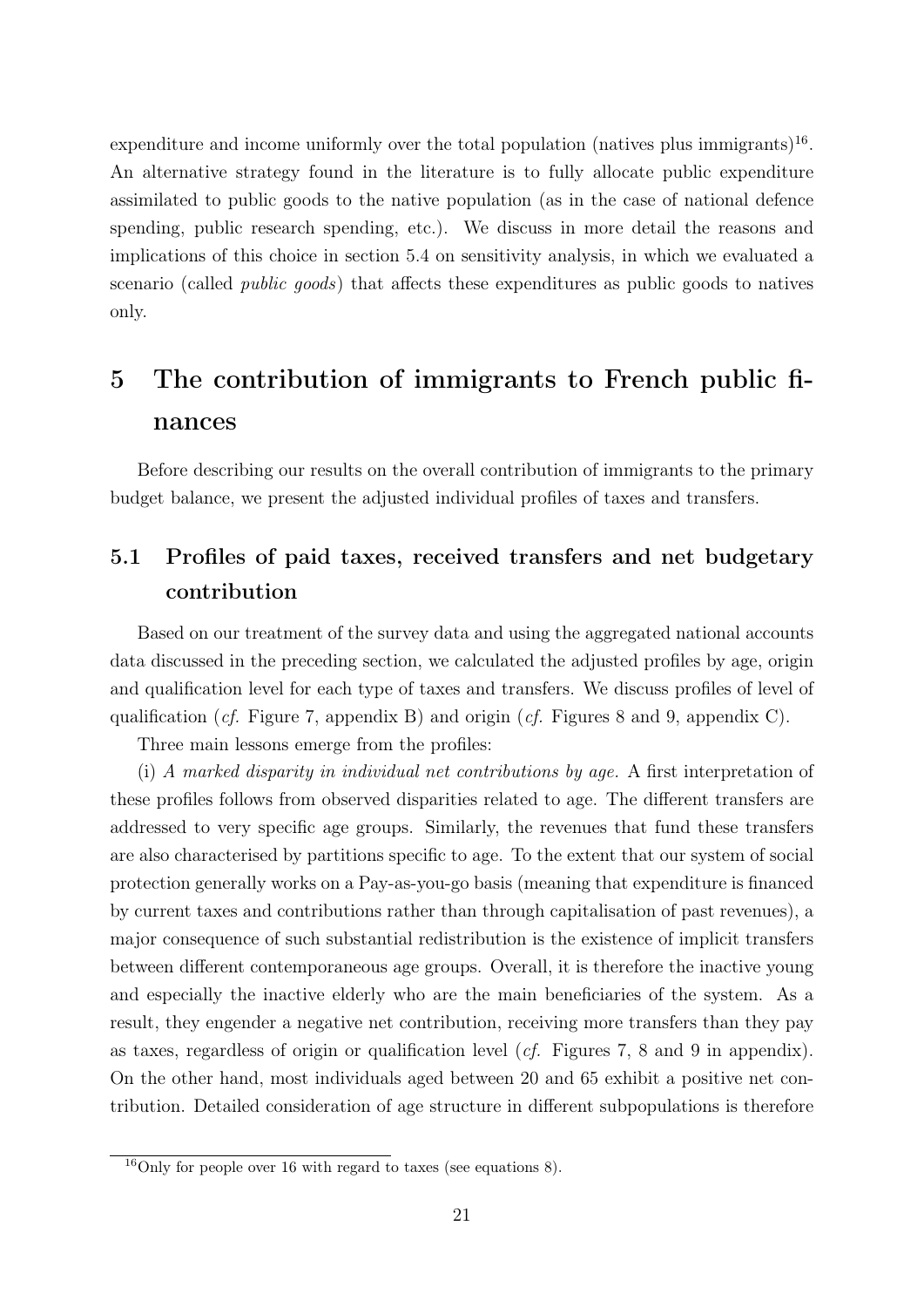essential when assessing their overall contribution to public finances.

(ii) A disparity in individual net contributions by level of qualification. Level of qualification is another important source of differentiation between individuals in terms of their net contribution to public finances. Regardless of year and age, the average amount of taxes paid by the most skilled individuals is significantly higher. For example, in 2006 a highly skilled 50-year-old individual paid an average of just over  $\epsilon$ 46,000 in taxes, compared to around  $\epsilon$ 20,000 for the low-skilled (*cf.* Figure 7 in appendix B). In contrast, while received transfers are relatively similar between qualification levels before age 60, over that age the average amount received by highly skilled individuals is significantly higher, and over the age of 65 years the values are respectively  $\epsilon$ 33,000 and  $\epsilon$ 21,000. As a result, the positive net contribution of a highly skilled person over the whole active life is significantly higher. However, at older ages the negative net contribution of a highly skilled individual represents a heavier burden on public finances.

(iii) A disparity in individual net contributions by origin. When we compare age profiles according to origin, relatively large disparities are observed. The main differences are clearly evident on the contribution side. For example, the total taxes paid in 2006 by a 40-year-old immigrant is just under one-fifth less than what is paid by a similarly aged native (cf. Figure 8 in annex C). This result can largely be explained by the qualification structure, which is less favourable for immigrants. Differences in patterns of transfer appear to be smaller. Beyond the age of 60-65, the average transfers received by immigrants are significantly lower than for natives, in particular due to lower retirement pensions resulting from less complete professional careers. In contrast, such transfers are slightly higher during working life, mostly due to a higher likelihood of unemployment in the immigrant population. Overall, by subtracting received transfers from paid levies at each age, the age structure of net taxes can be derived (Figure 8). Whatever the year in question, the net taxes of an immigrant of working age are clearly lower than those of a native whereas the opposite occurs after 55-60 years (*cf.* Figure 9 in appendix C).

Rather than qualification structure, it is the country of origin that explains disparities within the immigrant population. Both in 2001 and 2006, extra-community immigrants were generally more qualified, yet produced a lower net contribution at any age than EU immigrants. The main explanation lies in the more successful integration of European immigrants into the labour market. In 2014 (according to data from the INSEE labour force survey), the overall unemployment rate in France was 9.9%, but only 9.1% for natives against 17.2% for all immigrants. Nonetheless, the high unemployment rate of immigrants hides a very strong heterogeneity by country of origin, with values of 20.7% for third country nationals against only 9.3% for EU nationals.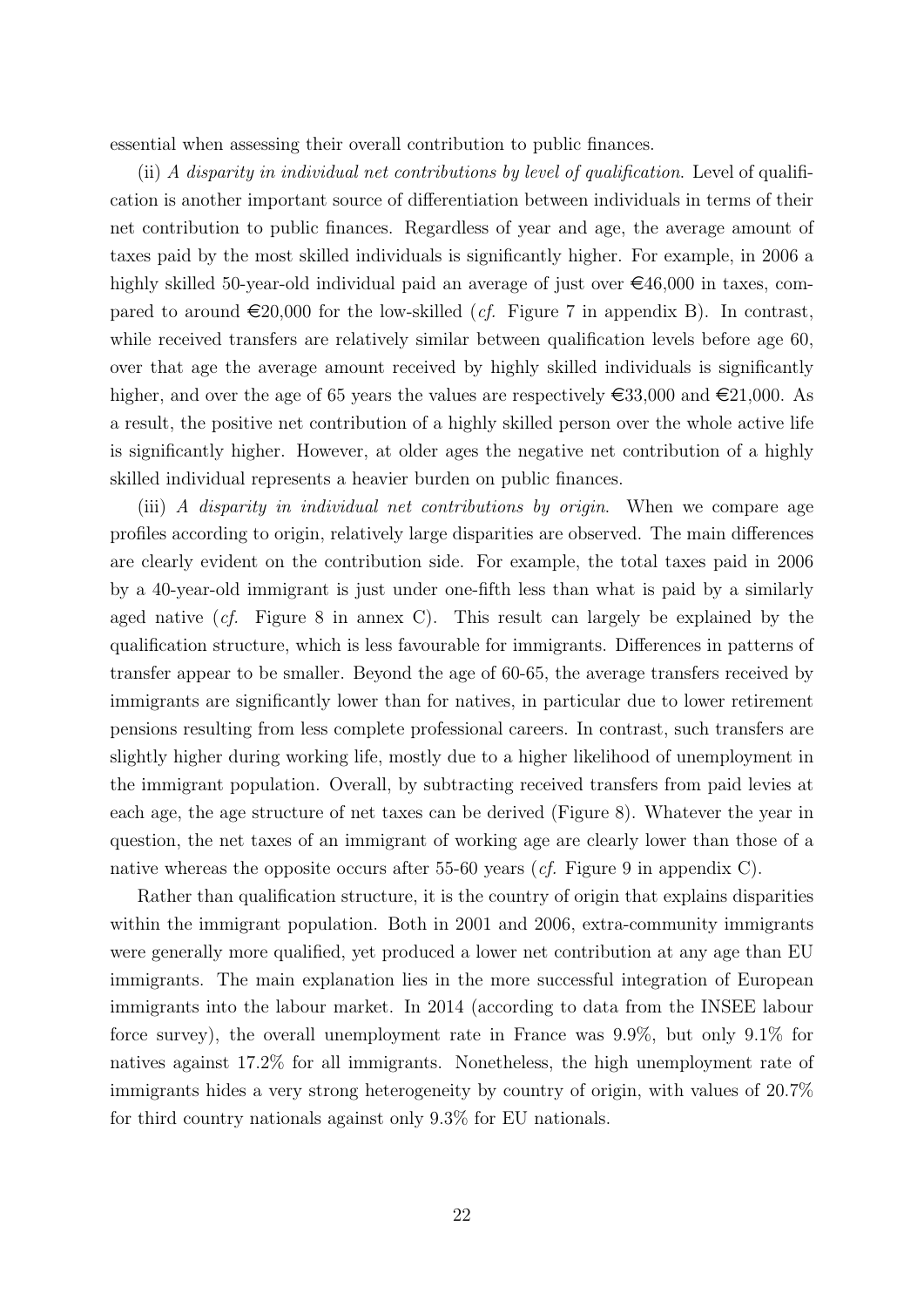#### 5.2 Net aggregated contributions by origin

By considering together the taxes and transfers adjusted by age, origin and level of qualification and the size of the studied sub-populations (cf. equations 9 and 10) in each year, we obtained the instantaneous net contribution of both immigrant and native populations to the public administration budget (Table 4; see also Appendix E). The main consequences are:

|                            | 1979              | 1984     | 1989              | 1995     | 2001                                             | 2006              | 2011                                                      |
|----------------------------|-------------------|----------|-------------------|----------|--------------------------------------------------|-------------------|-----------------------------------------------------------|
|                            |                   |          |                   |          | Overall contribution (in billions of 2005 euros) |                   |                                                           |
| Primary balance            | 2.40              | $-13.33$ | 0.95              | $-34.73$ | 16.85                                            | 0.17              | $-51.35$                                                  |
| <b>Natives</b>             | 3.61              | $-11.33$ | 0.33              | $-31.83$ | 17.25                                            | 1.55              | $-42.55$                                                  |
| Immigrants                 | $-1.21$           | $-2.01$  | 0.62              | $-2.90$  | $-0.40$                                          | $-1.38$           | $-8.80$                                                   |
| $EU\,$ immigrants          |                   |          |                   |          | 2.79                                             | 0.54              | $-3.29$                                                   |
| Third countries immigrants |                   |          |                   |          | $-3.19$                                          | $-1.92$           | $-5.51$                                                   |
|                            |                   |          |                   |          | Contribution in % of GDP                         |                   |                                                           |
| Primary balance            | $\overline{0.24}$ | $-1.22$  | 0.07              | $-2.50$  | 1.04                                             | $\overline{0.01}$ | $-2.84$                                                   |
| <b>Natives</b>             | 0.36              | $-1.03$  | 0.03              | $-2.29$  | 1.07                                             | 0.09              | $-2.35$                                                   |
| Immigrants                 | $-0.12$           | $-0.18$  | 0.05              | $-0.21$  | $-0.02$                                          | $-0.08$           | $-0.49$                                                   |
| $EU\; Immigrams$           |                   |          |                   |          | 0.17                                             | 0.03              | $-0.18$                                                   |
| Third countries Immigrants |                   |          |                   |          | $-0.20$                                          | $-0.11$           | $-0.30$                                                   |
|                            |                   |          |                   |          | Taxes/transfers ratio in $%$                     |                   |                                                           |
| <b>Natives</b>             | 100.9             | 97.8     | 100.1             | 95.2     | 102.4                                            | 100.2             | 95.2                                                      |
| Immigrants                 | 96.5              | 95.0     | 101.4             | 94.3     | 99.4                                             | 98.2              | 88.7                                                      |
| $EU\; Immigrams$           |                   |          |                   |          | 111.0                                            | 101.9             | 88.5                                                      |
| Third countries Immigrants |                   |          |                   |          | 91.6                                             | 96.0              | 88.8                                                      |
|                            |                   |          |                   |          | Net contribution per capita (in 2005 euros)      |                   |                                                           |
| All residents              | 44.9              | $-242.9$ | $\overline{16.8}$ | $-601.4$ | 284.3                                            | 2.8               | $-814.1$                                                  |
| <b>Natives</b>             | 72.8              | $-222.5$ | 6.3               | $-594.9$ | 314.0                                            | 27.5              | $-738.2$                                                  |
| Immigrants                 | $-309.1$          | $-501.9$ | 151.4             | $-684.4$ | $-91.8$                                          | $-277.8$          | $-1618.1$                                                 |
| $EU\; Immigrams$           |                   |          |                   |          | 1704.5                                           | 307.5             | $-1843.2$                                                 |
| Third countries immigrants |                   |          |                   |          | $-1184.8$                                        | $-593.8$          | $-1508.2$                                                 |
|                            |                   |          |                   |          |                                                  |                   | Contrib. to primary balance per residents (in 2005 euros) |
| <b>Natives</b>             | 67.5              | $-206.3$ | $\overline{5.8}$  | $-551.2$ | $\overline{291.0}$                               | $\overline{25.3}$ | $-674.6$                                                  |
| Immigrants                 | $-22.6$           | $-36.6$  | 11.0              | $-50.2$  | $-6.7$                                           | $-22.5$           | $-139.5$                                                  |
| $EU\; Immigrams$           |                   |          |                   |          | 47.1                                             | 8.7               | $-52.1$                                                   |
| Third countries immigrants |                   |          |                   |          | $-53.8$                                          | $-31.3$           | $-87.4$                                                   |

Table 4: Net contribution to public finances

Source : Authors' calculations.

i) With the exception of 1989, the overall net contribution of immigration to the public administration budget has always been negative, varying between  $-\epsilon 400$  million in 2001 to  $-\epsilon$ 8.8 billion in 2011. Compared to the natives, the net contribution of immigrants is lower due to the relative weight of immigrants in the French population as a whole (between 7.3% and 8.6% depending on the year). The contribution of natives varied between  $-\epsilon$ 42.55 billion in 2011 and  $\epsilon$ 17.25 billion in 2001. In 2011 the net contribution of immigrants was particularly low, but this was also when natives produced their most negative contribution. The year 1995 also followed a period of severe recession in France, and is equally marked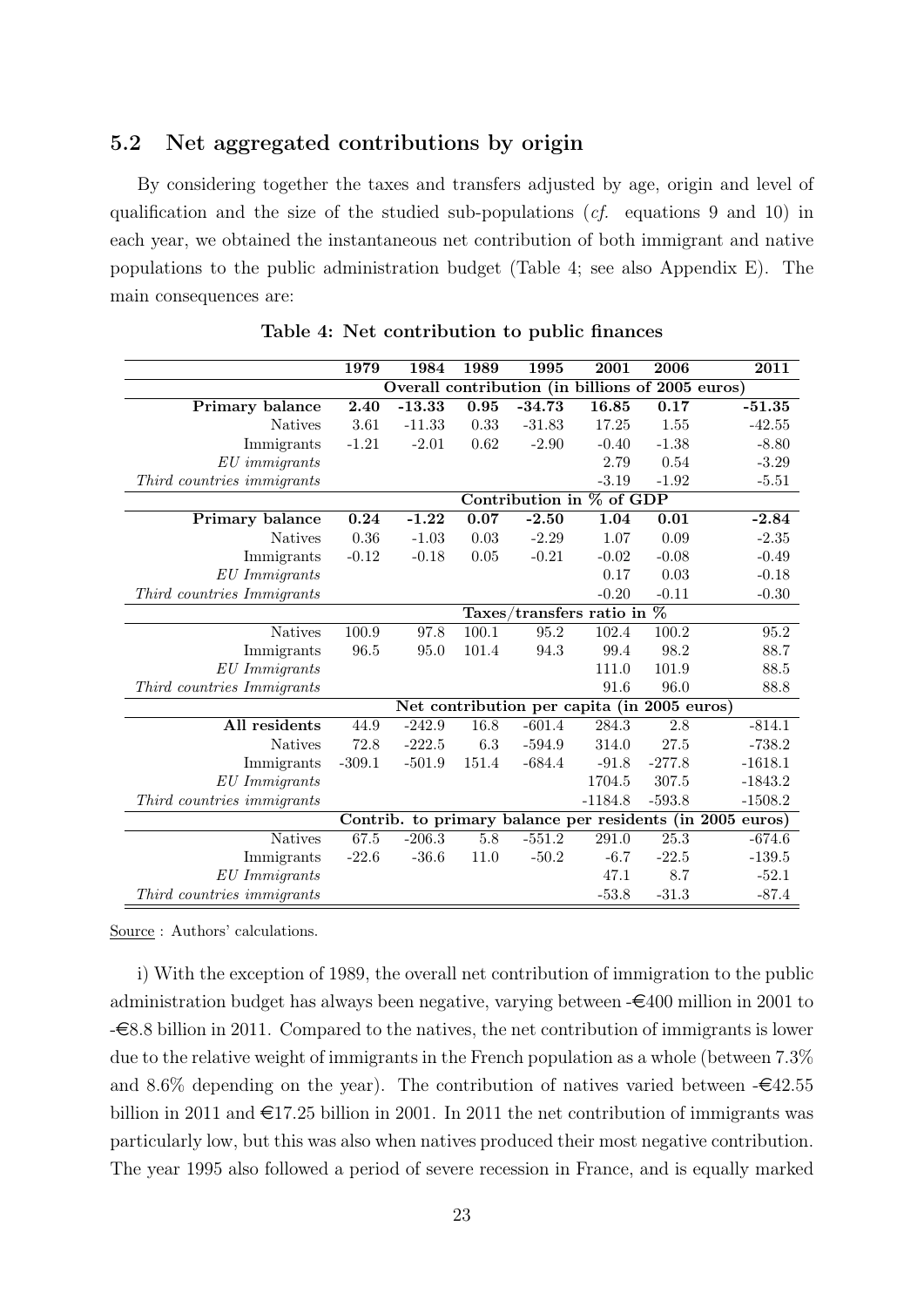by very negative net contributions for both populations. In comparison, negative net contributions in 2011 decreased by 33% for natives and over 200% for immigrants. The crisis of 2008 undoubtedly had a significant negative impact on the contribution to public finances of both immigrants and natives, but has more strongly affected the fiscal situation of the former.

ii) Another important result is the decomposition of net contributions from EU and third country immigrants. The positive net contribution of EU immigrants in 2001 ( $\in 2.8$ ) billion) largely outweighs the negative contribution of non-EU immigrants  $(-\epsilon 3.2 \text{ billion})$ . This difference tends to gradually vanish, with the net contribution of EU immigrants substantially deteriorating over time. This reversal partially stems from the increase in the share of inactive people (young and old) among EU immigrants, resulting in an increase in net beneficiaries of the social transfer system (Table 1 and Figure 6).

iii) From the late 1970s until today, the immigrant population has never been the source of primary fiscal deficits in France. In all years exhibiting a negative primary balance (1984, 1995 and 2011), the contribution of natives was also negative. Similarly, when the contribution was negative for immigrants and positive for natives, the aggregate balance was positive (1979, 2001 and 2006).

iv) Over the entire studied period, immigration has never determined the extent and evolution of the primary fiscal balance (Figure 4). The contribution of immigrants as a percentage of GDP is relatively small, varying between  $\pm 0.5\%$  of the GDP. This is consistent with previous studies in other countries reviewed in our literature section and similar to values for OECD member countries. This level is reached only after the financial crisis of 2008 (in 2011), previously oscillating within a narrower range between  $\pm 0.2\%$ (Figure 4). It should be remembered that the total primary balance as a percentage of GDP varies over the entire period from  $-2.8\%$  (2011) to  $1.1\%$  (2001).

(v) The net contribution of the native and immigrant sub-populations naturally depends on their relative size. To remove the size effect, the second part of Table 4 presents two additional indicators that allow for a direct comparison between net contributions. The first indicator is the coverage rate, or ratio of total paid taxes to transfers received by each group (Equation 11, Appendix E). Although the rate does not offer new information regarding the imbalance between taxes and transfers (an overall negative contribution being associated with a tax to transfer ratio below 100%), it provides a measure of imbalance between the volume of paid taxes and received transfers by removing population size effects. In this respect, the situation of immigrants deteriorated significantly in 2011 following the financial crisis of 2008, with a total of paid taxes under 89% of total received transfers. It should be noted that this trend is identical for EU and third country immigrants. This indicator confirms a significantly worse scenario for immigrants after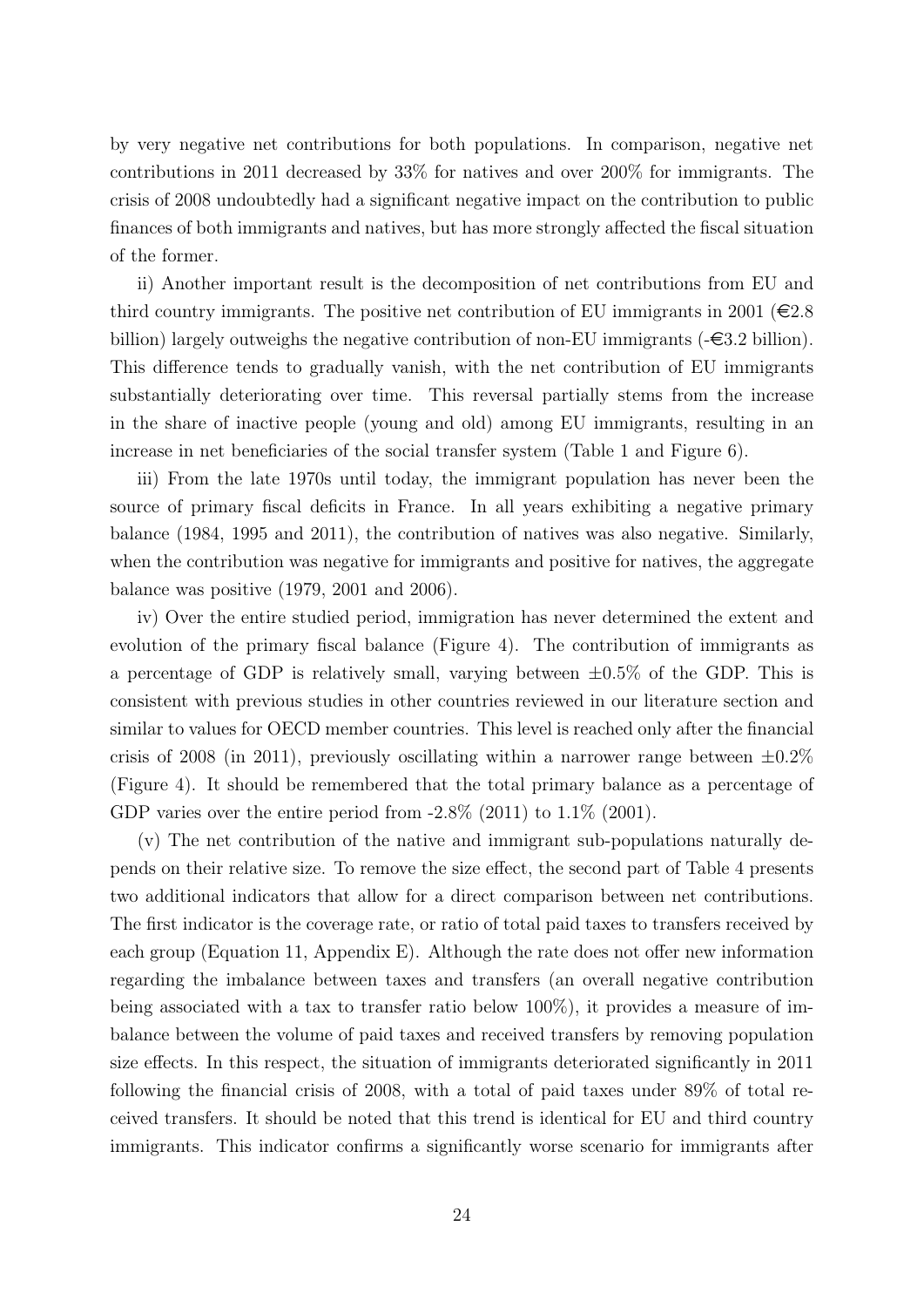

Figure 4: Net contribution in % of GDP

Source : Authors' calculations.

2008. Table 10 (Appendix D) demonstrates that the deterioration resulted mostly from a reduction in paid taxes (especially social contributions and CSG), supporting the idea that adjustments in the labour market after the 2008 crisis have penalised immigrants more than the native population, both in France and the European Union as a whole (Chojnicki et al., 2016).

(vi) The second indicator controlling for size effects is the net contribution per capita, or ratio between overall contribution and sub-population size (Equation 12, Appendix E). On average, an immigrant made a net contribution of  $-\epsilon 502$  to public finances in 1984, compared to  $-\epsilon 223$  by natives. The indicator also identifies differences between the years 2011 and 1995: while the average contributions of immigrants  $(-6885)$  and natives  $(-\epsilon)$  euros) were relatively similar in 1995, the difference is more than twofold in 2011  $(-\epsilon 1,618$  for immigrants against  $-\epsilon 738$  for natives). This trend affected immigrants as a whole, either from the EU ( $-\epsilon$ 1,843) or third countries ( $-\epsilon$ 1,508) in 2011.

vii) A final indicator (Equation 13, Appendix E) in Table 4 partitions the average primary balance per capita (provided by the previous indicator) between natives and immigrants<sup>17</sup>. For example, the primary deficit of  $\epsilon$ 34 billion in 1995 (constant 2005) values) was equivalent to a deficit *per capita* (resident) of  $\epsilon$ 601 euros, of which  $\epsilon$ 551 were attributable to natives and  $\epsilon$ 50 to immigrants. By 2011, there had been a strong deterioration in the fiscal situation of the immigrant population. Whereas in 1995 immigrants accounted for 8.3% of the primary deficit per capita (comparable to their fraction in the

<sup>&</sup>lt;sup>17</sup>Note that this indicator depends on sub-population sizes.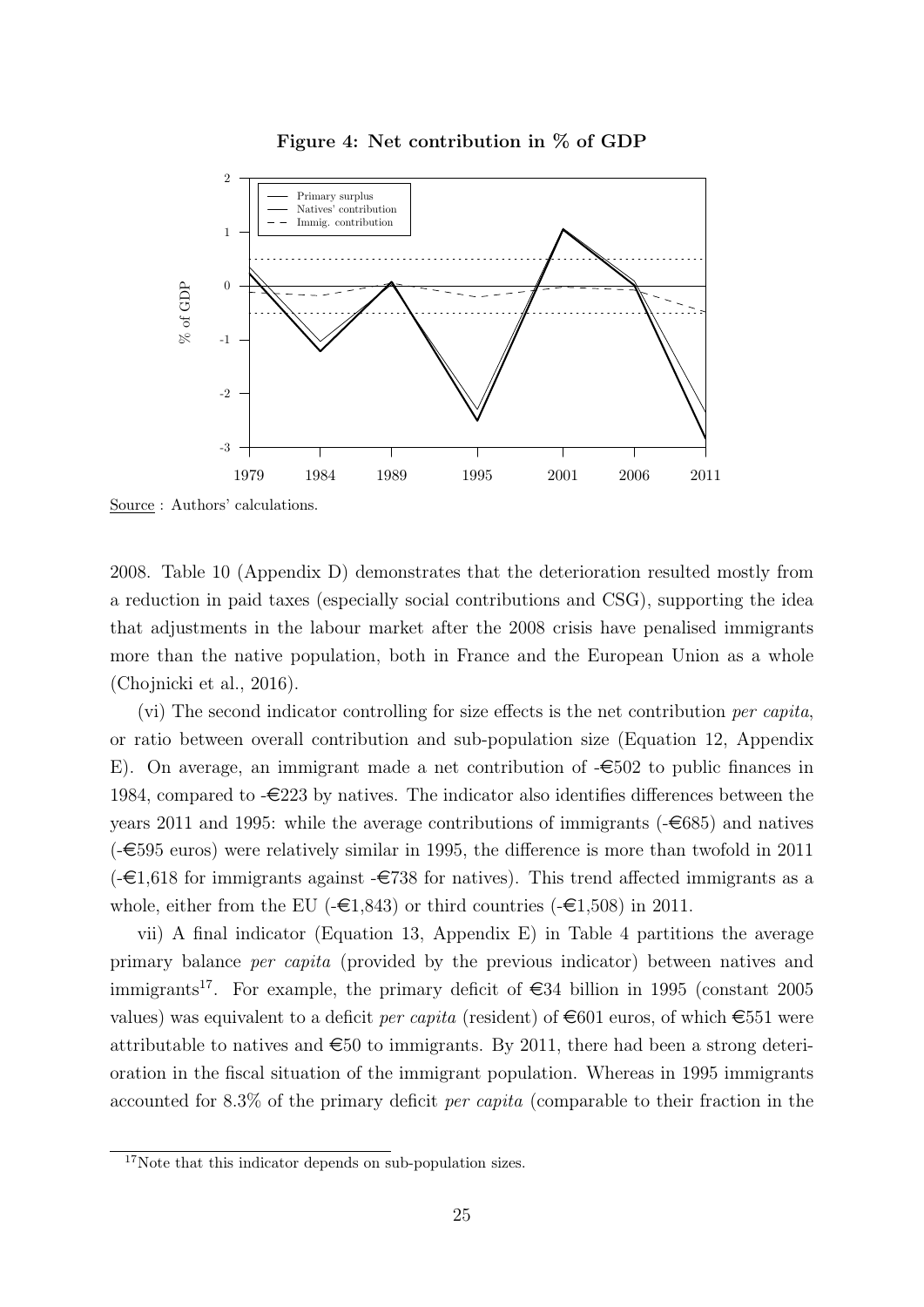French population), this share has increased to over  $17\%$  in 2011.

#### 5.3 Decomposition according to origin, age and qualification level

In order to best understand the results within our reference scenario, we developed a decomposition of the two indicators:

- 1. variation over time in primary balance per resident (difference in balance between two periods). This provides an answer to the question over the contribution of each population to the evolution of the primary balance per capita, both through changes in their fiscal characteristics and their demography.
- 2. the instantaneous gap between the per capita contributions of natives and immigrants. This answers a distinct question: which are the demographic and fiscal factors underlying differences between the per capita contribution of natives and immigrants in the studied years?

The method applied to the decompositions above is detailed in Appendix F. The decompositions take into account demographic and fiscal disparities between population categories: they therefore need to be applied to individualised contributions. Both for the primary balance *per capita* and the net contributions *per capita* according to origin, we added pensions paid abroad and social housing expenses that are not individualised (there is no difference between per capita values, irrespective of population). Table 5 distinguishes individualised from non-individualised calculations of net contributions per *capita*. The two decompositions will therefore refer only to the individualised component<sup>18</sup> of indicators (Table 5, bold lines).

When we consider only the individualised component, conclusions remain the same for the native population but differ for immigrants. In each of four years (1979, 1984, 2001 and 2006), the non-individualised contribution per head shifts the total net per capita contribution of immigrants towards negative values (while their individualised contribution remains positive). Moreover, benefits paid abroad to foreigners are enough to make the total contribution per capita of immigrants negative, in contrast to their positive individual contribution.

It is noticeable that the individualised net contribution per capita of immigrants is always positive except for two years following a strong recession (1995 and 2011). This remains true even after we add spending on social housing (deducing only pensions paid

<sup>&</sup>lt;sup>18</sup>The non-individualised contribution is always negative since it only includes transfers: pensions paid abroad and social housing expenses. Therefore it has always a negative impact on total net contribution per capita, regardless of population.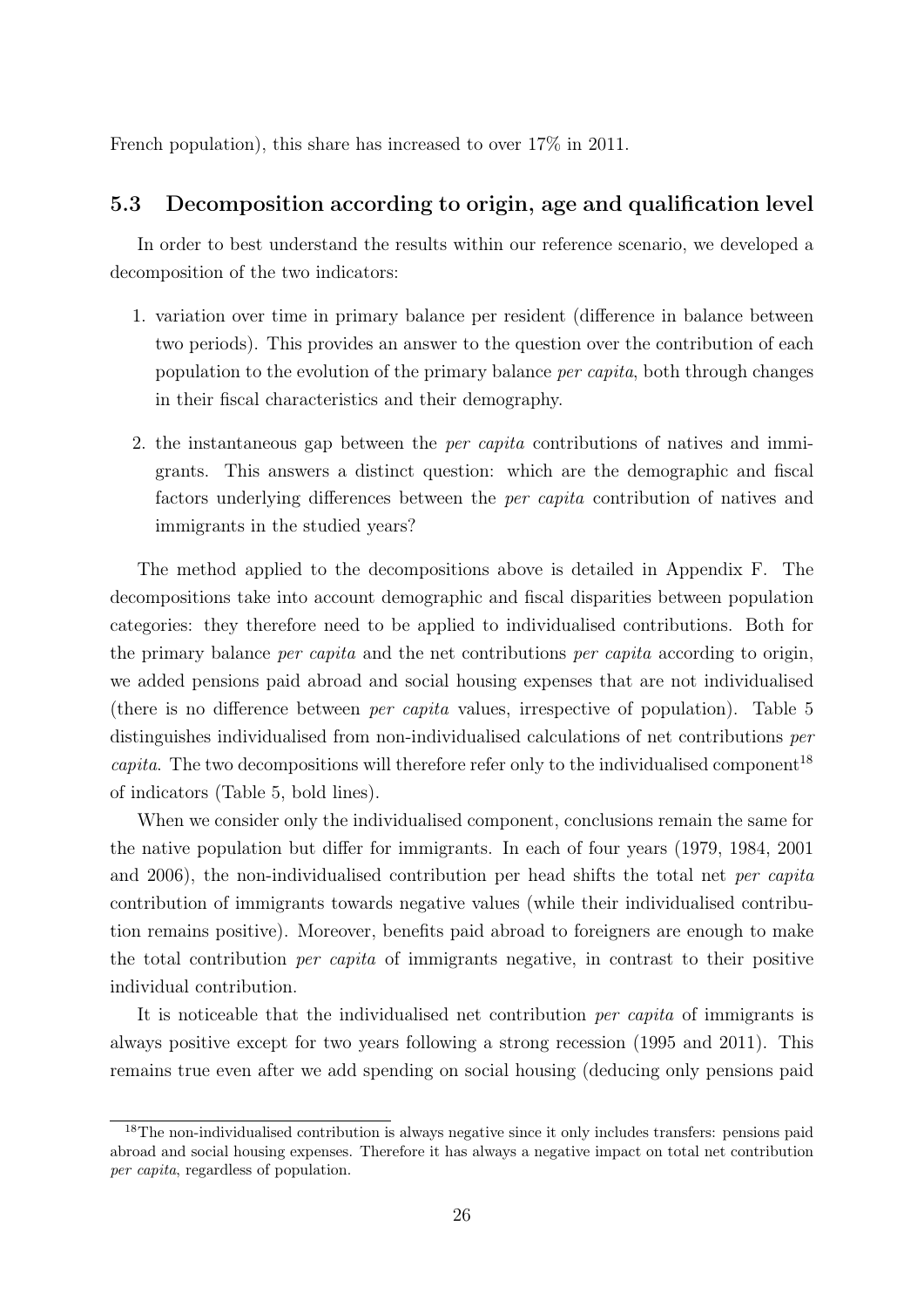|                                              | 1979               | 1984     | 1989     | 1995                     | 2001     | 2006     | 2011          |
|----------------------------------------------|--------------------|----------|----------|--------------------------|----------|----------|---------------|
|                                              |                    |          |          | All residents            |          |          |               |
| Primary balance by resident                  | 44.9               | $-242.9$ | 16.8     | $-601.4$                 | 284.3    | 2.8      | $-814.1$      |
| Individualized contribution                  | 141.7              | $-134.6$ | 75.9     | $-533.5$                 | 368.8    | 98.3     | $-687.3$      |
| $\Delta_{t+1,t}$ Individualized contribution |                    | $-276.2$ | 210.4    | $-609.3$                 | 902.2    | $-270.4$ | $-785.7$      |
| Non individualized contribution              | $-96.8$            | $-108.3$ | $-59.1$  | $-67.9$                  | $-84.4$  | $-95.6$  | $-126.8$      |
| of which - pensions paid abroad              | $-27.8$            | $-34.5$  | $-37.6$  | $-45.5$                  | $-67.6$  | $-74.9$  | $-83.9$       |
| - social housing expenses                    | $-69$              | $-73.8$  | $-21.4$  | $-22.4$                  | $-16.9$  | $-20.7$  | $-42.9$       |
|                                              |                    |          |          | <b>Natives</b>           |          |          |               |
| Overall contribution per capita              | 72.8               | $-222.5$ | 6.3      | $-594.9$                 | 314.0    | 27.5     | $-738.2$      |
| Individualized contribution                  | 140.1              | $-149.7$ | 32.5     | $-566.2$                 | 341.6    | 60.3     | $-683.3$      |
| Non individualized contribution              | $-67.3$            | $-72.9$  | $-26.3$  | $-28.7$                  | $-27.7$  | $-32.8$  | $-54.9$       |
| of which - pensions paid abroad              | $-5.1$             | $-6.4$   | $-6.9$   | $-8.4$                   | $-12.5$  | $-14.0$  | $-15.7$       |
| - social housing expenses                    | $-62.2$            | $-66.5$  | $-19.3$  | $-20.2$                  | $-15.2$  | $-18.8$  | $-39.2$       |
|                                              |                    |          |          | Immigrants               |          |          |               |
| Overall contribution per capita              | $-309.1$           | $-501.9$ | 151.4    | $-684.4$                 | $-91.8$  | $-277.8$ | $-1618.1$     |
| Individualized contribution                  | 160.8              | 58.1     | 629.4    | $-119.5$                 | 713.5    | 529.3    | $-729.8$      |
| Non individualized contribution              | $-469.9$           | $-560.0$ | $-478.0$ | $-564.9$                 | $-805.2$ | $-807.1$ | $-888.3$      |
| of which - pensions paid abroad              | $-314.2$           | $-392.9$ | $-429.3$ | $-514.4$                 | $-767.2$ | $-765.0$ | $-806.3$      |
| - social housing expenses                    | $-155.7$           | $-167.1$ | $-48.7$  | $-50.5$                  | $-38.1$  | $-42.1$  | $-82.0$       |
|                                              | <b>Differences</b> |          |          | $(native contribution -$ | immig.   |          | contribution) |
| Overall contribution per capita              | 381.9              | 279.4    | $-145.1$ | 89.5                     | 405.7    | 305.4    | 879.9         |
| $\Delta_{N,I}$ Individualized contribution   | $-20.7$            | $-207.8$ | $-596.9$ | $-446.7$                 | $-371.8$ | $-468.9$ | 46.4          |
| Non individualized contribution              | 402.6              | 487.1    | 451.8    | 536.2                    | 777.6    | 774.3    | 833.4         |
| of which - pensions paid abroad              | 309.1              | 386.5    | 422.3    | 506.0                    | 754.7    | 751.0    | 790.6         |
| - social housing expenses                    | 93.5               | 100.7    | 29.4     | $30.3\,$                 | 22.9     | $23.3\,$ | 42.9          |

Table 5: Net contribution per capita (in 2005 euros)

Source : Authors' calculations.

abroad). If we exclude the latter expenses (which are unrelated to immigrants in the country, although associated with past immigration), the fiscal situation *per capita* of immigrants is for each year much more favourable to French public finances compared to natives.

### 5.3.1 Decomposition of change over time of primary balance individualised by resident

The first decomposed indicator is the variation over time of the individualised primary balance per head<sup>19</sup> (Table 6). We focus our comments on the two periods associated with a significant deterioration of the primary balance per capita: the recession of the early 1990s (1995/89 change) and the 2008 crisis (2011/2006 change). The recession during the early 1990s resulted in change in the individualised primary balance from  $\epsilon$ 75.9 in

<sup>&</sup>lt;sup>19</sup>While the comparison of the contribution *per capita* of natives and immigrants eliminates populations size effects, the evolution of the contribution per resident depends on the size. They are therefore not removed in the explanation of temporal variation.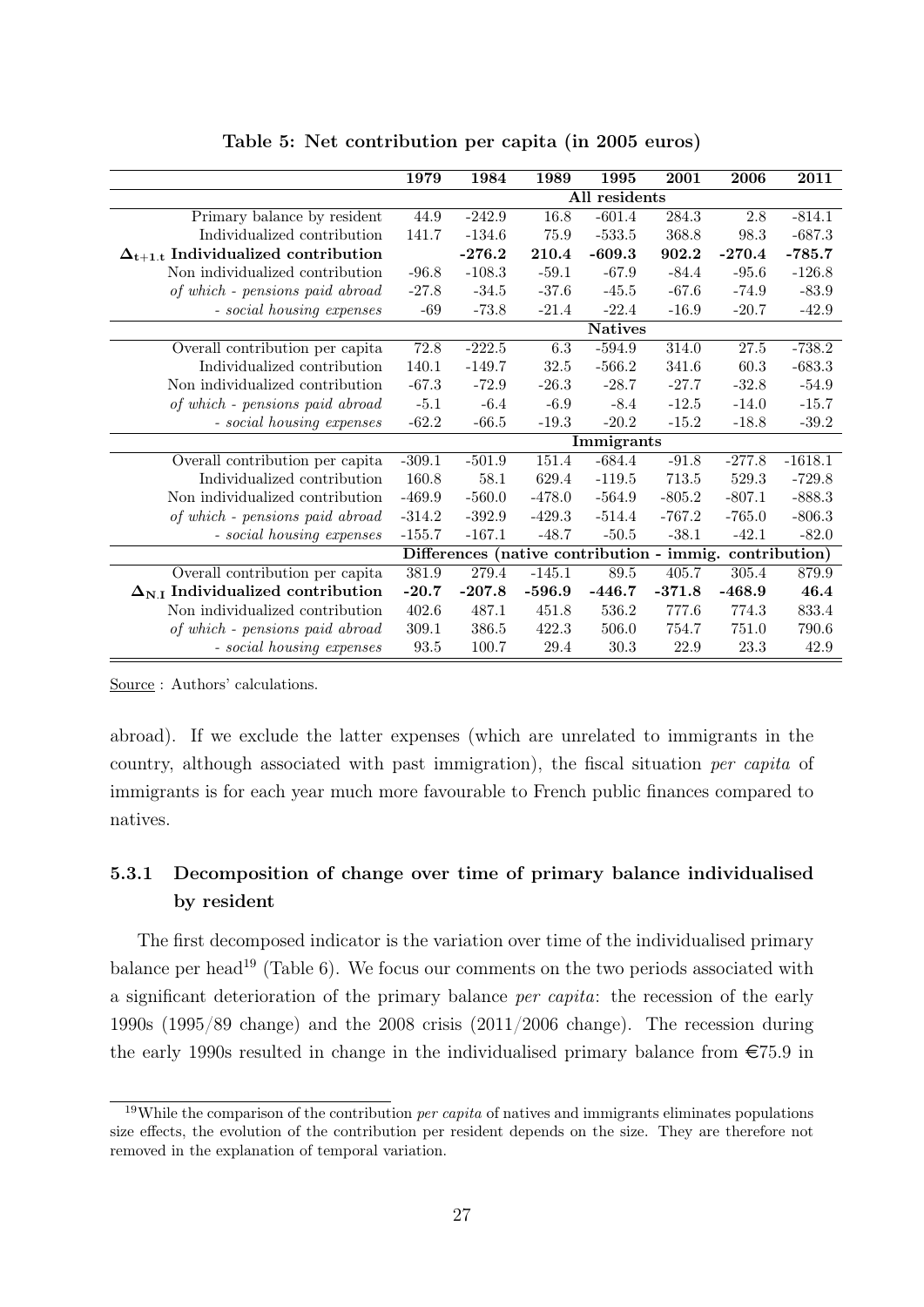1989 to  $-\epsilon$ 533.4 in 1995, a variation of  $-\epsilon$ 609.3. Both native and immigrant populations contributed to this deterioration, with a larger contribution by the former  $(-\epsilon)554.8$  or 91% of total). This is expected due to the effect of population size. As indicated above, the negative impact of natives stems solely from the negative trend in their tax structure  $(-\epsilon 943.1)$  cancelling out positive demographic effects  $(\epsilon 388.1)$ . This is comparable to values for the immigrant population (once differences in population size are factored in), with a positive demographic impact ( $\in$ 31.4) nullified by a negative fiscal effect ( $\in$ 85.6).

|                            | 79-84          | 84-89              | 89-95    | 95-01                      | $01 - 06$ | $06 - 11$ |  |  |  |  |  |
|----------------------------|----------------|--------------------|----------|----------------------------|-----------|-----------|--|--|--|--|--|
| Evolution                  | $-276.2$       | 210.4              | $-609.3$ | 902.2                      | $-270.4$  | $-785.7$  |  |  |  |  |  |
| Accountable to the natives | $-268.7$       | 168.9              | $-554.8$ | 841.4                      | $-261.3$  | $-679.8$  |  |  |  |  |  |
| Demographic componant      | 382.0          | 275.1              | 388.1    | 418.9                      | 415.6     | $-19.2$   |  |  |  |  |  |
| Fiscal componant           | $-650.7$       | $-106.1$           | $-943.1$ | 422.4                      | $-675.0$  | $-662.2$  |  |  |  |  |  |
| Accountable to immigrants  | $-7.5$         | 41.5               | $-54.5$  | 60.9                       | $-9.2$    | $-105.9$  |  |  |  |  |  |
| Demographic componant      | 22.0           | 18.4               | 31.4     | 44.4                       | 57.1      | 23.8      |  |  |  |  |  |
| Fiscal componant           | $-29.5$        | $23.0\,$           | $-85.6$  | 16.5                       | $-68.1$   | $-128.2$  |  |  |  |  |  |
|                            |                |                    |          | Accountable to the natives |           |           |  |  |  |  |  |
|                            | Young $(0-16)$ |                    |          |                            |           |           |  |  |  |  |  |
| Total young people         | $-141.6$       | $-29.5$            | $-279.7$ | $-43.8$                    | $-80.2$   | $-40.8$   |  |  |  |  |  |
| Demographic componant      | 114.1          | 113.8              | 90.8     | 86.2                       | 73.1      | 27.3      |  |  |  |  |  |
| Fiscal componant           | $-255.7$       | $-143.2$           | $-370.6$ | $-130.0$                   | $-153.4$  | $-68.1$   |  |  |  |  |  |
| Working age people (17-64) |                |                    |          |                            |           |           |  |  |  |  |  |
| Total working age people   | $-56.4$        | 397.2              | 212.7    | 1177.9                     | 79.1      | $-477.7$  |  |  |  |  |  |
| Demographic componant      | 209.1          | 236.8              | 466.5    | 512.4                      | 469.1     | 23.6      |  |  |  |  |  |
| <i>Fiscal componant</i>    | $-265.6$       | 160.4              | $-253.8$ | 665.5                      | $-390$    | $-501.3$  |  |  |  |  |  |
| of which - Total LS        | $-171.6$       | 4.7                | $-253.3$ | 199.3                      | $-504.4$  | $-669.5$  |  |  |  |  |  |
| Demographic componant      | $-164.7$       | $-120.8$           | 27.4     | 59.9                       | $-296.3$  | $-311.1$  |  |  |  |  |  |
| Fiscal componant           | $-6.9$         | 125.5              | $-280.7$ | 139.3                      | $-208.1$  | $-358.4$  |  |  |  |  |  |
| - Total MS                 | 111.0          | 290.5              | 145.4    | 345.3                      | 196.8     | 28.1      |  |  |  |  |  |
| Demographic componant      | 279.1          | 270.3              | 205.8    | 164.5                      | 362.4     | 123.7     |  |  |  |  |  |
| Fiscal componant           | $-168.1$       | 20.2               | $-60.4$  | 180.9                      | $-165.6$  | $-95.6$   |  |  |  |  |  |
| - Total HS                 | 4.2            | 102.0              | 320.6    | 633.3                      | 386.7     | 163.7     |  |  |  |  |  |
| Demographic componant      | 94.7           | 87.3               | 233.3    | 288.0                      | 403.0     | 211.0     |  |  |  |  |  |
| Fiscal componant           | $-90.6$        | 14.7               | 87.3     | 345.3                      | $-16.3$   | $-47.3$   |  |  |  |  |  |
|                            |                | Old people $(65+)$ |          |                            |           |           |  |  |  |  |  |
| Total old people           | $-70.6$        | $-198.8$           | $-488.1$ | $-292.7$                   | $-258.3$  | $-162.8$  |  |  |  |  |  |
| Demographic componant      | 58.9           | $-75.5$            | $-169.3$ | $-179.6$                   | $-126.6$  | $-70.0$   |  |  |  |  |  |
| Fiscal componant           | $-129.5$       | $-123.3$           | $-318.6$ | $-113.1$                   | $-131.7$  | $-92.7$   |  |  |  |  |  |
| of which - Total LS        | $-9.7$         | $-174.3$           | $-351.8$ | $-245.6$                   | $-93.0$   | $-98.0$   |  |  |  |  |  |
| Demographic componant      | 84.0           | $-34.6$            | $-110.4$ | $-108.8$                   | 55.6      | 41.1      |  |  |  |  |  |

Table 6: Decomposition of the temporal evolution of the primary balance per resident (in 2005 euros)

(continued next page)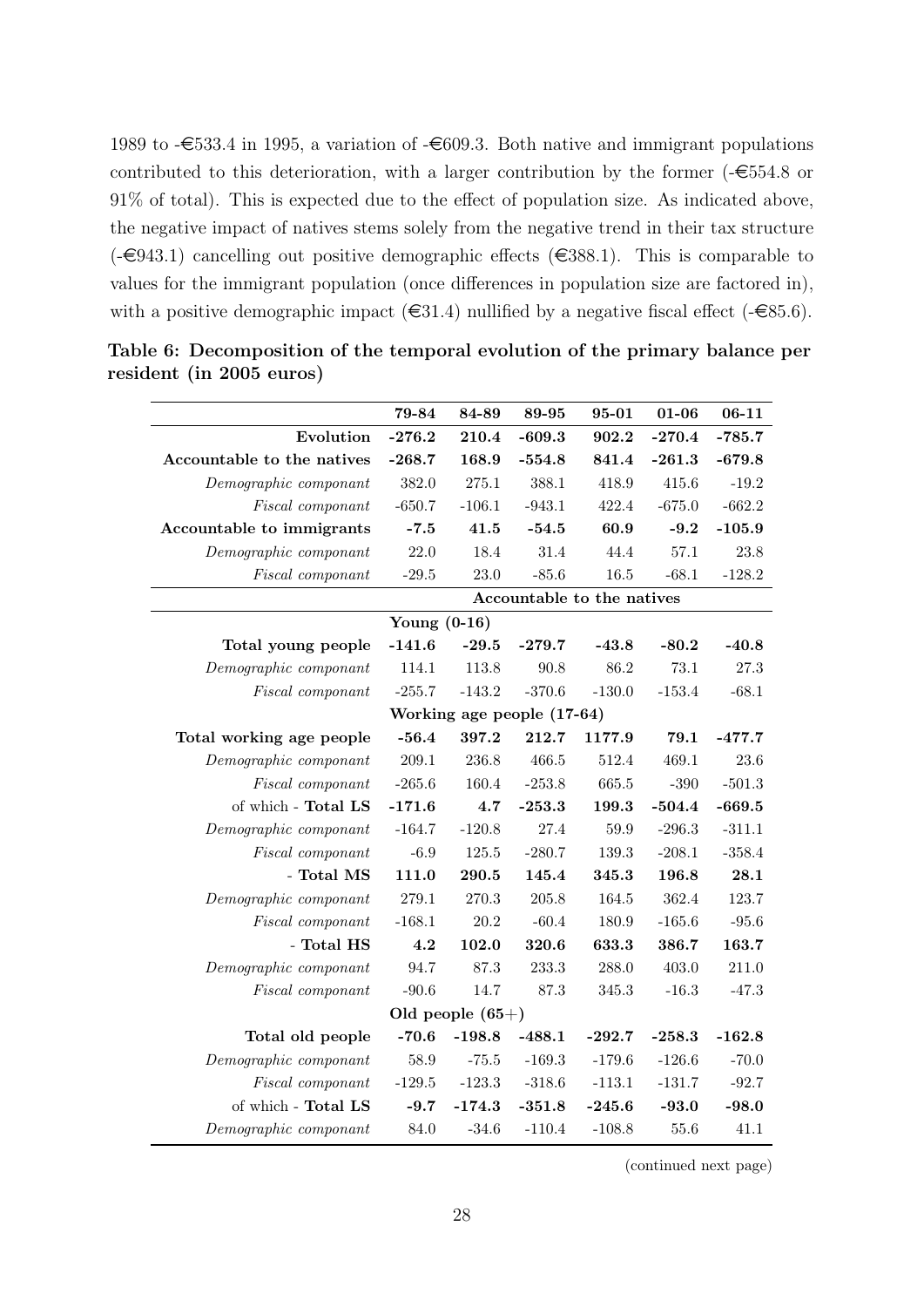(Table 6. continued)

|                           | 79-84          | 84-89              | 89-95                      | 95-01    | 01-06    | $06 - 11$ |
|---------------------------|----------------|--------------------|----------------------------|----------|----------|-----------|
| Fiscal componant          | $-93.7$        | $-139.7$           | $-241.4$                   | $-136.8$ | $-148.6$ | $-139.1$  |
| - Total MS                | $-59.9$        | $-3.8$             | $-83.6$                    | $-35.6$  | $-110.8$ | $-70.6$   |
| Demographic componant     | $-21.9$        | $-36.1$            | $-36.0$                    | $-41.3$  | $-136.9$ | $-73.9$   |
| Fiscal componant          | $-38.0$        | $32.3\,$           | $-47.5$                    | 5.7      | 26.1     | $3.3\,$   |
| - Total HS                | $-1.0$         | $-20.7$            | $-52.7$                    | $-11.5$  | $-54.5$  | 5.8       |
| Demographic componant     | $-3.2$         | $-4.8$             | $-22.9$                    | $-29.5$  | $-45.3$  | $-37.2$   |
| Fiscal componant          | $2.2\,$        | $-15.9$            | $-29.7$                    | 18.0     | $-9.2$   | 43.1      |
|                           |                |                    | Accountable to immigrants  |          |          |           |
|                           | Young $(0-16)$ |                    |                            |          |          |           |
| Total young people        | 0.6            | 4.6                | 0.3                        | 4.4      | $-10.0$  | $-4.4$    |
| Demographic componant     | 7.4            | 7.9                | 8.8                        | 8.7      | $-6.3$   | $-2.1$    |
| Fiscal componant          | $-6.8$         | $-3.3$             | $-8.5$                     | $-4.3$   | $-3.7$   | $-2.4$    |
|                           |                |                    | Working age people (17-64) |          |          |           |
| Total working age people  | 4.9            | 68.5               | $-38.7$                    | 111.9    | 24.7     | $-116.6$  |
| Demographic componant     | 9.2            | 17.1               | 31.2                       | 42.3     | 77.9     | 41.2      |
| Fiscal componant          | $-4.3$         | $51.5\,$           | $-70$                      | 69.7     | $-53.2$  | $-157.9$  |
| of which - Total LS       | 7.5            | 32.9               | $-69.1$                    | 4.6      | $-21.5$  | $-82.2$   |
| Demographic componant     | $-11.9$        | $-2.3$             | $-7.6$                     | $-3.8$   | $-7.6$   | $-7.5$    |
| $\it F is cal\ component$ | 19.4           | $35.3\,$           | $-61.5$                    | 8.4      | $-13.9$  | $-74.7$   |
| - Total MS                | 9.9            | 19.9               | 1.6                        | 32.7     | 14.5     | $-26.7$   |
| Demographic componant     | 11.8           | 12.5               | 17.3                       | 15.2     | 33.0     | 15.8      |
| Fiscal componant          | $-1.9$         | 7.4                | $-15.7$                    | 17.5     | $-18.5$  | $-42.6$   |
| - Total HS                | $-12.5$        | 15.7               | 28.8                       | 74.6     | 31.7     | $-7.7$    |
| Demographic componant     | $\rm 9.3$      | 6.9                | 21.5                       | $30.9\,$ | $52.5\,$ | 32.9      |
| Fiscal componant          | $-21.8$        | 8.8                | 7.2                        | 43.8     | $-20.8$  | $-40.6$   |
|                           |                | Old people $(65+)$ |                            |          |          |           |
| Total old people          | $-13.1$        | $-31.7$            | $-15.9$                    | $-55.4$  | $-25.7$  | 16.6      |
| Demographic componant     | $5.4\,$        | $-6.6$             | $-8.7$                     | $-6.7$   | $-14.5$  | $-15.4$   |
| <i>Fiscal</i> componant   | $-18.6$        | $-25.2$            | $-7.2$                     | $-48.7$  | $-11.2$  | $32.1\,$  |
| of which - Total LS       | $-7.3$         | $-29.9$            | $-11.3$                    | $-34.7$  | $-21.8$  | 12.9      |
| Demographic componant     | $6.4\,$        | $-4.6$             | $-5.3$                     | $-1.0$   | $-0.4$   | $-5.8$    |
| Fiscal componant          | $-13.7$        | $-25.4$            | $-6.0$                     | $-33.7$  | $-21.4$  | 18.7      |
| - Total MS                | $-3.8$         | $-1.6$             | $-1.4$                     | $-11.1$  | $-4.3$   | 2.7       |
| Demographic componant     | $-0.8$         | $-1.6$             | $-1.8$                     | $-2.5$   | $-8.3$   | $-5.2$    |
| Fiscal componant          | $-3.1$         | $0.0\,$            | 0.4                        | $-8.6$   | $4.0\,$  | 8.0       |
| - Total HS                | $-2.0$         | $-0.2$             | $-3.2$                     | $-9.6$   | 0.4      | 1.0       |
| Demographic componant     | $-0.2$         | $-0.4$             | $-1.6$                     | $-3.2$   | $-5.8$   | $-4.4$    |
| Fiscal componant          | $-1.8$         | $\rm 0.2$          | $-1.6$                     | $-6.4$   | $6.2\,$  | $5.4\,$   |

Source : Authors' calculations.

During the 1990s recession, the young  $(-\epsilon 279.7)$  and particularly the pensioners  $(-\epsilon 279.7)$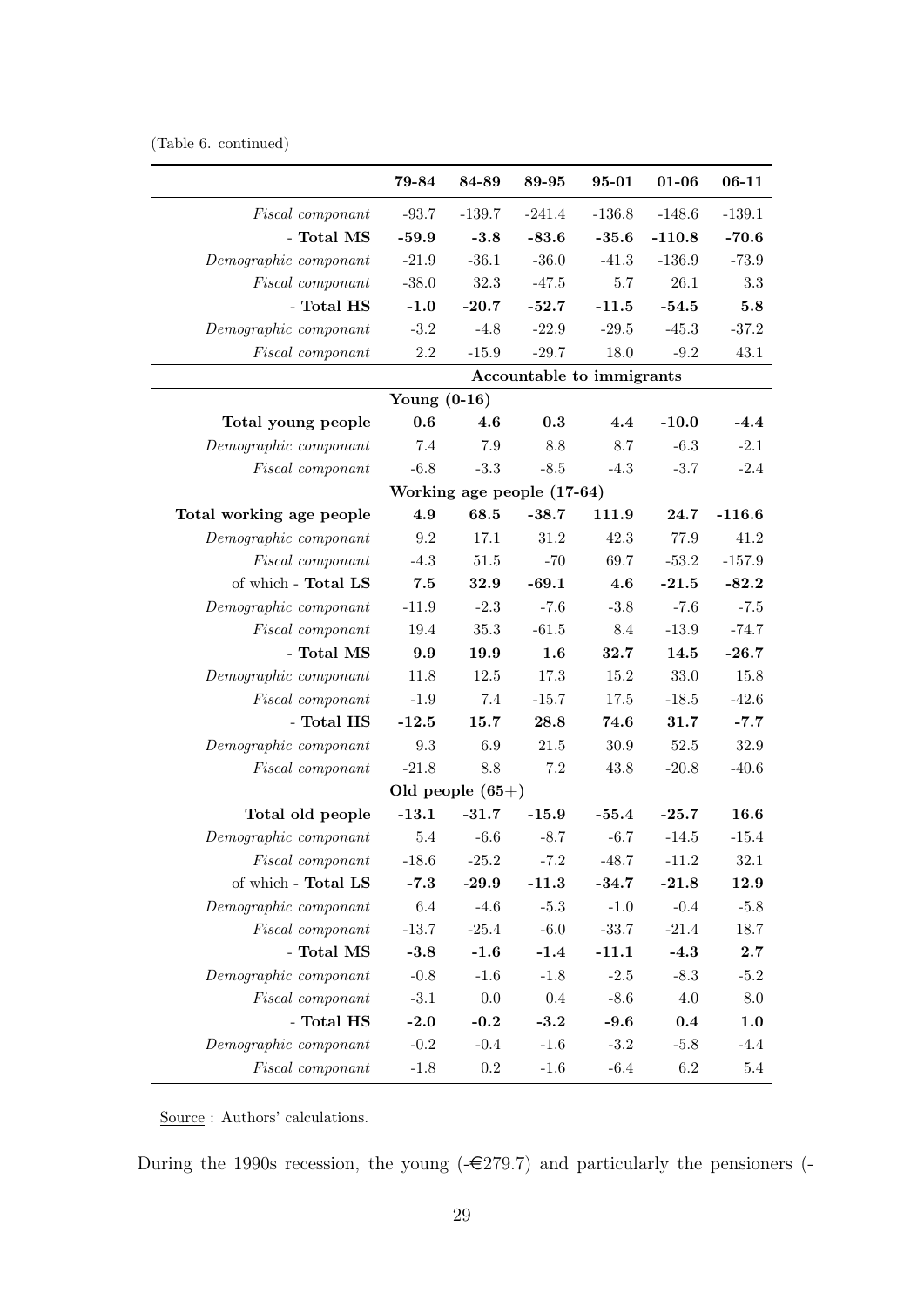$\in$ 488.7) made the main contributions to the deterioration in the overall individualised primary balance *per capita* among natives  $(-\epsilon 554.8)$ . Changes in fiscal characteristics had a negative impact in both categories and added to the negative demographic impact of pensioners, and altogether exceeded the positive demographic effect of young natives. By contrast, active natives had a positive effect on the primary balance between 1995 and 2001, in spite of the negative effects of the recession on their fiscal profile (except for the high skilled). As for the immigrants, only the young had a positive impact  $(+\epsilon 0.3)$ on the overall primary balance  $(-\epsilon 54.5)$  due to their demographics, although moderated by a negative fiscal effect. Active immigrants  $(-\epsilon 38.7)$  together with pensioners  $(-\epsilon 15.9)$ have therefore contributed to the deterioration of the individualised primary balance in the early 1990s. Despite the positive contribution of medium ( $\in$ 1.6) and highly skilled ( $\in$ 28.8) workers, immigrants made a negative contribution due to the sharp deterioration observed among low-skilled immigrants  $(-\epsilon 61.9)$ . This negative effect, also observed among lowskilled native workers, was lower in absolute terms than the positive contributions by the other qualification levels. We thus observe very similar contributions (with the exception of young people) by the native and immigrant populations to the deterioration of public finances during the recession of the 1990s.

The 2008 crisis, unlike the recession of the early 1990s, engendered more discrepant contributions by natives and immigrants to public accounts deterioration. The main reason is an equal contribution by all immigrant workers irrespective of qualification level. The sharp deterioration in the fiscal situation of the three qualification categories has made the positive demographic impact of moderately and weakly qualified staff insufficient to maintain an overall positive impact, contrary to what happened in the early 1990s (and in contrast to the pattern in natives). The discrepancy between the recession of the 1990s and the crisis of 2008 confirms our suggestion that adjustments in the labour market following the 2008 crisis have affected immigrant workers more than native workers, especially in the medium and highly qualified categories.

#### 5.3.2 Decomposition of the instantaneous gap between individualised per capita contribution by natives and immigrants

The second decomposed result is the difference between individualised net contribution of natives and immigrants. Table 7 displays a decomposition between differences in demographic structure (demographic component) and differences in individual net contribution profiles (fiscal component). Table 8 breaks down the fiscal component into differences in paid taxes and differences in received transfers.

First, we clarify the interpretation of estimated contribution gaps. A negative sign means a more beneficial net contribution to public finances from immigrants than natives.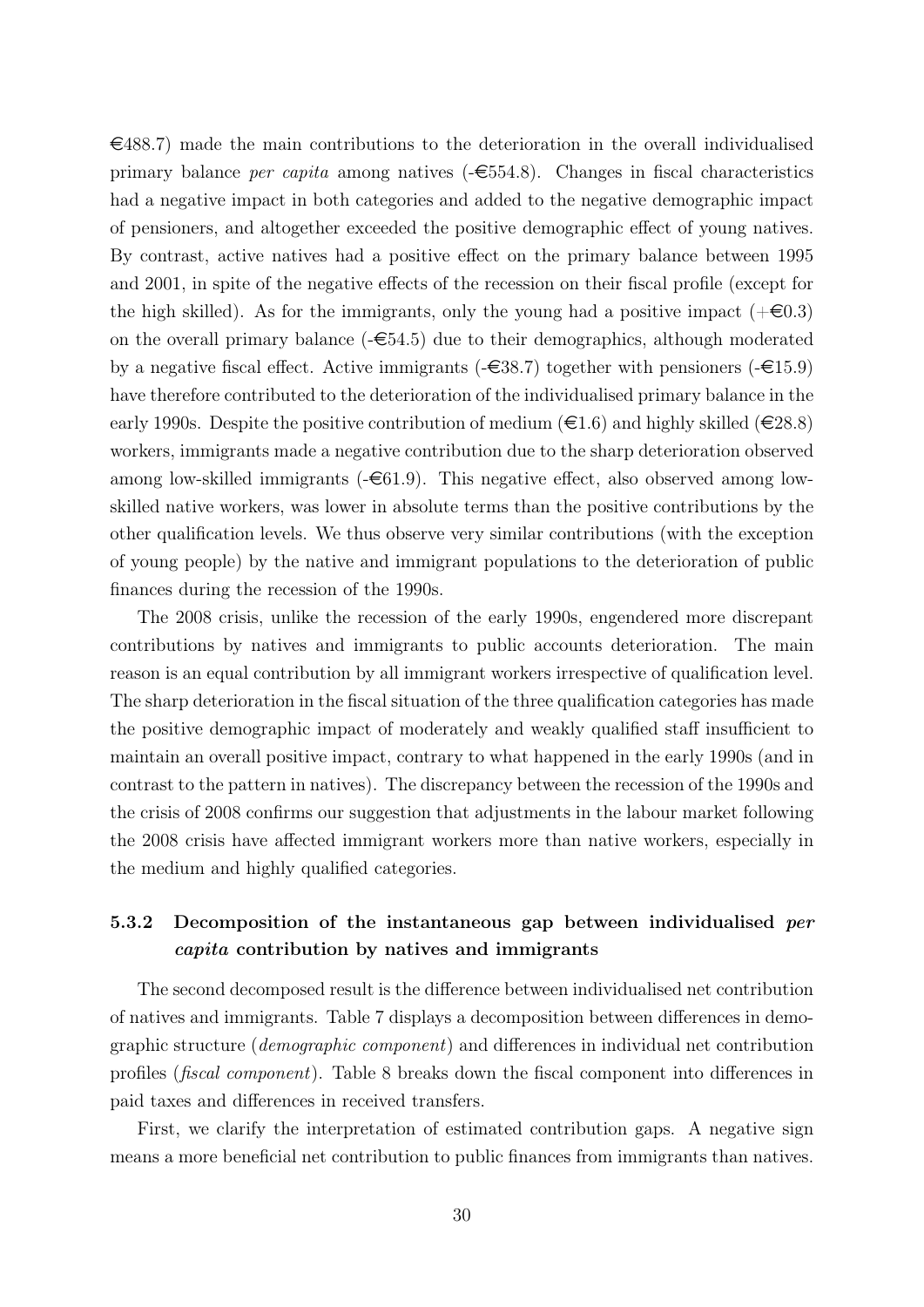This happens even when the net contribution is negative for both populations, but smaller in absolute value in immigrants. The same is true when the net contribution is positive for both populations, but higher in immigrants. The interpretation is straightforward when signs are opposite in immigrants and natives.

We note that the difference between individualised net contributions is always negative except in the last year (Table 7). This has two implications: i) over a continuous period of 30 years, immigrants had a more beneficial impact on public finances than natives; ii) the 2008 crisis marked the end of this period.

The first finding confirms results previously found in the literature. For all years including the last, the demographic component is negative while the fiscal component is positive (Table 7). Hence, the demographic structure of immigrants is more beneficial to public accounts than the native one. They are both concentrated in the active age classes (Figure 2) when the net contribution is positive (Figure 7). This is true although profiles of net individual contributions are more beneficial to natives (Figure 7) due to higher level of qualification (Figure 3) and less difficulty of integration into the labour market. Overall, the former effect outweighed the latter until the crisis of 2008.

The favourable immigrant demographic component is particularly evident for the young and active categories, where it is negative across the studied period (with the exception of the medium-skilled group during the 1990s). Young people also had a favourable fiscal component over the whole period, due to a lower level of individual received transfers (negative transfers component; Table 8). By contrast, the fiscal component of active workers is systematically positive (with a more beneficial fiscal structure in natives) irrespective of qualification level. Decomposition of the fiscal component shows that this is due to a difference in paid taxes always favourable to natives, and a difference in received transfers also favourable to them (i.e. lower than immigrants), except for the period between the late 1980s and the mid-1990s when the fiscal component exceeds the transfers component.

The role of immigrant pensioners is less straightforward. They have as a rule made a favourable contribution except in 1989 and 2001, mostly due to fiscal characteristics as their demographic component has been positive over the entire period (also with the exception of 1989 and 2001). As in the case of young people, the significantly lower level of received transfers compared to natives explains their more beneficial fiscal component, despite a lower level of paid taxes.

The crisis of 2008 marks a turning point in the relative contributions of natives and immigrants to public finances. The demographic component had as a rule outweighed the fiscal component, explaining the more favourable contribution of immigrants. By 2011, the noticeable increase in the fiscal component meant for the first time that this was no longer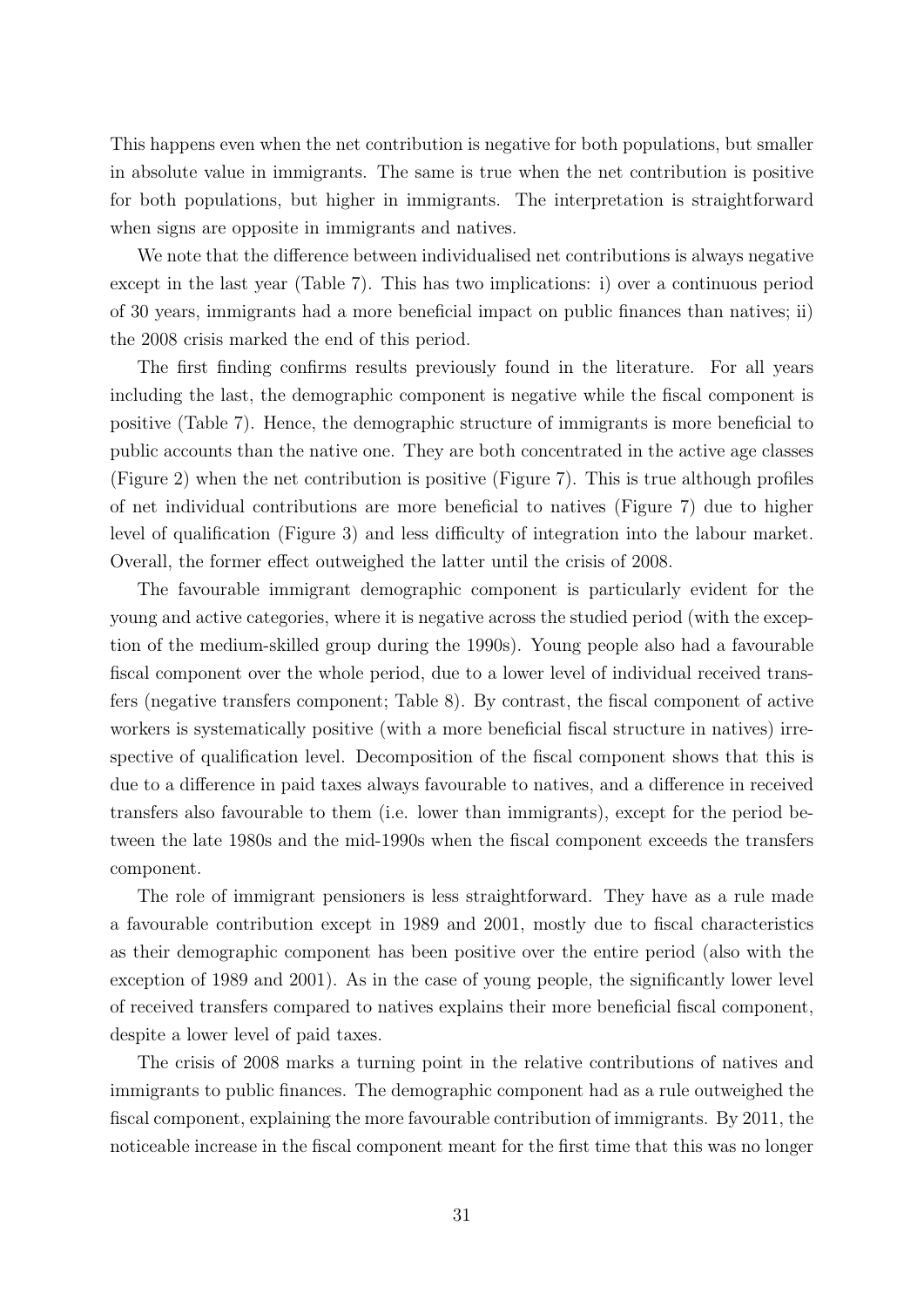|                          | 1979      | 1984      | 1989      | 1995                     | $\overline{2001}$                         | 2006      | 2011      |
|--------------------------|-----------|-----------|-----------|--------------------------|-------------------------------------------|-----------|-----------|
|                          |           |           |           |                          | Individualized contribution per capita    |           |           |
| <b>Natives</b>           | 140.1     | $-149.7$  | 32.5      | $-566.2$                 | 341.6                                     | 60.3      | $-683.3$  |
| Immigrants               | 160.8     | $58.1\,$  | 629.4     | $-119.5$                 | 713.5                                     | 529.3     | $-729.8$  |
| <b>Difference</b>        | $-20.7$   | $-207.8$  | $-596.9$  | $-446.7$                 | $-371.8$                                  | $-468.9$  | 46.4      |
|                          |           |           |           | Decomposition of the gap |                                           |           |           |
| Demographic componant    | $-1592.4$ | $-1955.1$ | $-2155.0$ | $-2514.7$                | $-3328.2$                                 | $-3713.5$ | $-3626.6$ |
| Fiscal componant         | 1571.7    | 1747.3    | 1558.2    | 2068.0                   | 2956.4                                    | 3244.6    | 3673.0    |
|                          |           |           |           |                          | Accountable to young people (0-16)        |           |           |
| Total young people       | $-1184.8$ | $-1342.1$ | $-1434.4$ | $-1749.8$                | $-1853.1$                                 | $-1908.2$ | $-1957.4$ |
| Demographic componant    | $-1166.2$ | $-1310.0$ | $-1378.1$ | $-1643.1$                | $-1795.6$                                 | $-1865.4$ | $-1931.1$ |
| Fiscal componant         | $-18.6$   | $-32.1$   | $-56.3$   | $-106.6$                 | $-57.5$                                   | $-42.9$   | $-26.3$   |
|                          |           |           |           |                          | Accountable to working age people (17-64) |           |           |
| Total working age people | 1433.3    | 1295.5    | 771.3     | 1564.4                   | 1290.6                                    | 1489.2    | 2590.9    |
| Demographic componant    | $-606.7$  | $-825$    | $-1040.6$ | $-1123.8$                | $-1737.7$                                 | $-1809.7$ | $-1643.6$ |
| Fiscal componant         | 2040.2    | 2120.6    | 1811.8    | 2688.2                   | 3028.3                                    | 3299.2    | 4234.5    |
| of which - Total LS      | 856.9     | 563.1     | 109.4     | 797.1                    | 943.8                                     | 750.4     | 1015.2    |
| Demographic componant    | $-803.1$  | $-977.7$  | $-1227.0$ | $-959.6$                 | $-980.0$                                  | $-818.4$  | $-550.6$  |
| Fiscal componant         | 1660.1    | 1540.9    | 1336.4    | 1756.7                   | 1923.9                                    | 1568.9    | 1565.8    |
| - Total MS               | 532.5     | 514.8     | 551.9     | 695.7                    | 617.6                                     | 777.7     | 1205.3    |
| Demographic componant    | 201.7     | 220.4     | 314.3     | 152.8                    | $-13.4$                                   | $-102.6$  | $-173.8$  |
| Fiscal componant         | 330.9     | 294.4     | 237.5     | 542.9                    | 631.0                                     | 880.4     | 1379.1    |
| - Total HS               | 43.9      | 217.6     | 110.0     | 71.6                     | $-270.8$                                  | $-38.9$   | 370.4     |
| Demographic componant    | $-5.3$    | $-67.7$   | $-127.9$  | $-317.0$                 | $-744.3$                                  | $-888.7$  | $-919.2$  |
| Fiscal componant         | 49.2      | 285.3     | 237.9     | 388.6                    | 473.4                                     | 849.9     | 1289.6    |
|                          |           |           |           |                          | Accountable to old people $(65+)$         |           |           |
| Total old people         | $-269.3$  | $-161.1$  | 66.4      | $-261.3$                 | 190.7                                     | $-50$     | $-587$    |
| Demographic componant    | 180.6     | 180       | 263.6     | 252.2                    | 205.2                                     | $-38.4$   | $-51.8$   |
| Fiscal componant         | $-449.9$  | $-341.1$  | $-197.3$  | $-513.5$                 | $-14.4$                                   | $-11.6$   | $-535.2$  |
| of which - Total LS      | $-194.8$  | $-100.6$  | 128.0     | $-115.0$                 | 102.7                                     | 41.7      | $-351.2$  |
| Demographic componant    | 185.3     | 191.8     | 277.0     | 258.1                    | 202.0                                     | $35.4\,$  | 26.6      |
| Fiscal componant         | $-380.1$  | $-292.3$  | $-149.0$  | $-373.1$                 | $-99.3$                                   | $6.3\,$   | $-377.8$  |
| - Total MS               | $-52.4$   | $-64.5$   | $-46.5$   | $-118.3$                 | $-3.7$                                    | $-98.3$   | $-225.7$  |
| Demographic componant    | $-4.6$    | $-12.1$   | $-14.1$   | $-17.6$                  | $-25.4$                                   | $-91.3$   | $-96.6$   |
| Fiscal componant         | $-47.8$   | $-52.4$   | $-32.5$   | $-100.7$                 | 21.8                                      | $-7.0$    | $-129.2$  |
| - Total HS               | $-22.1$   | 4.0       | $-15.1$   | $-28.0$                  | 91.7                                      | 6.6       | $-10.1$   |
| Demographic componant    | $-0.1$    | $\rm 0.3$ | 0.7       | 11.7                     | 28.6                                      | 17.5      | 18.2      |
| Fiscal componant         | $-22.0$   | $3.6\,$   | $-15.8$   | $-39.7$                  | 63.1                                      | $-10.9$   | $-28.2$   |

Table 7: Decomposition of the instantaneous gap between per capita contribution of natives and immigrants (in 2005 euros)

Source : Authors' calculations.

true. That was the first year where a positive fiscal component (since individual taxes paid by active natives were significantly higher than by active immigrants) exceeds the demographic component, even though the fiscal component of active workers is negative for the three qualification levels (with individual transfers received by active immigrants being lower than by active natives). The differences in the amount of paid taxes become so important after the 2008 crisis that demographic differences no longer suffice to make the net contribution of immigrants relatively more beneficial.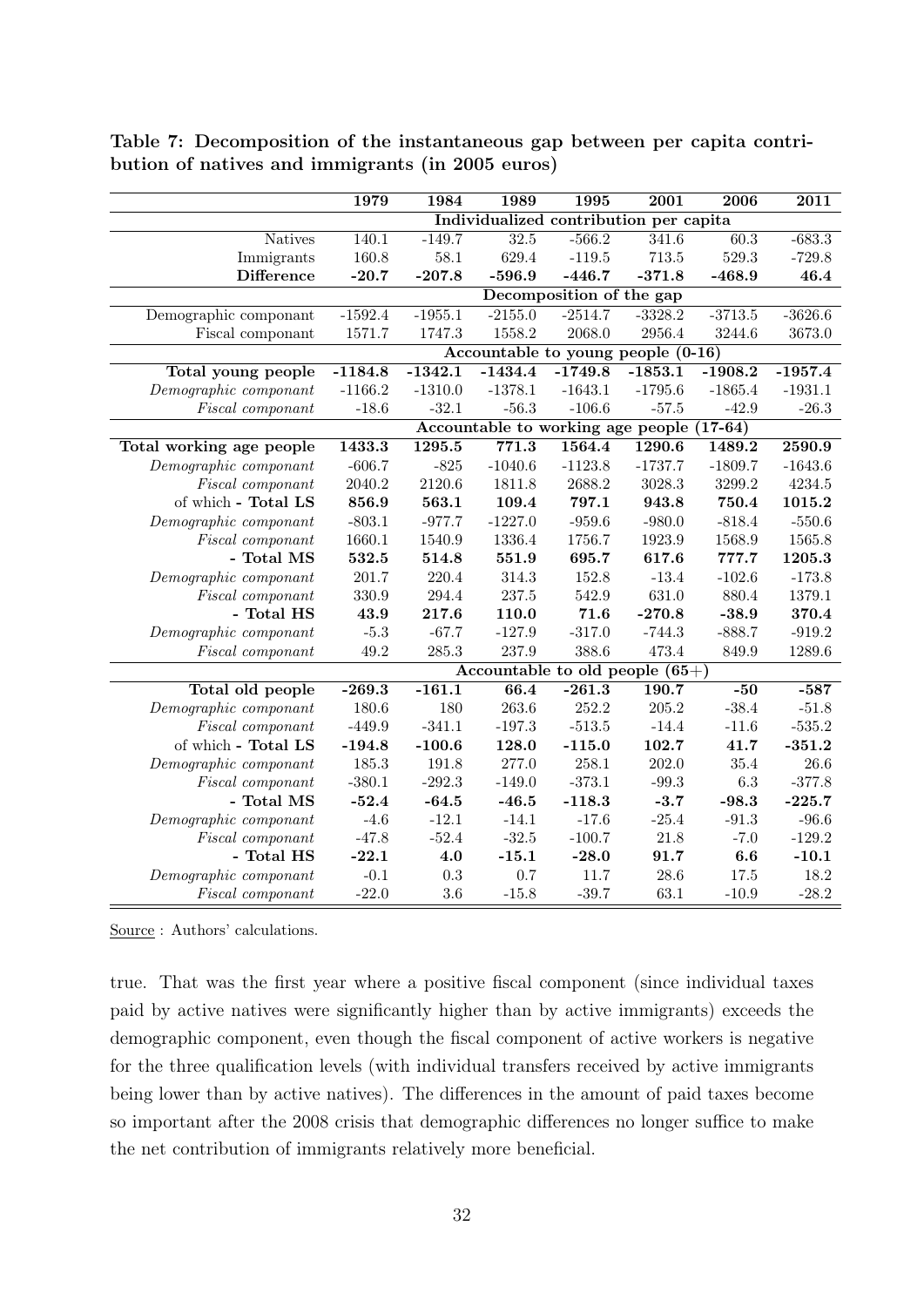|                                 | 1979      | 1984     | 1989     | 1995                              | 2001     | 2006      | 2011      |
|---------------------------------|-----------|----------|----------|-----------------------------------|----------|-----------|-----------|
| <b>Overall fiscal componant</b> | 1571.7    | 1747.3   | 1558.2   | 2068.0                            | 2956.4   | 3244.6    | 3673.0    |
| Tax componant                   | 1918.6    | 2190.6   | 2165.8   | 3099.1                            | 2634     | 3137      | 5564      |
| Transfer componant              | $-346.7$  | $-443.2$ | $-607.6$ | $-1030.9$                         | 322.5    | 107.6     | $-1890.8$ |
|                                 |           |          |          | Accountable to young people       |          | $(0-16)$  |           |
| Total young people              | $-18.6$   | $-32.1$  | $-56.3$  | $-106.6$                          | $-57.5$  | $-42.9$   | $-26.3$   |
| Tax componant                   | 22.6      | 43.6     | 42.1     | 31.9                              | 5.7      | 6.4       | 5.4       |
| Transfer componant              | $-41.1$   | $-75.7$  | $-98.4$  | $-138.5$                          | $-63.2$  | $-49.2$   | $-31.6$   |
|                                 |           |          |          | Accountable to working age people |          | $(17-64)$ |           |
| Total working age people        | 2040.2    | 2120.6   | 1811.8   | 2688.2                            | 3028.3   | 3299.2    | 4234.5    |
| Tax componant                   | 1721.7    | 1935.8   | 1897.1   | 2802                              | 2404.5   | 2850.2    | 5336.5    |
| Transfer componant              | $318.5\,$ | 184.8    | $-85.4$  | $-113.8$                          | 623.8    | 448.8     | $-1101.9$ |
| of which - Total LS             | 1660.1    | 1540.9   | 1336.4   | 1756.7                            | 1923.9   | 1568.9    | 1565.8    |
| Tax componant                   | 1312.0    | 1368.4   | 1208.4   | 1679.8                            | 1359.2   | 1303.5    | 2323.6    |
| Transfer componant              | 348.1     | 172.5    | 127.9    | 76.9                              | 564.6    | 265.3     | $-757.7$  |
| - Total MS                      | 330.9     | 294.4    | 237.5    | 542.9                             | 631.0    | 880.4     | 1379.1    |
| Tax componant                   | 320.8     | 317.5    | 384.2    | 679.3                             | 596.6    | 761.9     | 1542.3    |
| Transfer componant              | 10.1      | $-23.1$  | $-146.7$ | $-136.4$                          | 34.4     | 118.5     | $-163.2$  |
| - Total HS                      | 49.2      | 285.3    | 237.9    | 388.6                             | 473.4    | 849.9     | 1289.6    |
| Tax componant                   | $88.9\,$  | 249.9    | 304.5    | 442.9                             | 448.7    | 784.8     | 1470.6    |
| Transfer componant              | $-39.7$   | 35.4     | $-66.6$  | $-54.3$                           | 24.8     | 65.0      | $-181.0$  |
|                                 |           |          |          | Accountable to old people $(65+)$ |          |           |           |
| Total old people                | $-449.9$  | $-341.1$ | $-197.3$ | $-513.5$                          | $-14.4$  | $-11.6$   | $-535.2$  |
| Tax componant                   | 174.3     | 211.2    | 226.6    | 265.2                             | 223.8    | 280.4     | 222.1     |
| Transfer componant              | $-624.1$  | $-552.3$ | $-423.8$ | $-778.6$                          | $-238.1$ | $-292$    | $-757.3$  |
| of which - Total LS             | $-380.1$  | $-292.3$ | $-149.0$ | $-373.1$                          | $-99.3$  | 6.3       | $-377.8$  |
| Tax componant                   | 168.3     | 146.1    | 148.1    | 175.4                             | 125.2    | 188.4     | 140.7     |
| Transfer componant              | $-548.4$  | $-438.4$ | $-297.1$ | $-548.5$                          | $-224.4$ | $-182.1$  | $-518.5$  |
| - Total MS                      | $-47.8$   | $-52.4$  | $-32.5$  | $-100.7$                          | 21.8     | $-7.0$    | $-129.2$  |
| Tax componant                   | $-0.3$    | 42.8     | 34.9     | 21.0                              | 25.1     | 57.8      | 36.8      |
| Transfer componant              | $-47.5$   | $-95.2$  | $-67.3$  | $-121.7$                          | $-3.3$   | $-64.7$   | $-166.0$  |
| - Total HS                      | $-22.0$   | 3.6      | $-15.8$  | $-39.7$                           | 63.1     | $-10.9$   | $-28.2$   |
| Tax componant                   | $6.3\,$   | $22.3\,$ | $43.6\,$ | 68.8                              | $73.5\,$ | 34.2      | 44.6      |
| Transfer componant              | $-28.2$   | $-18.7$  | $-59.4$  | $-108.4$                          | $-10.4$  | $-45.2$   | $-72.8$   |

Table 8: Decomposition of the tax component in the instantaneous gap between per capita contribution of natives and immigrants (in 2005 euros)

Source : Authors' calculations.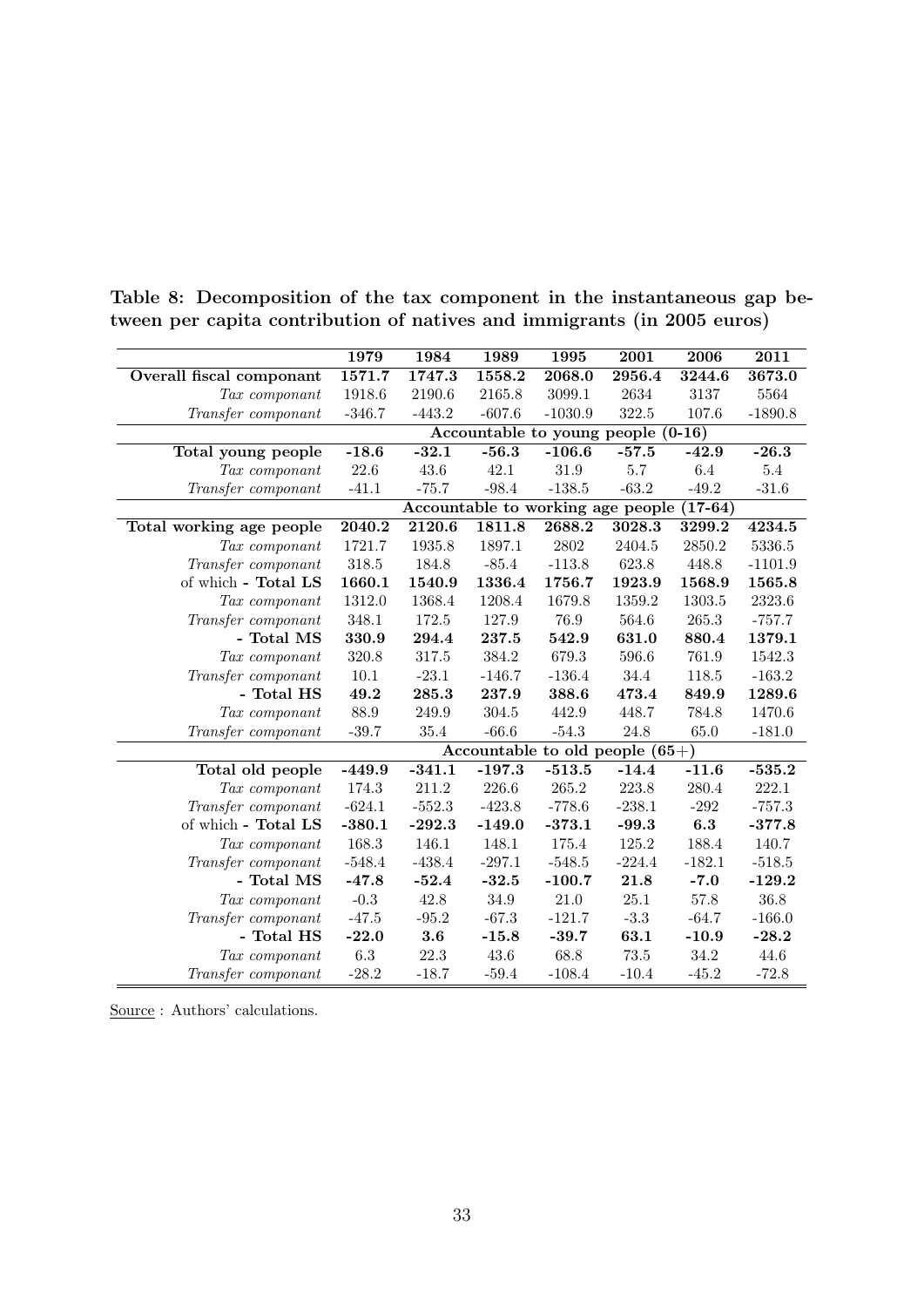#### 5.4 Sensitivity analysis

Our results are relatively sensitive to two assumptions often debated in the literature:

1. Should children of immigrants born in France be assigned to the immigrant or the native population? We have so far adopted an approach based on *individuals* instead of households. Children born in France but living in immigrant households (where either the head or the couple is immigrant) and mixed households (where only a member of the couple is an immigrant) were therefore classified as natives. Other studies rely instead on a household approach and ascribe children up to the age of 16 to the immigrant population, and to native population after that age. The argument is that without immigrant parents these children would not be present in the country, and hence must be included in the immigrant population. To measure the sensitivity of the results to our assumption, we re-calculated the contributions of immigrants and natives to the public finances of the two sub-populations by adopting the alternative household approach ("second generation" scenario). We expect that the budget contribution of immigrants will be seriously degraded in this scenario, and improve in the native group. Second generation children (irrespective of generation) represent a strong negative net contribution, and in addition dramatically change the age structure of the immigrant population (and to a lesser degree of natives due to size effects).

Figure 5 compares the age distribution of the two subpopulations according to the selected hypothesis. Adopting the second generation approach has a perceptible effect on the age distribution of the immigrant population. In order to avoid this age effect and preserve the intertemporal coherence in the status of individuals, we have therefore adopted the individual approach in our reference (baseline) scenario.

2. Which fraction of the non-individualised public expenditure should be allocated to immigrants? In the reference scenario, public expenses were uniformly attributed to the entire resident population, irrespective of the nature of expenses (including public goods). Here we adopted a welfare over an origins approach to expenditure. For example, established levels of defence expenses are independent from changes in immigrant numbers, and according to the origins approach they should not count as expenditure related to the immigrant population; however, both the latter and the native populations benefit from the internal and external security provided by such expenditure. For this reason, we adopted the welfare approach. However, in the accounting literature there are examples of studies based on the origins approach that consider the totality of expenses on the provision of public goods only to natives. The "public goods" scenario assesses the contributions by the two sub-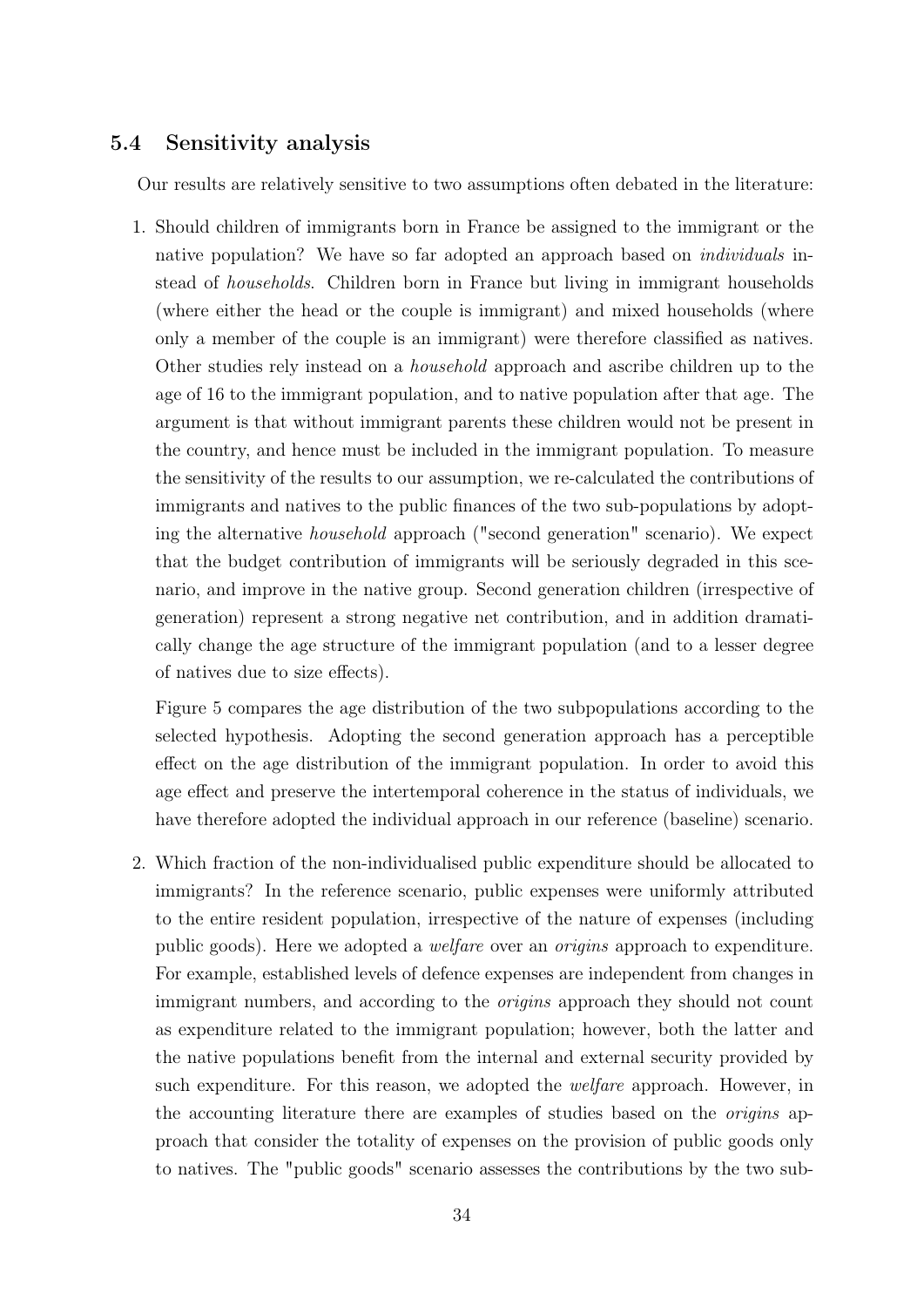



Source : Authors' calculations.

populations from this perspective. We include in such public goods expenditures all the expenditure on general services by governments<sup>20</sup> (except for the interest on public debt, since we are addressing only the primary deficit) and the total defence expenditure<sup>21</sup>. The two functions represent between 6.1% and 7.4% of GDP according to year (see Table 3, item "other expenditure - public goods"). Similar to the second-generation scenario, the public goods scenario improves the contribution of immigrants by reducing other expenses imputable to them, and degrades the native contribution. The purpose of the sensitivity analysis is to provide a measurement of changes in the assessment of such contributions.

Table 9 lists the net contribution to finances of the two sub-populations according to different scenarios. When second generation children under 16 are included, the net contribution of the immigrant population results strongly negative for all years. While in the reference scenario the net contribution oscillates between  $\epsilon 0.62$  billion in 1989 and  $-\epsilon 8.8$  billion in 2011, it is consistently below  $-\epsilon 12.8$  billion in the second generation scenario and nearly reaches  $-\epsilon$ 30 billion in 2011. The coverage rate of received transfers by

<sup>&</sup>lt;sup>20</sup>The UN COFOG nomenclature of public expenditure by function group together the following expenses: operation of executive and legislative organs, financial and fiscal affairs, foreign affairs, external economic aid, general services, basic research, R&D in government general services, general services of public administrations n.c.a. and general transfers between public administrations.

<sup>&</sup>lt;sup>21</sup>They include the following expenses: military defence, civil defence, military aid to countries foreigners, R&D in defence and defence n.c.a.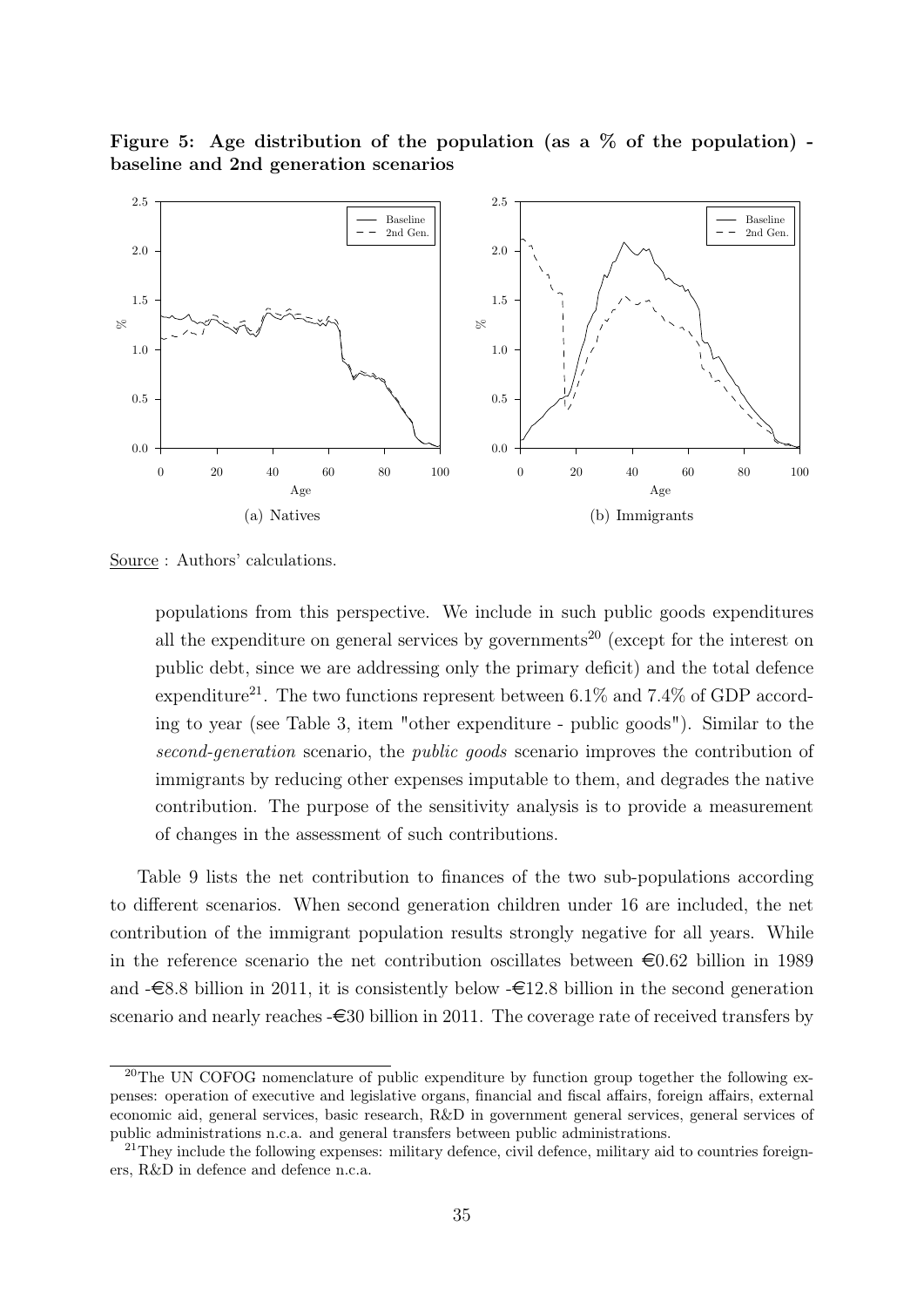paid taxes never exceeds 78% and is under 70% in 2011. This translates into an average annual individual contribution of immigrants between  $-\epsilon 2,235$  in 1989 and  $-\epsilon 4,062$  in 2011. As a percentage of the GDP, the contribution of immigrants oscillates between  $-1\%$ and -1.65%. In this scenario, the negative contribution of immigrants is the reason for the French primary deficit of 1984. The figures demonstrate that second generation children have an important bearing on the estimates, as well as the importance of choosing the population to which they are assigned.

Unsurprisingly, the *public goods* scenario leads to opposite results. The net contribution of immigrants to public finances is positive for the whole period, ranging between  $\epsilon$ 7.6 billion in 2001 and  $\epsilon$ 0.4 billion in 2011. Even after the crisis of 2008 their contribution remains positive, which is not the case for natives in the second generation scenario. As a percentage of GDP, their contribution is still positive between 0.1% (2011) and 0.55% (1989). Their average individual net contribution is always over  $\epsilon$ 850, with the exception of 2011 ( $\epsilon$ 69). As in the *second generation* scenario, Table 9 indicates that the choice of allocation of expenses relating to public goods provision strongly determines the obtained results. The public goods scenario is conducive to an extremely favourable role for immigrants in public finances, which would be the source of all primary budget surpluses in France during the studied period (1979, 1989 and 2001).

|                            | 1979     | 1984     | 1989     | 1995                                             | 2001     | 2006     | 2011     |
|----------------------------|----------|----------|----------|--------------------------------------------------|----------|----------|----------|
|                            |          |          |          | Overall contribution (in billions of 2005 euros) |          |          |          |
| Primary balance            | 2.40     | $-13.33$ | $0.95\,$ | $-34.73$                                         | 16.85    | 0.17     | $-51.35$ |
| <b>Natives</b>             |          |          |          |                                                  |          |          |          |
| Scenario - baseline        | 3.61     | $-11.33$ | 0.33     | $-31.83$                                         | 17.25    | 1.55     | $-42.55$ |
| Scenario - 2nd generation  | 16.48    | 2.33     | 13.77    | $-15.66$                                         | 35.57    | 19.99    | $-21.62$ |
| Scenario - public goods    | $-0.96$  | $-16.85$ | $-6.08$  | $-39.33$                                         | 9.21     | $-7.14$  | $-51.72$ |
| Immigrants                 |          |          |          |                                                  |          |          |          |
| Scenario - baseline        | $-1.21$  | $-2.01$  | 0.62     | $-2.90$                                          | $-0.40$  | $-1.38$  | $-8.80$  |
| Scenario - 2nd generation  | $-14.08$ | $-15.67$ | $-12.82$ | $-19.08$                                         | $-18.72$ | $-19.82$ | $-29.72$ |
| Scenario - public goods    | 3.36     | 3.52     | 7.02     | 4.60                                             | 7.64     | 7.31     | 0.38     |
| $EU\;immigrams$            |          |          |          |                                                  |          |          |          |
| Scenario - baseline        |          |          |          |                                                  | 2.79     | 0.54     | $-3.29$  |
| Scenario - 2nd generation  |          |          |          |                                                  | $-2.42$  | $-3.91$  | $-7.22$  |
| Scenario - public goods    |          |          |          |                                                  | 5.83     | 3.58     | $-0.28$  |
| Third countries immigrants |          |          |          |                                                  |          |          |          |
| Scenario - baseline        |          |          |          |                                                  | $-3.19$  | $-1.92$  | $-5.51$  |
| Scenario - 2nd generation  |          |          |          |                                                  | $-16.30$ | $-15.92$ | $-22.51$ |
| Scenario - public goods    |          |          |          |                                                  | 1.81     | 3.72     | 0.65     |
|                            |          |          |          | Contribution in % of GDP                         |          |          |          |

Table 9: Net contributions to public finances - Sensitivity analysis

(continued next page)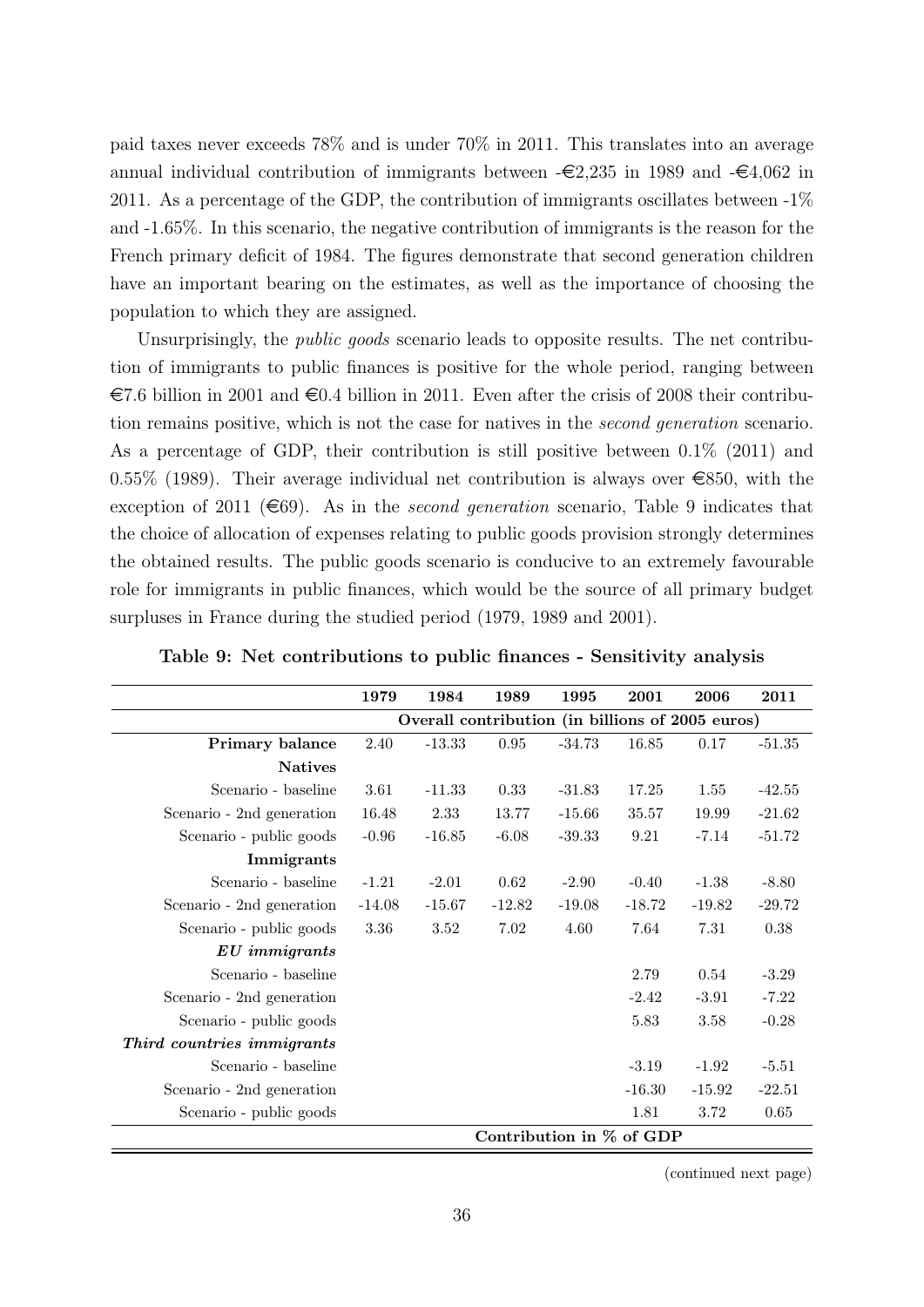## (Table 9. continued)

|                            | 1979     | 1984                                        | 1989     | 1995                          | 2001     | 2006     | 2011      |
|----------------------------|----------|---------------------------------------------|----------|-------------------------------|----------|----------|-----------|
| Primary balance            | 0.24     | $-1.22$                                     | 0.07     | $-2.50$                       | 1.04     | $0.01\,$ | $-2.84$   |
| <b>Natives</b>             |          |                                             |          |                               |          |          |           |
| Scenario - baseline        | 0.36     | $-1.03$                                     | 0.03     | $-2.29$                       | $1.07\,$ | 0.09     | $-2.35$   |
| Scenario - 2nd generation  | 1.62     | $0.21\,$                                    | 1.08     | $-1.13$                       | $2.20\,$ | 1.14     | $-1.20$   |
| Scenario - public goods    | $-0.09$  | $-1.54$                                     | $-0.48$  | $-2.83$                       | $0.57\,$ | $-0.41$  | $-2.86$   |
| Immigrants                 |          |                                             |          |                               |          |          |           |
| Scenario - baseline        | $-0.12$  | $-0.18$                                     | 0.05     | $-0.21$                       | $-0.02$  | $-0.08$  | $-0.49$   |
| Scenario - 2nd generation  | $-1.39$  | $-1.43$                                     | $-1.01$  | $-1.37$                       | $-1.16$  | $-1.13$  | $-1.64$   |
| Scenario - public goods    | $0.33\,$ | $0.32\,$                                    | 0.55     | 0.33                          | 0.47     | 0.42     | 0.02      |
| $EU\;immigrams$            |          |                                             |          |                               |          |          |           |
| Scenario - baseline        |          |                                             |          |                               | 0.17     | 0.03     | $-0.18$   |
| Scenario - 2nd generation  |          |                                             |          |                               | $-0.15$  | $-0.22$  | $-0.40$   |
| Scenario - public goods    |          |                                             |          |                               | $0.36\,$ | 0.20     | $-0.02$   |
| Third countries immigrants |          |                                             |          |                               |          |          |           |
| Scenario - baseline        |          |                                             |          |                               | $-0.20$  | $-0.11$  | $-0.30$   |
| Scenario - 2nd generation  |          |                                             |          |                               | $-1.01$  | $-0.90$  | $-1.24$   |
| Scenario - public goods    |          |                                             |          |                               | $0.11\,$ | $0.21\,$ | $0.04\,$  |
|                            |          |                                             |          | Taxes/transfers ratio in $\%$ |          |          |           |
| <b>Natives</b>             |          |                                             |          |                               |          |          |           |
| Scenario - baseline        | 100.9    | 97.8                                        | 100.1    | 95.2                          | 102.4    | 100.2    | 95.2      |
| Scenario - 2nd generation  | 104.1    | 100.5                                       | 102.5    | 97.6                          | 105.0    | 102.5    | 97.5      |
| Scenario - public goods    | 99.8     | 96.7                                        | 98.9     | 94.1                          | 101.3    | $99.1\,$ | 94.2      |
| Immigrants                 |          |                                             |          |                               |          |          |           |
| Scenario - baseline        | 96.5     | 95.0                                        | 101.4    | 94.3                          | 99.4     | 98.2     | 88.7      |
| Scenario - 2nd generation  | $70.1\,$ | 71.1                                        | $77.4\,$ | 71.6                          | 77.1     | $79.1\,$ | 69.9      |
| Scenario - public goods    | 111.3    | 110.1                                       | 119.0    | $110.6\,$                     | 113.8    | 110.8    | $100.5\,$ |
| $EU\;immigrams$            |          |                                             |          |                               |          |          |           |
| Scenario - baseline        |          |                                             |          |                               | 111.0    | 101.9    | 88.5      |
| Scenario - 2nd generation  |          |                                             |          |                               | 92.1     | 88.1     | 77.7      |
| Scenario - public goods    |          |                                             |          |                               | 126.1    | 114.2    | 98.9      |
| Third countries immigrants |          |                                             |          |                               |          |          |           |
| Scenario - baseline        |          |                                             |          |                               | 91.6     | 96.0     | 88.8      |
| Scenario - 2nd generation  |          |                                             |          |                               | 68.2     | 74.4     | 66.0      |
| Scenario - public goods    |          |                                             |          |                               | 105.5    | 108.8    | 101.5     |
|                            |          | Net contribution per capita (in 2005 euros) |          |                               |          |          |           |
| All residents              | 44.9     | $-242.9$                                    | 16.8     | $-601.4$                      | 284.3    | 2.8      | $-814.1$  |
| <b>Natives</b>             |          |                                             |          |                               |          |          |           |
| Scenario - baseline        | 72.8     | $-222.5$                                    | $6.3\,$  | $-594.9$                      | 314.0    | $27.5\,$ | $-738.2$  |
| Scenario - 2nd generation  | 345.3    | 47.5                                        | 272.4    | $-302.2$                      | 669.0    | 365.3    | $-387.8$  |
| Scenario - public goods    | $-19.3$  | $-331.1$                                    | $-116.5$ | $-735.0$                      | 167.7    | $-126.5$ | $-897.4$  |
| Immigrants                 |          |                                             |          |                               |          |          |           |

(continued next page)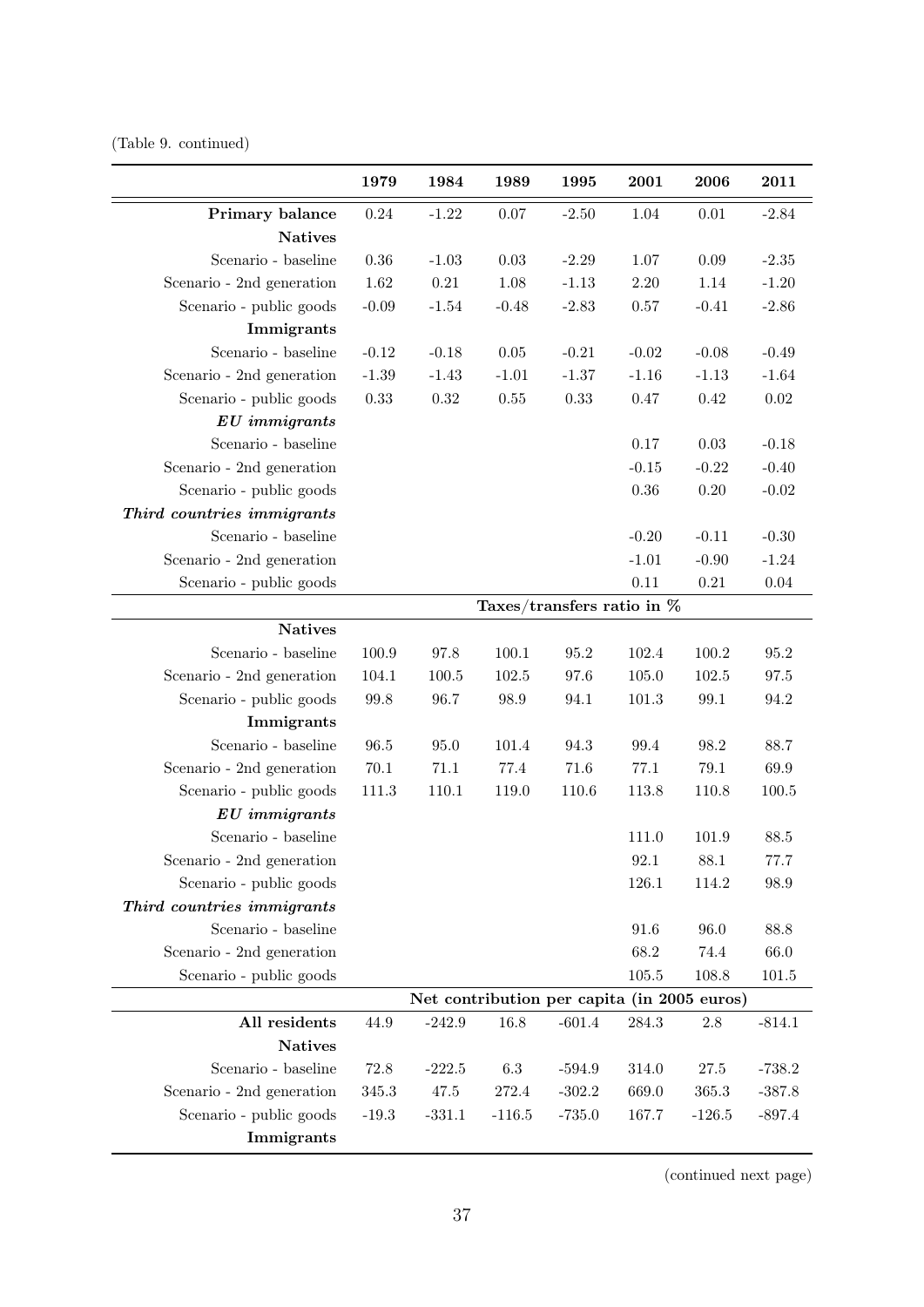(Table 9. continued)

|                            | 1979      | 1984      | 1989      | 1995      | 2001      | 2006      | 2011      |
|----------------------------|-----------|-----------|-----------|-----------|-----------|-----------|-----------|
| Scenario - baseline        | $-309.1$  | $-501.9$  | 151.4     | $-684.4$  | $-91.8$   | $-277.8$  | $-1618.1$ |
| Scenario - 2nd generation  | $-2446.9$ | $-2726.4$ | $-2235.7$ | $-3211.1$ | $-3073.8$ | $-2971.3$ | $-4062.5$ |
| Scenario - public goods    | 857.8     | 880.0     | 1719.3    | 1085.4    | 1765.1    | 1466.6    | 69.0      |
| $EU\;immigrams$            |           |           |           |           |           |           |           |
| Scenario - baseline        |           |           |           |           | 1704.5    | 307.5     | $-1843.2$ |
| Scenario - 2nd generation  |           |           |           |           | $-1139.7$ | $-1832.9$ | $-3409.8$ |
| Scenario - public goods    |           |           |           |           | 3561.4    | 2052.0    | $-156.0$  |
| Third countries immigrants |           |           |           |           |           |           |           |
| Scenario - baseline        |           |           |           |           | $-1184.8$ | $-593.8$  | $-1508.2$ |
| Scenario - 2nd generation  |           |           |           |           | $-4109.6$ | $-3505.4$ | $-4328.2$ |
| Scenario - public goods    |           |           |           |           | 672.1     | 1150.6    | 178.9     |

Source : Authors' calculations.

## 6 Conclusion

The contribution of immigration to French public finances between 1979 and 2011 is overall negative, but of low magnitude and contained within 0.5% of the GDP. As a percentage of the GDP the contribution is relatively small (between  $\pm 0.2\%$ ) if we exclude the year 2011 that followed the 2008 crisis. If we subtract the non-individual contribution (pensions paid abroad and social housing spending) to keep only the individualised part, the net contribution of immigrants becomes positive except for 1995 and 2011, years that followed a strong recession and economic crisis. The results show a strong dependence of net contribution on age and qualification structure of populations. The individualised net contribution by immigrants was for a long time more favourable to public finances than by natives, due to their age structure concentrated on active classes. With the crisis of 2008, the strong deterioration of individual tax profiles made the demographic component for the first time insufficient to generate a positive contribution by immigrants.

The sensitivity analysis has shown that results and conclusions depend on whether children of the second generation are assigned to the immigrant or native population, and on the imputation of either all or only part of the expenditures related to provision of public goods to the native population. Depending of the hypothesis, immigrants turn out to make a strongly negative contribution to public finances, or instead a very positive contribution at the origin of all primary budgetary surpluses in France over the studied period. The reference scenario that we have selected rests between the two extremes above. It is based on a treatment unaltered by the age of individuals (since children born in France are natives, whether they result from immigration or not) and on the allocation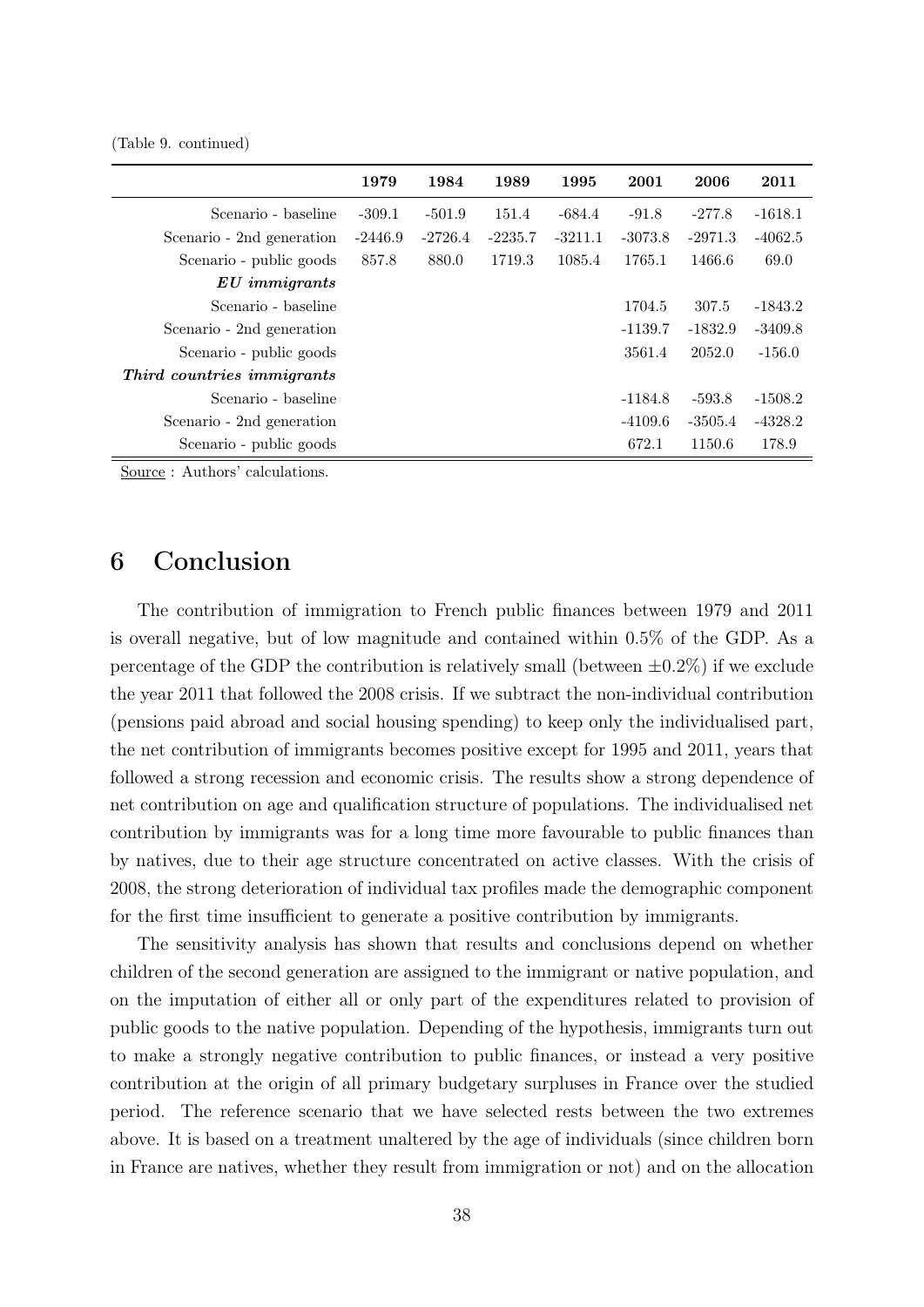of part of public goods expenditure to the immigrant population, since it also derives benefits from them.

A limitation of our study is to be based on microeconomic surveys, being therefore sensitive to sampling problems. However, our analyses spreading over seven points in time provide additional robustness to the results. Another limitation is that immigration effects are dynamical (including its demographic dimension), while our approach is static. Moreover, immigration does have not only direct effects on public finances but also potential impacts on the labour supply and demand for private sector goods, which can modify the remuneration of production factors or increase taxes, thereby engendering indirect effects on public finances. Our static study must thus be supplemented by an analysis based on a general balance approach to deal comprehensively and dynamically with the impact, over the last thirty years, of immigration on the French budget (Chojnicki et al., 2018).

## References

- Auerbach, A. J. and Oreopoulos, P. (2000). The Fiscal Effect of U.S. Immigration: A Generational-Accounting Perspective. Tax Policy and the Economy, 14:123–156.
- Barrett, A. and McCarthy, Y. (2008). Immigrants and Welfare Programmes: Exploring the Interactions Between Immigrant Characteristics, Immigrant Welfare Dependence, and Welfare Policy. Oxford Review of Economic Policy, 24(3):542–559.
- Bennet, T. L. (1920). The theory of measurement of changes in cost of living. Journal of the Royal Statistical Society, 83(3):455.
- Biggeri, L. and Ferrari, G. (2010). Price Indexes in Time and Space. Contributions to Statistics. Physica-Verlag HD, Heidelberg. An optional note.
- Bonin, H., Raffelhüschen, B., and Walliser, J. (2000). Can Immigration Alleviate the Demographic Burden? FinanzArchiv, 57(1):1–21.
- Brücker, H., Epstein, G., McCormick, B., Sain-Paul, G., Venturini, A., and Zimmermann, K. (2002). Managing Migration in the European Welfare State. Oxford University Press; Boeri, G. Hanson and B. McCormick (Eds.), Immigration Policy and the Welfare  $System$ , pages 1–167.
- Castronova, E. J., Kayser, H., Frick, J. R., and Wagner, G. G. (2001). Immigrants, Natives and Social Assistance: Comparable Take-Up Under Comparable Circumstances. International Migration Review, 35(3):726–748.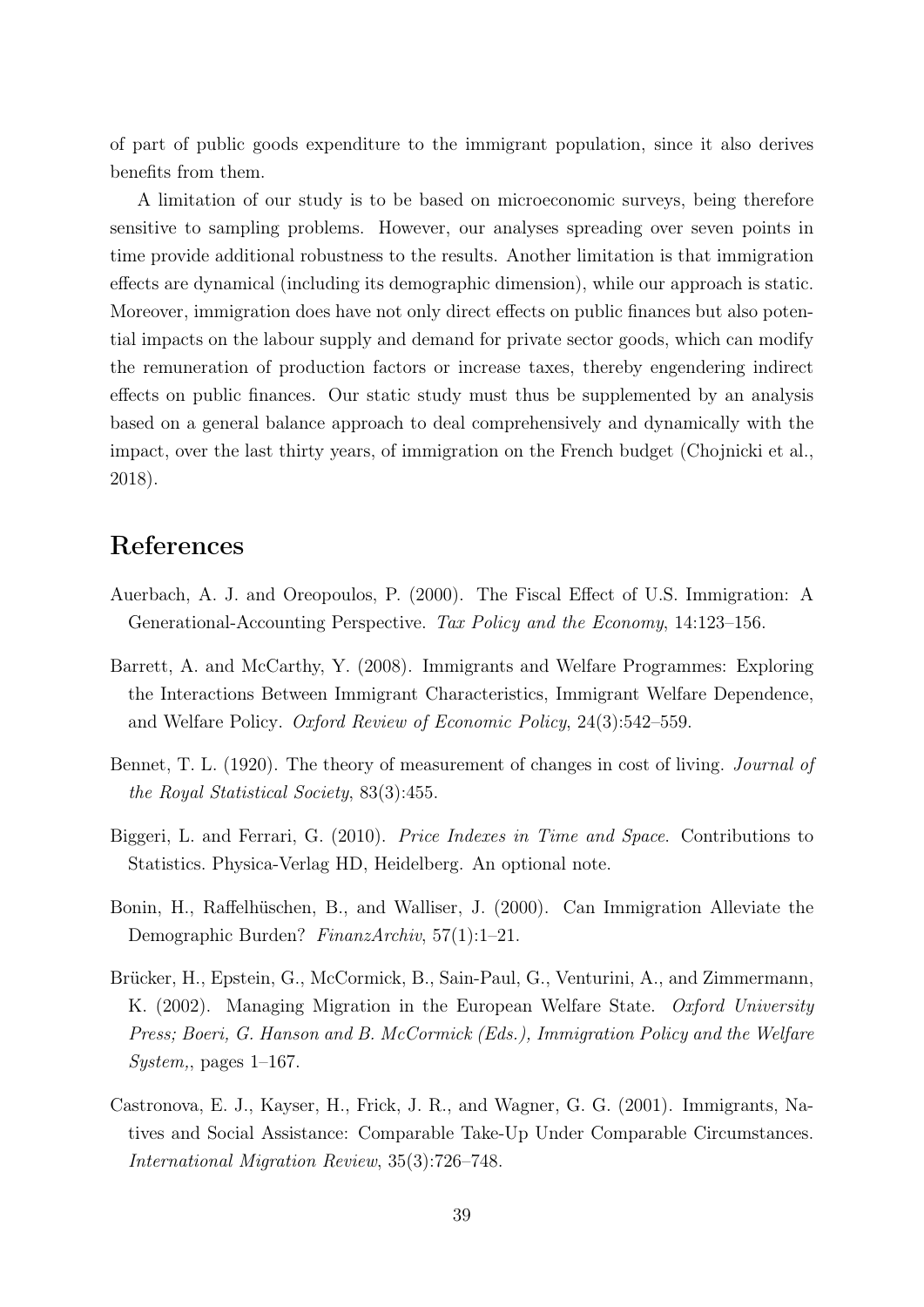- Chojnicki, X., , Ragot, L., and Sokhna, N. P. (2018). L'impact budgétaire de 30 ans d'immigration en France : (II) une approche en équilibre général calculable. Working Paper, CEPII - Forthcoming.
- Chojnicki, X. (2011). Impact budgétaire de l'immigration en france. Revue économique, 62(3):531–543.
- Chojnicki, X. (2013). The Fiscal Impact of Immigration in France: A Generational Accounting Approach. The World Economy, 36(8):1065–1090.
- Chojnicki, X., Defoort, C., Drapier, C., and Ragot, L. (2010). Migrations et protection sociale : étude sur les liens et les impacts de court et long terme. Rapport, Dees-Mire.
- Chojnicki, X., Docquier, F., and Ragot, L. (2011). Should the Us Have Locked Heaven's Door? Journal of Population Economics, 24(1):317–359.
- Chojnicki, X., Edo, A., , and Ragot, L. (2016). Intra-European Migration in Crisis Times. Policy brief 2016-13, CEPII.
- Chojnicki, X. and Ragot, L. (2015). Impacts of Immigration on an Ageing Welfare State: An Applied General Equilibrium Model for France. Fiscal Studies, 37(2):258–284.
- Christel, V. and Deloffre, A. (2008). Les montants des retraites selon le lieu de naissance et de résidence. Drees, Études et résultats, 672.
- Coene, O. (2004). Methodology for analysis of adjustments of weighted averages. Technical report, Internal National Bank of Belgium.
- Collado, M. D., Iturbe-Ormaetxe, I., and Valera, G. (2004). Quantifying the Impact of Immigration on the Spanish Welfare State. International Tax and Public Finance, 11(3):335–353.
- Dustmann, C. and Frattini, T. (2014). The Fiscal Effects of Immigration To the Uk. The Economic Journal, 124(22):593–643.
- Fehr, H., Jokisch, S., and Kotlikoff, L. J. (2004). The role of immigration in dealing with the developed world's demographic transition. FinanzArchiv, 60(3):296–324.
- Hansen, M. F., Schultz-Nielsen, M. L., and Tranæs, T. (2017). The fiscal impact of immigration to welfare states of the Scandinavian type. Journal of Population Economics, 30(3):925–952.
- Huber, P. and Oberdabernig, D. A. (2016). Decomposing Welfare Wedges: An Analysis of Welfare Dependence of Immigrants and Natives in Europe. Kyklos, 69(1):82–107.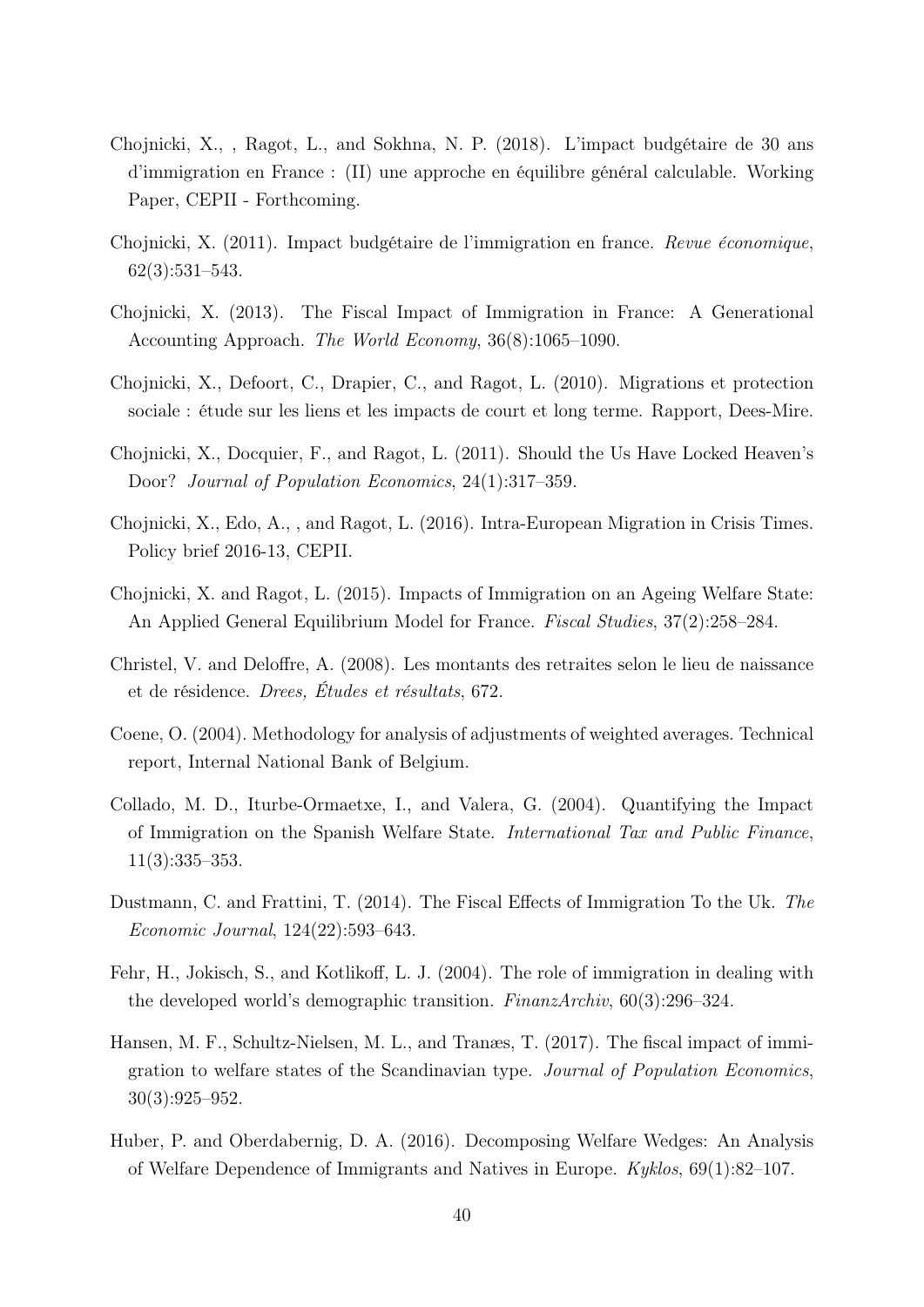- Lee, R. and Miller, T. (1997). The Future Fiscal Impacts of Current Immigrants. James P. Smith and Barry Edmonston, Editors; The New Americans: Economic, Demographic, and Fiscal Effects of Immigration, 90(2):350–354.
- Lee, R. and Miller, T. (2000). Immigration, Social Security, and Broader Fiscal Impacts. American Economic Review, 90(2):350–354.
- Mayr, K. (2005). The Fiscal Impact of Immigrants in Austria A Generational Accounting Analysis. Empirica, 32(2):181–216.
- Monso, O. (2008). L'immigration a-t-elle un effet sur les finances publiques ? Revue française d'économie, 23(2):3–56.
- OECD (2013). The Fiscal Impact of Immigration in OECD Countries. In International Migration Outlook 2013, chapter 3, pages 133–202. OECD Publishing, Paris.
- Preston, I. (2014). The Effect of Immigration on Public Finances. The Economic Journal, 124:569–592.
- Riphahn, R. (1999). Immigrant Participation in Social Assistance Programs: Evidence from German Guestworkers. CEPR Discussion Papers 2318, C.E.P.R. Discussion Papers.
- Rowthorn, R. (2008). The Fiscal Impact of Immigration on the Advanced Economies. Oxford Review of Economic Policy, 24(3):560–580.
- Storesletten, K. (2000). Sustaining Fiscal Policy Through Immigration. Journal of Political Economy, 108(2):300–323.
- Storesletten, K. (2003). Fiscal Implications of Immigration-A Net Present Value Calculation. Scandinavian Journal of Economics, 105(3):487–506.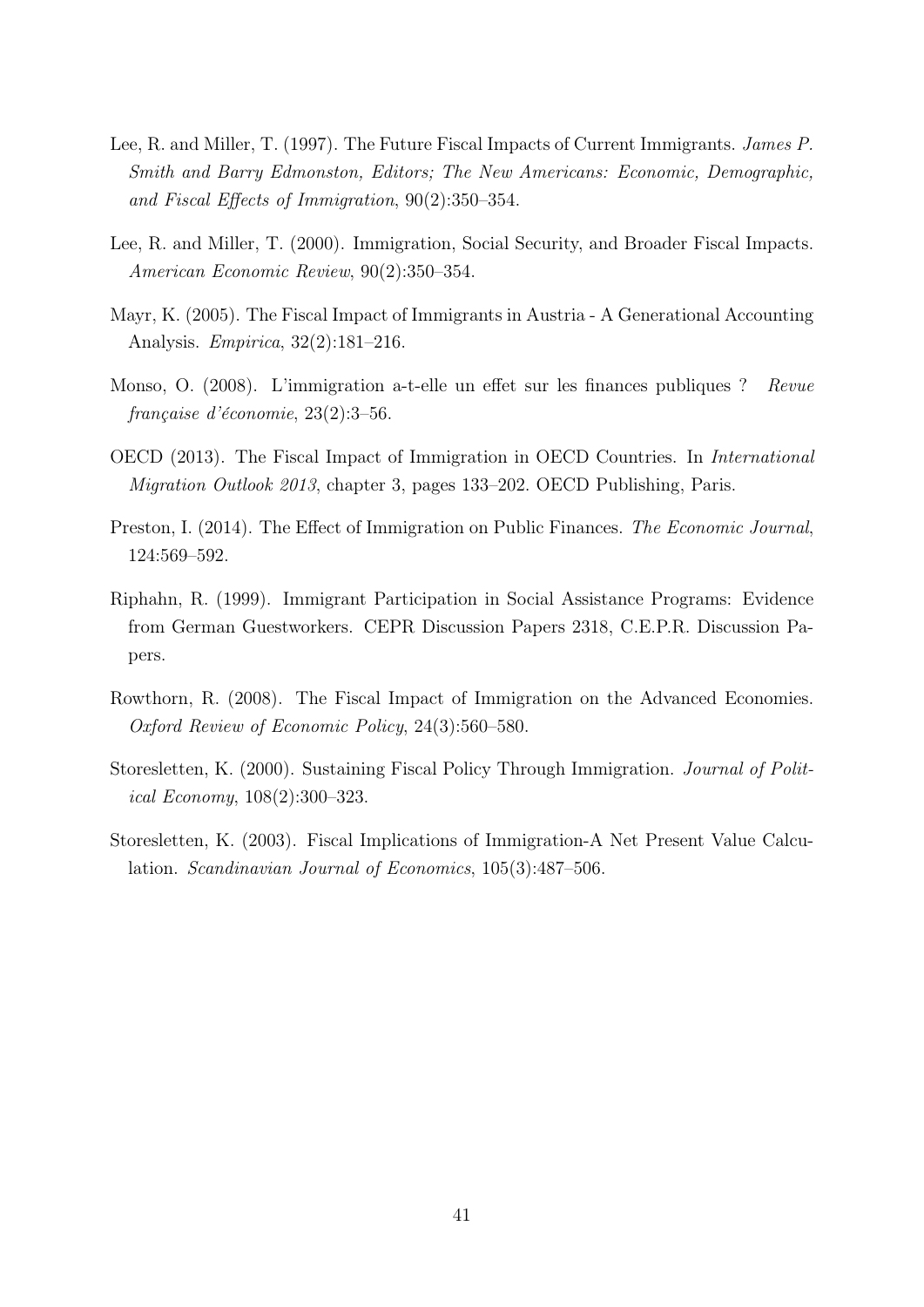# A Age structure and qualifications of EU and non-EU immigrants



Figure 6: Age distribution of immigrants (in % of population considered) and average age

Source: Authors' calculations.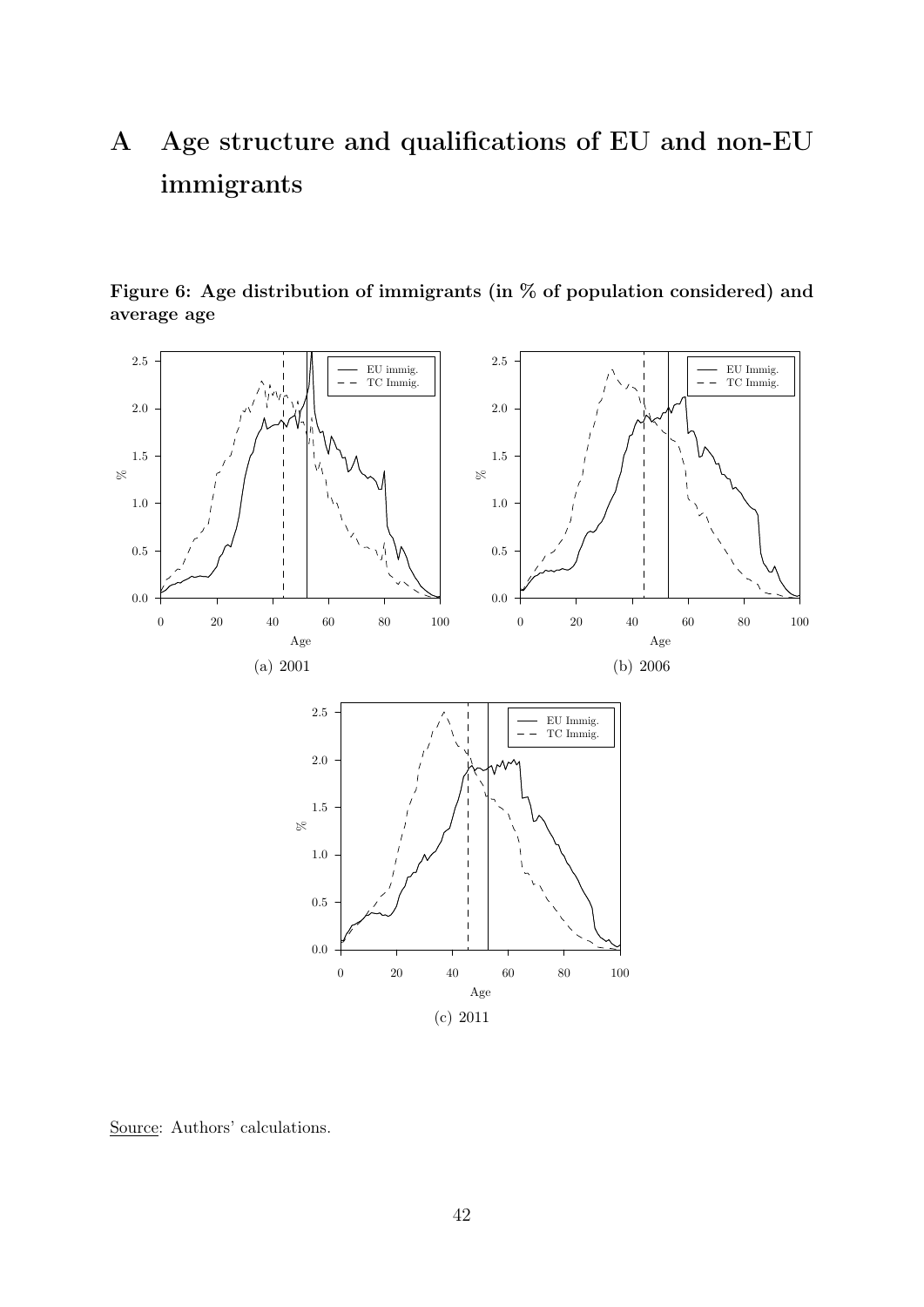# B Net budget contribution profiles by age and level of qualification

Figure 7: Taxes, transfers and net taxes according to level of qualification (in constant 2005 euros)





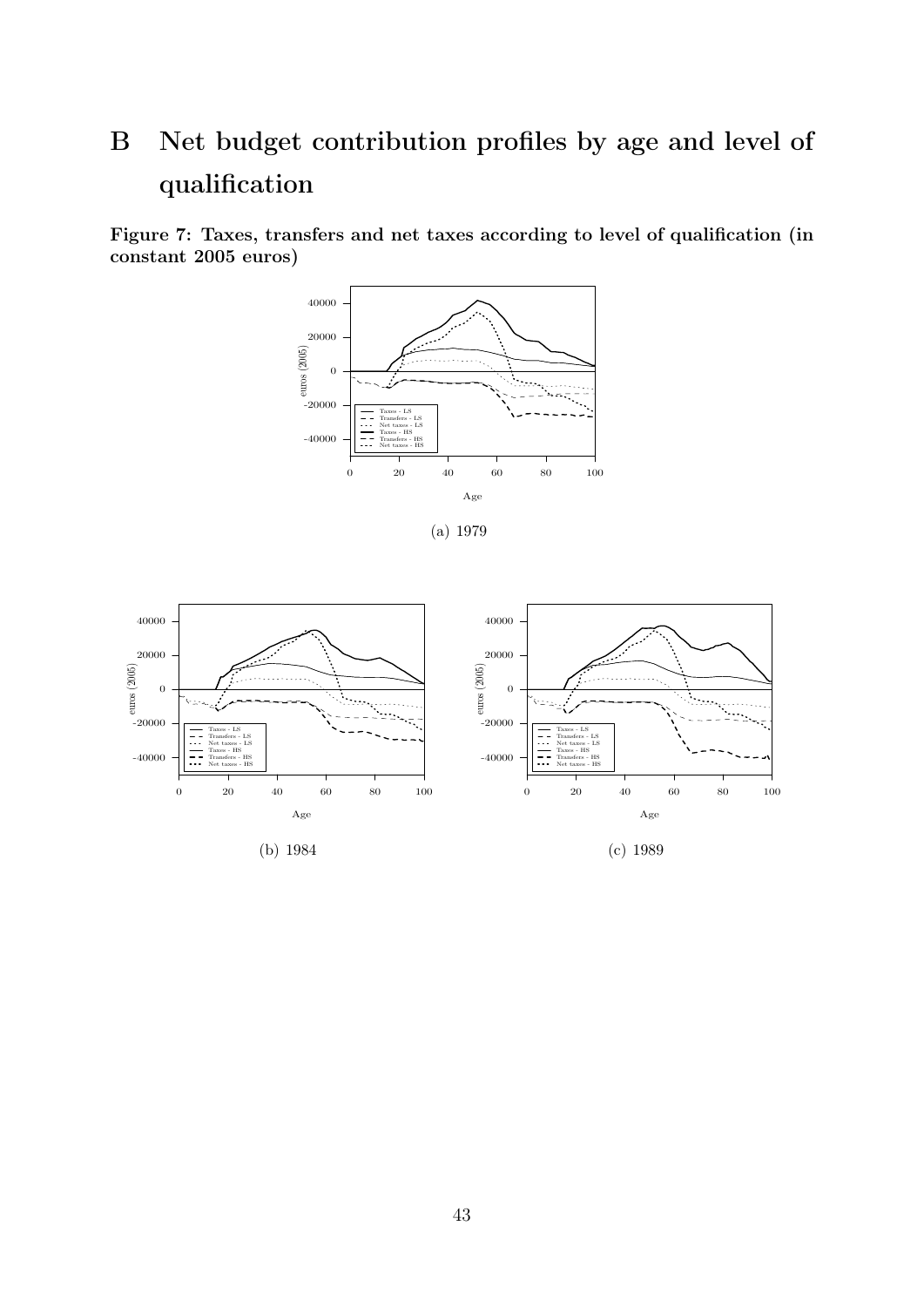

Source : Authors' calculations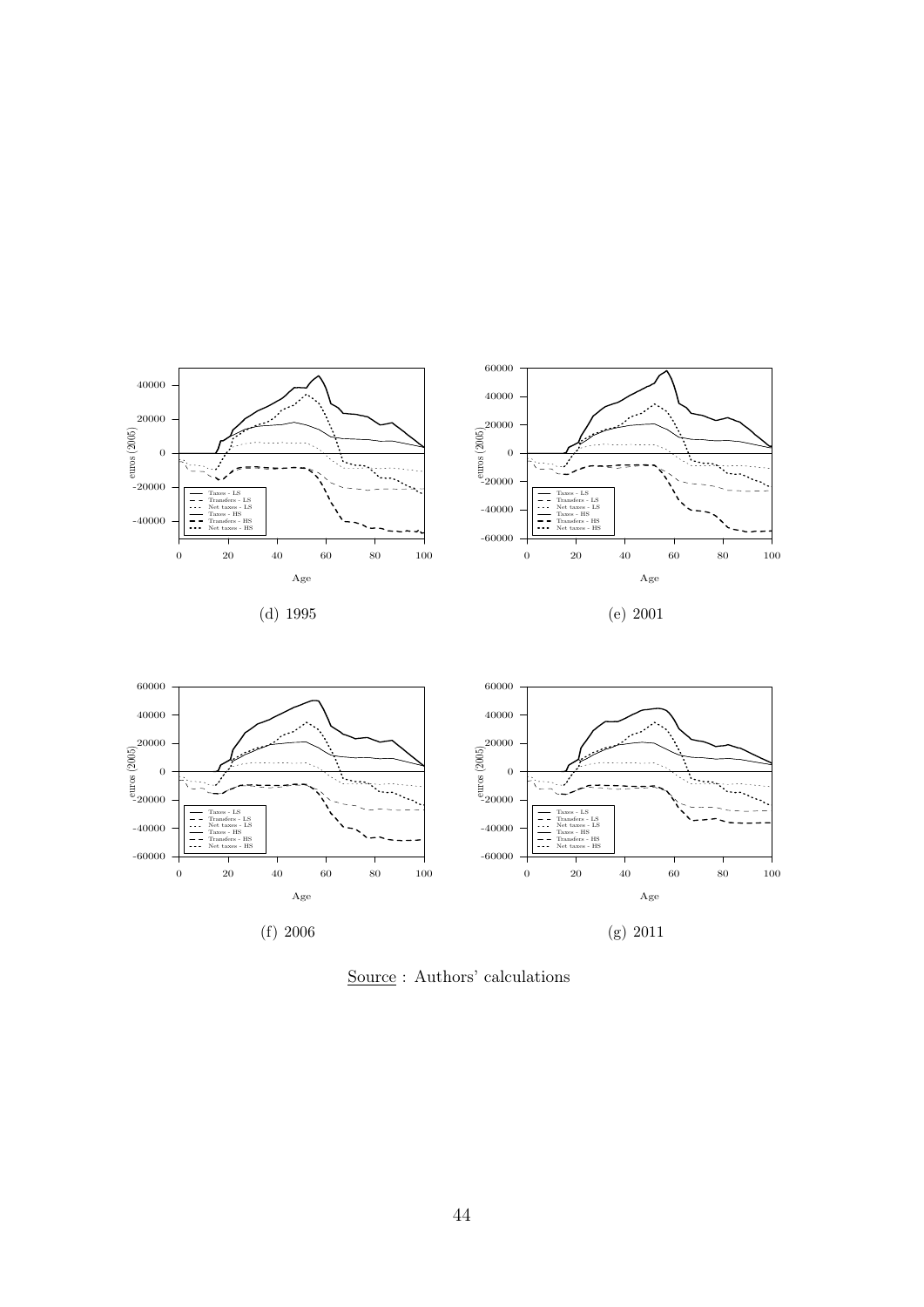## C Net budget contribution profiles by age and origin



Figure 8: Taxes, transfers and net taxes according to origin (in constant 2005 euros)



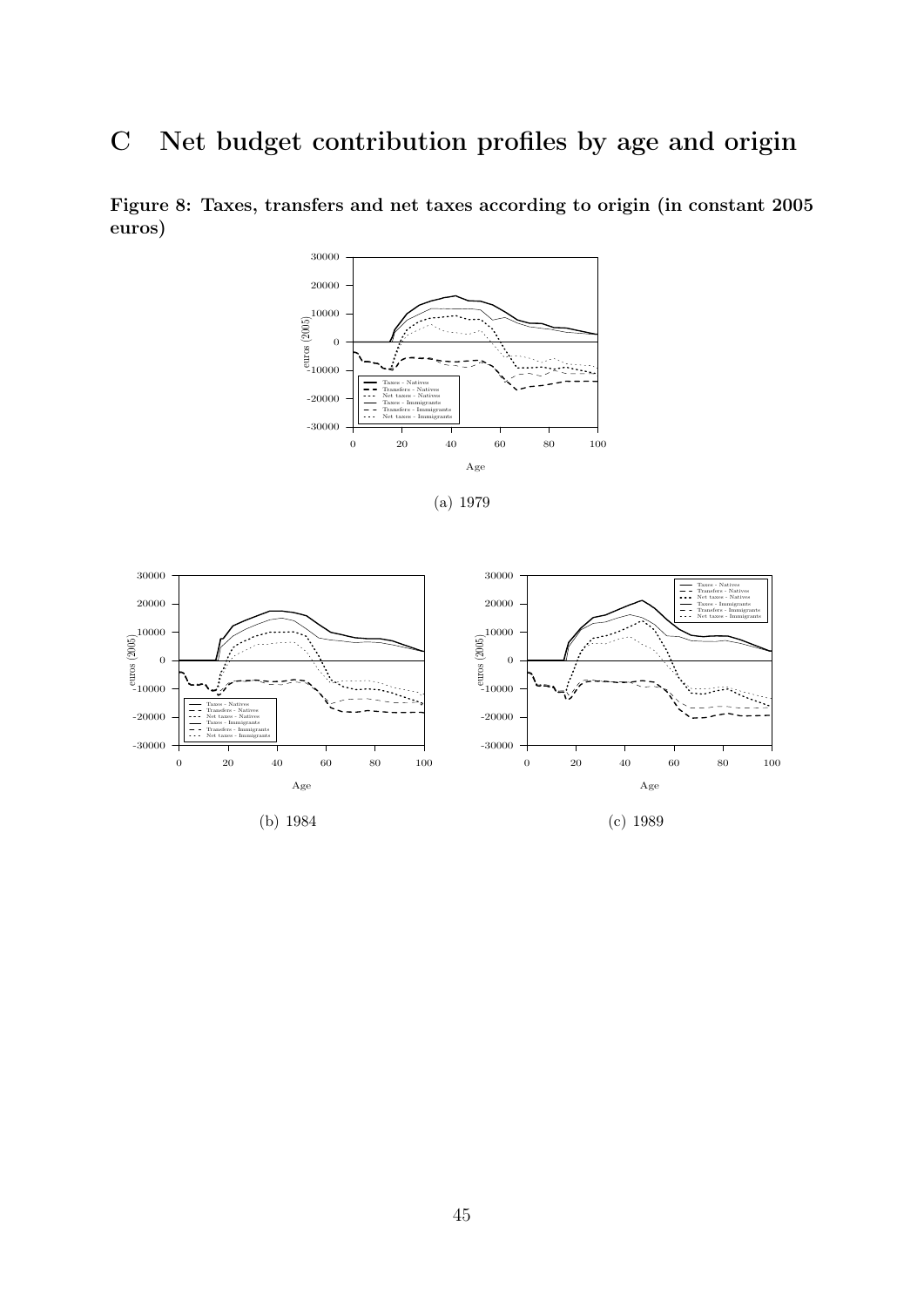

Source : Authors' calculations.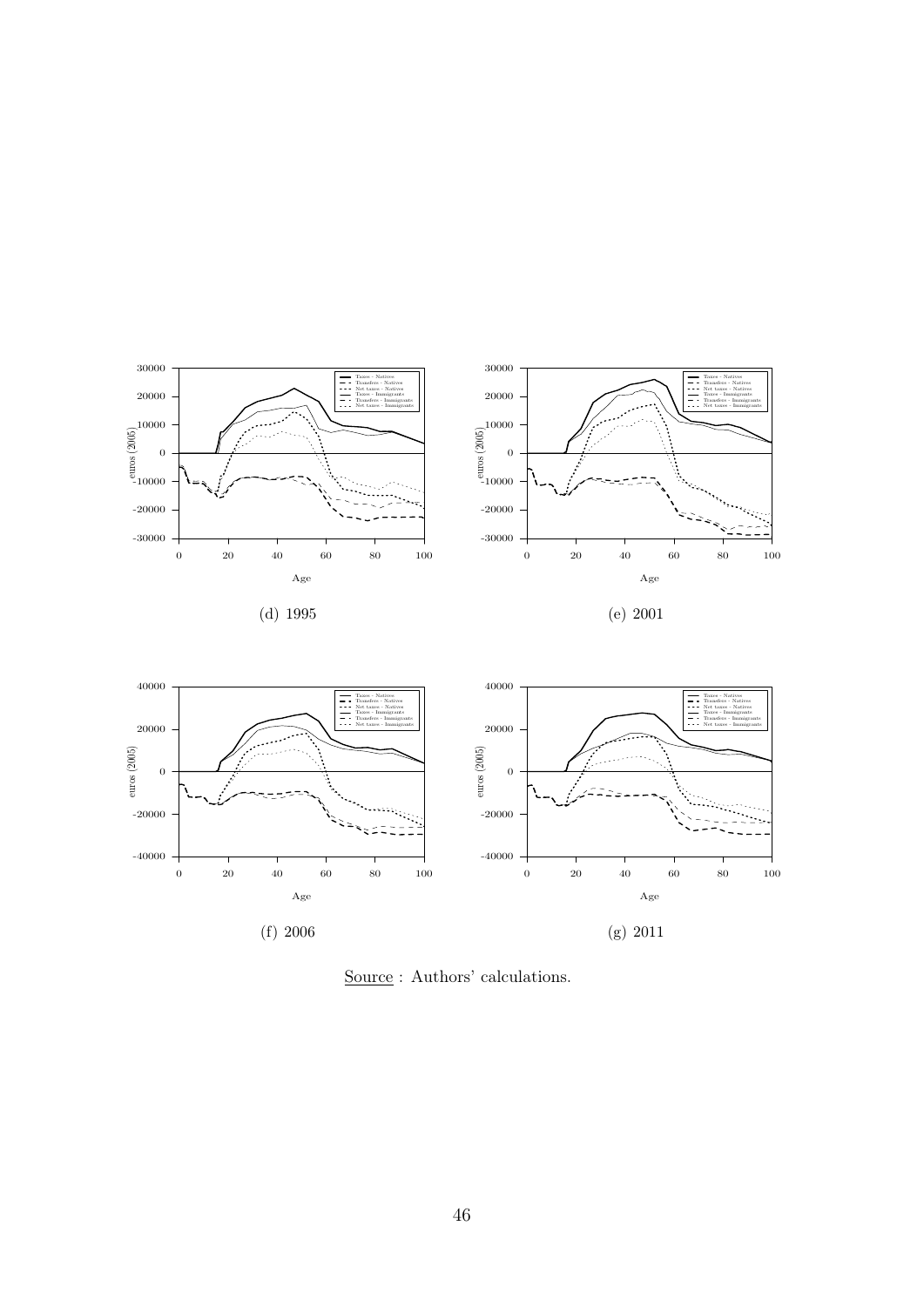Figure 9: Taxes, transfers and net taxes according to origin of immigrants (in constant 2005 euros)



(a) 2001



Source : Authors' calculations.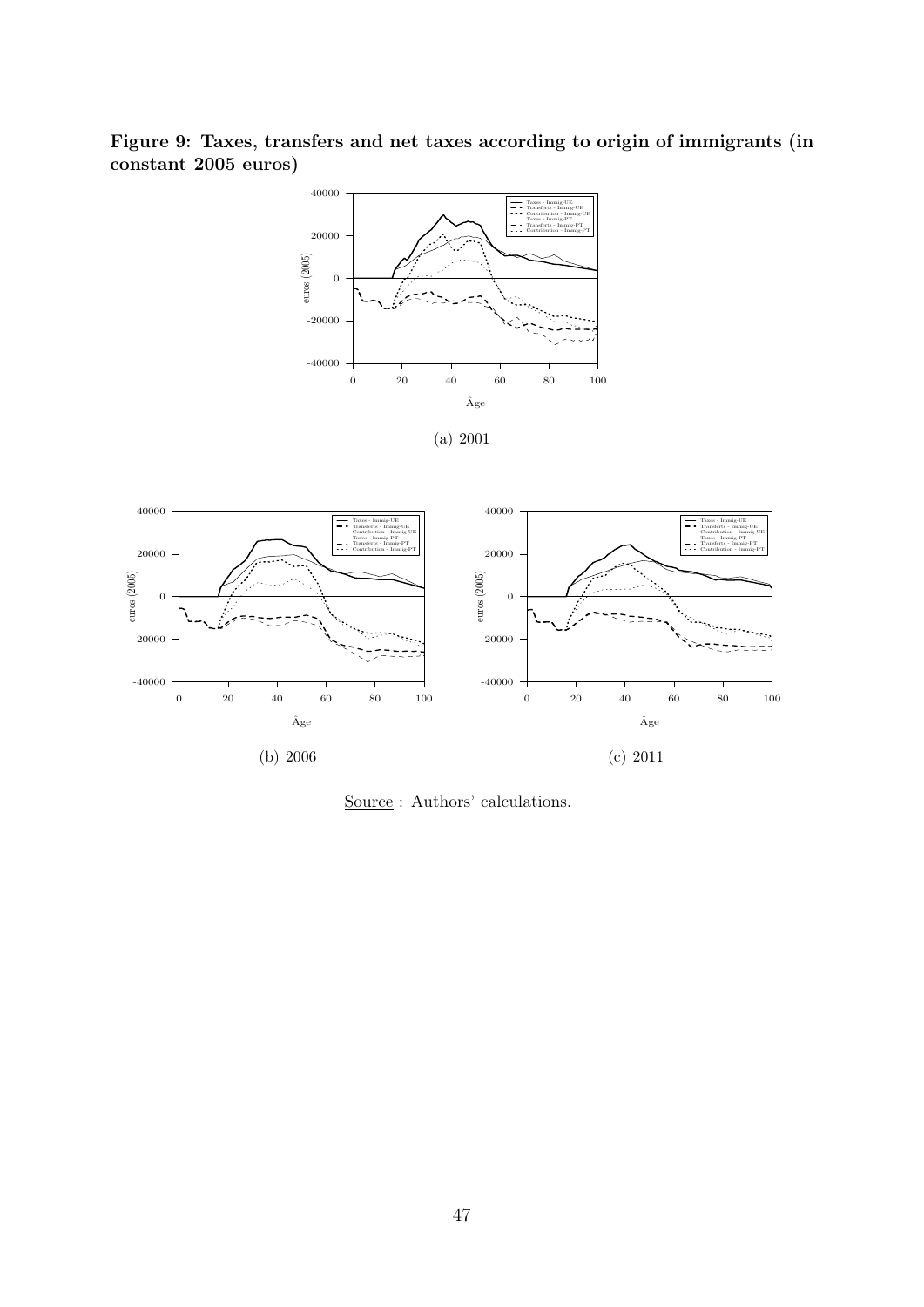# D Net individual contributions disaggregated by type of taxes and transfers

|                                 | 1979             | 1984             | 1989             | 1995                                      | 2001      | 2006           | 2011      |
|---------------------------------|------------------|------------------|------------------|-------------------------------------------|-----------|----------------|-----------|
|                                 |                  |                  |                  | <b>Natives</b>                            |           |                |           |
| Personal income tax             | 681              | 806              | 770              | 836                                       | 872       | 851            | 720       |
| Capital income tax              | 417              | 462              | 615              | 472                                       | 849       | 840            | 708       |
| Indirect taxes                  | 1,724            | 1,822            | 2,156            | 2,225                                     | 2,538     | 2,633          | 2,515     |
| Local taxes                     | 195              | 255              | 316              | 408                                       | 452       | 527            | 700       |
| CSG-CRDS                        | $\boldsymbol{0}$ | $\boldsymbol{0}$ | $\boldsymbol{0}$ | $\,290$                                   | 1,204     | 1,291          | 1,362     |
| Social contributions            | 3,563            | 4,081            | 4,510            | 4,911                                     | 4,898     | 5,240          | 5,613     |
| Other revenues                  | 1,884            | 2,253            | 2,256            | 2,646                                     | 2,745     | 3,076          | 3,065     |
| (a) Total of individualized     |                  |                  |                  |                                           |           |                |           |
| taxes                           | 8,465            | 9,678            | 10,623           | 11,788                                    | 13,558    | 14,459         | 14,682    |
| $\operatorname{Health}$         | $-1,410$         | $-1,593$         | $-1,723$         | $-2,042$                                  | $-2,306$  | $-2,572$       | $-2,721$  |
| Pension                         | $-1,805$         | $-2,127$         | $-2,426$         | $-2,948$                                  | $-3,327$  | $-3,652$       | $-4,165$  |
| Familly                         | $-487$           | $-600$           | $-595$           | $-645$                                    | $-713$    | $-740$         | $-819$    |
| Unemployment                    | $-249$           | $-454$           | $-461$           | $-496$                                    | $-507$    | $-505$         | $-538$    |
| Housing                         | $-83$            | $-134$           | $-159$           | $-215$                                    | $-218$    | $-200$         | $-216$    |
| Poverty-exclusion               | $-19$            | $-21$            | $-43$            | $-100$                                    | $-129$    | $-137$         | $-188$    |
| Education                       | $-1,260$         | $-1,410$         | $-1,527$         | $-1,903$                                  | $-2,052$  | $-2,047$       | $-2,054$  |
| Other expenditures              | $-3,011$         | $-3,489$         | $-3,657$         | $-4,006$                                  | $-3,966$  | $-4,546$       | $-4,665$  |
| (b) Total of individualized     |                  |                  |                  |                                           |           |                |           |
| transfers                       | $-8,325$         | $-9,828$         | $-10,591$        | $-12,354$                                 | $-13,217$ | $-14,399$      | $-15,366$ |
| Pensions paid abroad            | $-5$             | $-6$             | $-7$             | $-8$                                      | $-13$     | $-14$          | $-16$     |
| Social housing expenditures     | $-62$            | $-67$            | $-19$            | $-20$                                     | $-15$     | $\textbf{-}19$ | $-39$     |
| (c) Total of non individualized |                  |                  |                  |                                           |           |                |           |
| expenditures                    | $-67$            | $-73$            | $-26$            | $-29$                                     | $-28$     | $-33$          | $-55$     |
| Total expenditures $(b+c)$      | $-8,392$         | $-9,901$         | $-10,617$        | $-12,383$                                 | $-13,244$ | $-14,432$      | $-15,421$ |
| Net individualized              |                  |                  |                  |                                           |           |                |           |
| Contribution $(a+b)$            | 140.1            | $-149.7$         | 32.5             | $-566.2$                                  | 341.6     | 60.3           | $-683.3$  |
| Net contribution $(a+b+c)$      | 73               | $-223$           | 6.3              | $-595$                                    | 314       | 28             | $-738$    |
|                                 |                  |                  |                  | $\label{lem:optimal} \textbf{Immigrants}$ |           |                |           |
| Personal income tax             | 474              | 466              | $532\,$          | 554                                       | 890       | 655            | 805       |
| Capital income tax              | 405              | $277\,$          | 330              | $297\,$                                   | 799       | 627            | 420       |
| Indirect taxes                  | 1,792            | 1,970            | 2,320            | 2,178                                     | 3,108     | 3,085          | 3,016     |
| $\operatorname{Local}$ taxes    | 166              | 230              | 270              | $329\,$                                   | 474       | 537            | 713       |
| $\mathop{\mbox{\rm CSG-CRDS}}$  | $\boldsymbol{0}$ | $\boldsymbol{0}$ | $\boldsymbol{0}$ | $262\,$                                   | 1,264     | 1,295          | 1,057     |
| Social contributions            | 3,260            | 3,909            | 4,550            | 4,492                                     | 4,694     | 5,124          | 2,935     |
| Other revenues                  | 2,333            | 2,774            | 2,764            | 3,234                                     | 3,354     | 3,735          | 3,727     |

Table 10: Disaggregation of individual net contributions (2005 euros)

(continued next page)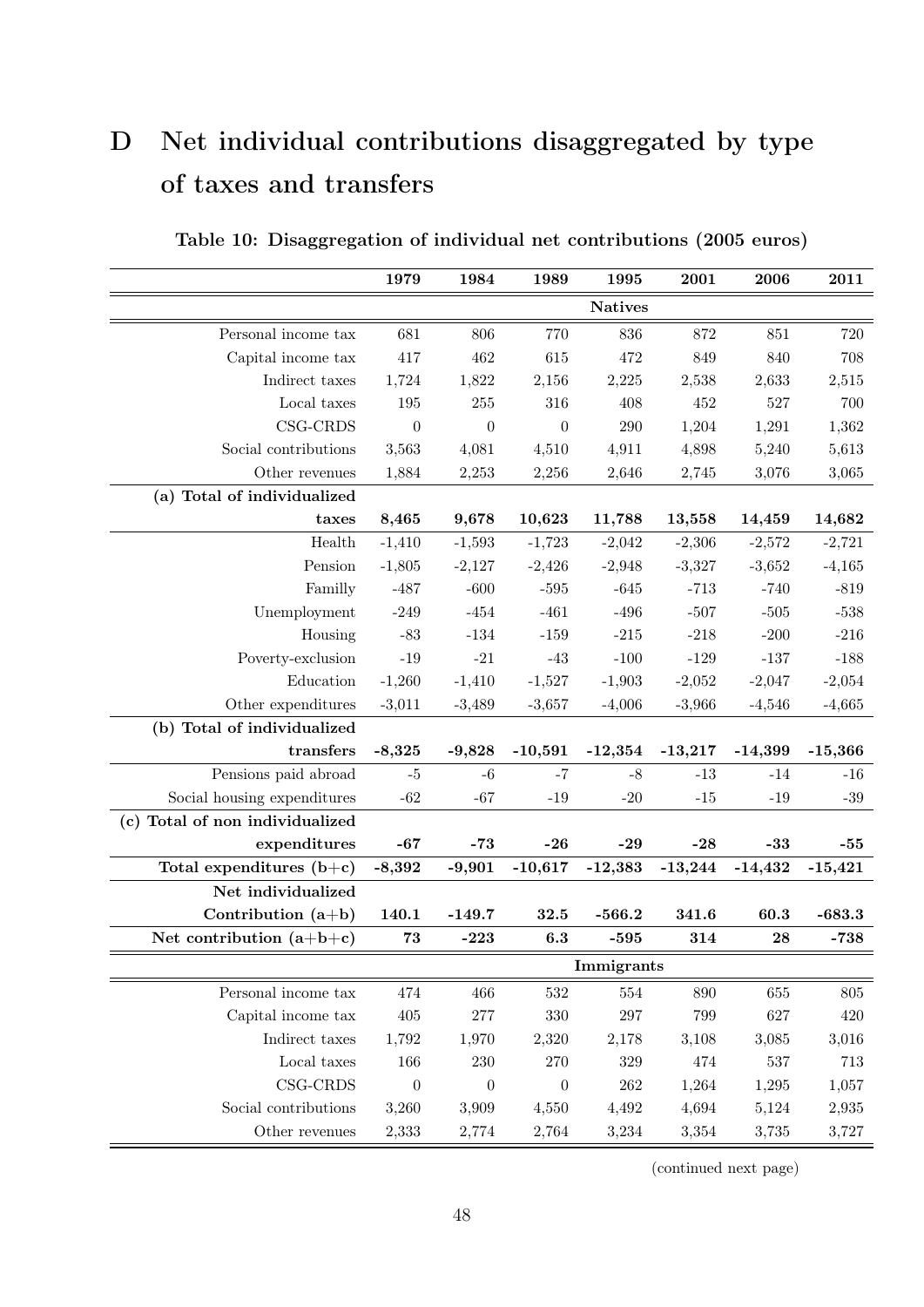(Tableau 10, continued)

|                                 | 1979     | 1984      | 1989      | 1995      | 2001      | 2006      | 2011      |
|---------------------------------|----------|-----------|-----------|-----------|-----------|-----------|-----------|
| (d) Total of individualized     |          |           |           |           |           |           |           |
| taxes                           | 8,430    | 9,627     | 10,766    | 11,346    | 14,583    | 15,059    | 12,672    |
| Health                          | $-1,070$ | $-1,266$  | $-1,443$  | $-1,094$  | $-2,300$  | $-2,630$  | $-2,946$  |
| Pension                         | $-1,355$ | $-1,851$  | $-2,102$  | $-2,419$  | $-3,351$  | $-3,191$  | $-2,789$  |
| Familly                         | $-1,376$ | $-1,185$  | $-1,045$  | $-1,437$  | $-1,542$  | $-1,450$  | $-580$    |
| Unemployment                    | $-666$   | $-778$    | $-729$    | $-967$    | $-942$    | $-866$    | $-566$    |
| Housing                         | $-102$   | $-244$    | $-321$    | $-447$    | $-626$    | $-535$    | $-482$    |
| Poverty-exclusion               | $-44$    | $-49$     | $-101$    | $-241$    | $-304$    | $-458$    | $-527$    |
| Education                       | $-645$   | $-706$    | $-738$    | $-855$    | $-838$    | $-854$    | $-847$    |
| Other expenditures              | $-3,011$ | $-3,489$  | $-3,657$  | $-4,006$  | $-3,966$  | $-4,546$  | $-4,665$  |
| (e) Total of individualized     |          |           |           |           |           |           |           |
| transfers                       | $-8,269$ | $-9,569$  | $-10,136$ | $-11,466$ | $-13,869$ | $-14,530$ | $-13,402$ |
| Pensions paid abroad            | $-314$   | $-393$    | $-429$    | $-514$    | -767      | $-765$    | $-806$    |
| Social housing expenditures     | $-156$   | $-167$    | $-49$     | $-51$     | $-38$     | $-42$     | $-82$     |
| (f) Total of non individualized |          |           |           |           |           |           |           |
| expenditures                    | $-470$   | $-560$    | $-478$    | $-565$    | $-805$    | $-807$    | $-888$    |
| Total expenditures $(e+f)$      | $-8,739$ | $-10,129$ | $-10,614$ | $-12,030$ | $-14,674$ | $-15,337$ | $-14,290$ |
| Net individualized              |          |           |           |           |           |           |           |
| contribution $(d+e)$            | 160.8    | 58.1      | 629.4     | $-119.5$  | 713.5     | 529.3     | $-729.8$  |
| Net contribution $(d+e+f)$      | $-309$   | $-502$    | 151       | $-684$    | $-92$     | $-278$    | $-1618$   |

Source : Authors' calculations.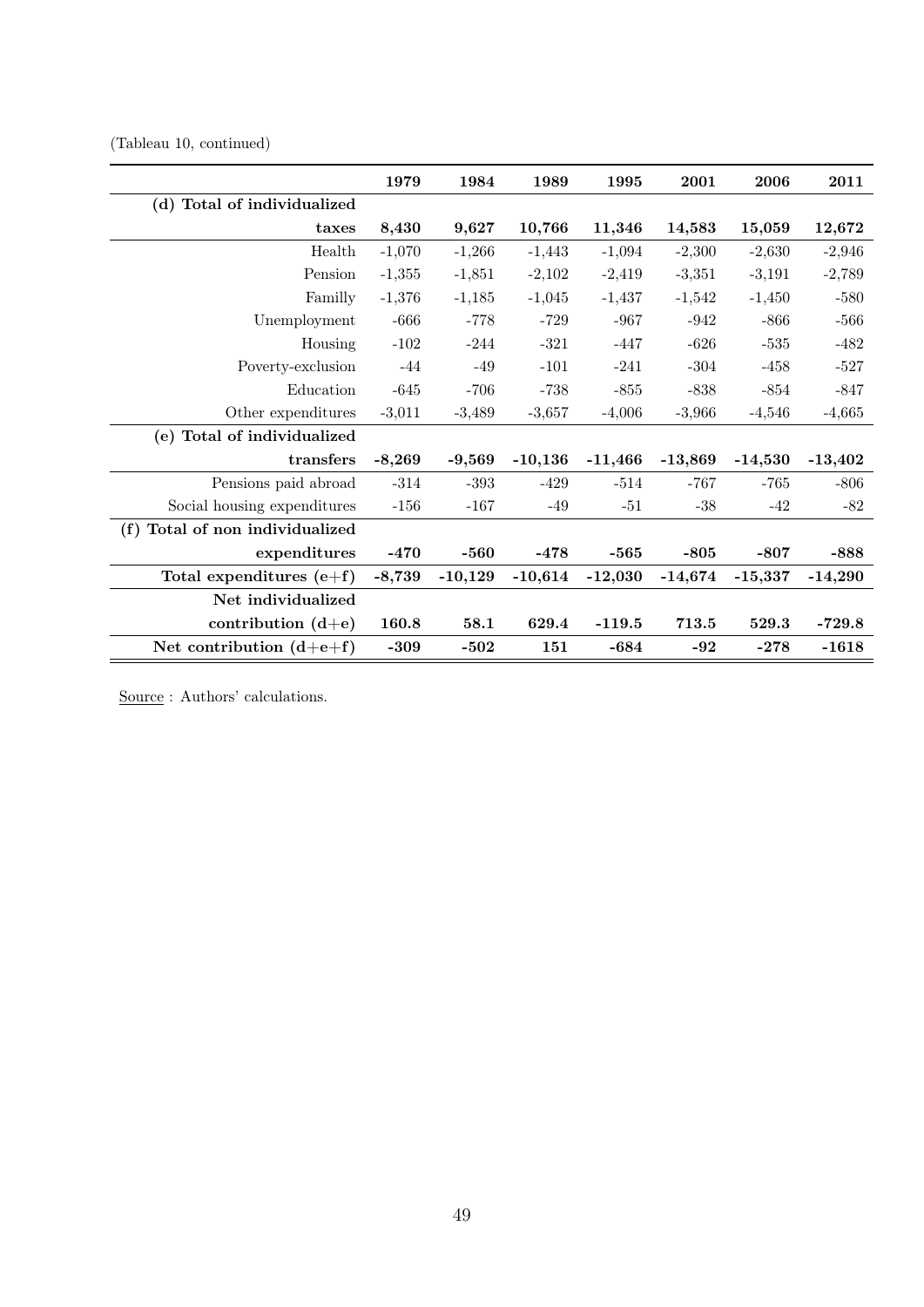|                                 | 2001      | 2006                   | 2011       |
|---------------------------------|-----------|------------------------|------------|
|                                 |           | EU immigrants          |            |
| Personal income tax             | 1,123     | 803                    | 1,208      |
| Capital income tax              | 1,023     | 880                    | 508        |
| Indirect taxes                  | 3,296     | 3,274                  | 3,227      |
| Local taxes                     | 556       | 692                    | 923        |
| CSG-CRDS                        | 1,403     | 1,523                  | 1,216      |
| Social contributions            | 6,342     | 5,533                  | 3,304      |
| Other revenues                  | 3,446     | 3,798                  | 3,745      |
| (a) Total of individualized     |           |                        |            |
| taxes                           | 17,189    | 16,504                 | 14,131     |
| Health                          | $-2,820$  | $-3,389$               | $-3,690$   |
| Pension                         | $-5,003$  | $-4,903$               | $-4,557$   |
| Familly                         | $-912$    | $-825$                 | $-249$     |
| Unemployment                    | $-807$    | $-597$                 | $-455$     |
| Housing                         | $-336$    | $-217$                 | $-204$     |
| Poverty-exclusion               | $-236$    | $-111$                 | $-317$     |
| Education                       | $-388$    | $-505$                 | $-627$     |
| Other expenditures              | $-3,966$  | $-4,546$               | $-4,665$   |
| (b) Total of individualized     |           |                        |            |
| expenditures                    | $-14,468$ | $-15,095$              | $-14,764$  |
| Pensions paid abroad            | $-998$    | $-1,080$               | $-1,165$   |
| Social housing expenditures     | $-18$     | $-22$                  | $-45$      |
| (c) Total of non individualized |           |                        |            |
| expenditures                    | $-1,017$  | $-1,102$               | $-1,210$   |
| Total expenditures $(b+c)$      | $-15,484$ | $-16,197$              | $-15,974$  |
| Net individualized              |           |                        |            |
| contribution $(a+b)$            | 2,721     | 1,409                  | $-633$     |
| Net contribution $(a+b+c)$      | 1,705     | 308                    | $-1,843$   |
|                                 |           | Third countries immig. |            |
| Personal income tax             | 747       | 575                    | 608        |
| Capital income tax              | 663       | 490                    | 377        |
| Indirect taxes                  | 2,993     | 2,984                  | 2,912      |
| Local taxes                     | 424       | 454                    | 611        |
| CSG-CRDS                        | 1,179     | 1,172                  | 979        |
| Social contributions            | 3,692     | 4,903                  | 2,755      |
| Other revenues                  | 3,299     | 3,701                  | 3,717      |
| (d) Total of individualized     |           |                        |            |
| taxes                           | 12,997    | 14,279                 | $11{,}959$ |
| Health                          | $-1,983$  | $-2,220$               | $-2,582$   |

Table 11: Disaggregation of individual net contributions of immigrants (2005 euros)

(continued next page)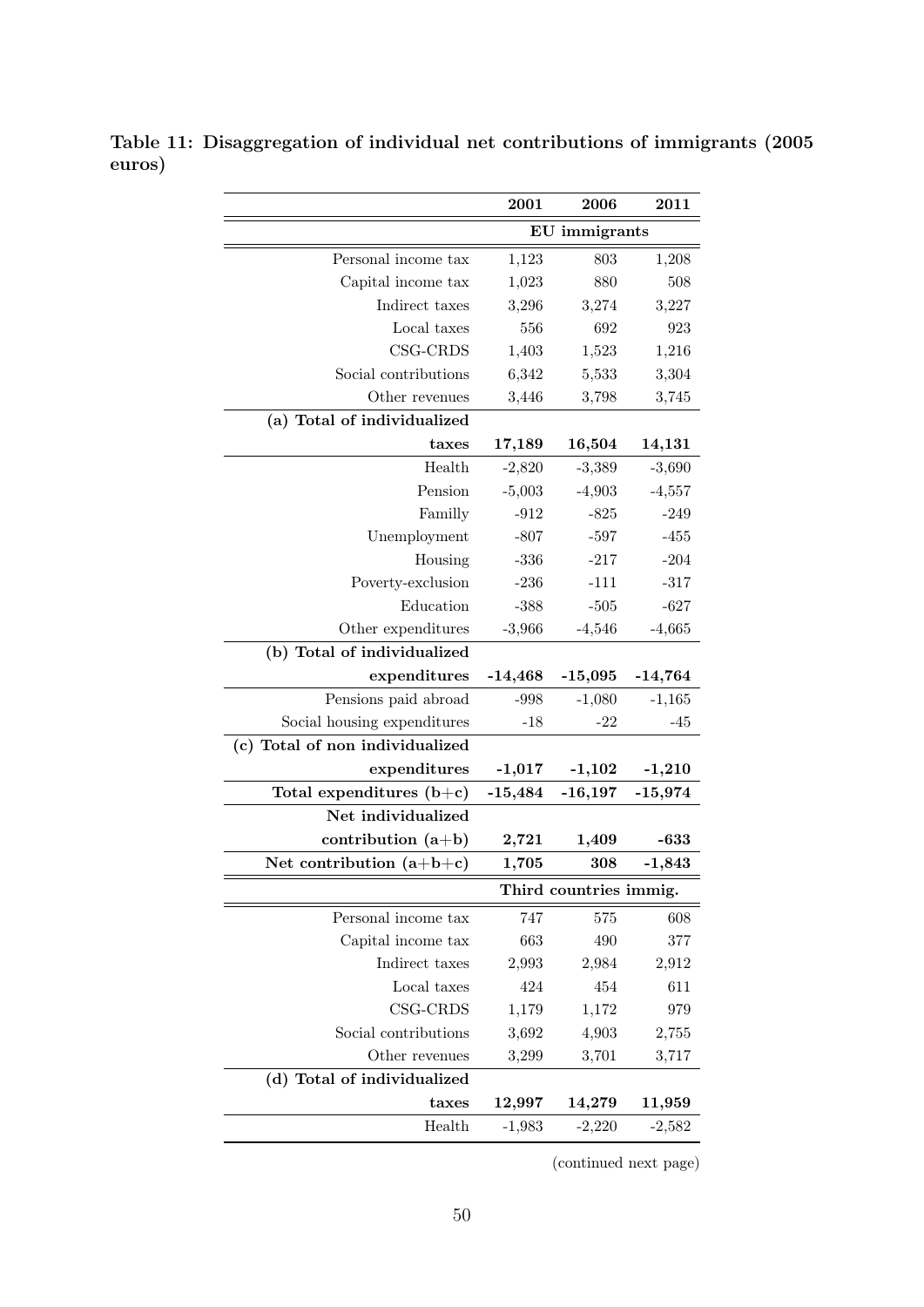|  |  |  | (Table 11, continued) |  |
|--|--|--|-----------------------|--|
|--|--|--|-----------------------|--|

| 2001      | 2006      | 2011      |
|-----------|-----------|-----------|
| $-2,346$  | $-2,266$  | $-1,926$  |
| $-1,925$  | $-1,787$  | -742      |
| $-1,024$  | $-1,010$  | $-619$    |
| $-802$    | $-707$    | $-617$    |
| $-346$    | $-645$    | $-629$    |
| $-1,111$  | $-1,042$  | $-955$    |
| $-3,966$  | $-4,546$  | $-4,665$  |
|           |           |           |
| $-13,505$ | $-14,224$ | $-12,736$ |
| $-627$    | -595      | $-631$    |
| $-50$     | $-53$     | $-100$    |
|           |           |           |
|           |           |           |
| -677      | $-648$    | -731      |
| $-14,181$ | $-14,872$ | $-13,468$ |
|           |           |           |
| -508      | 54        | -777      |
|           |           |           |

Source : Authors' calculations.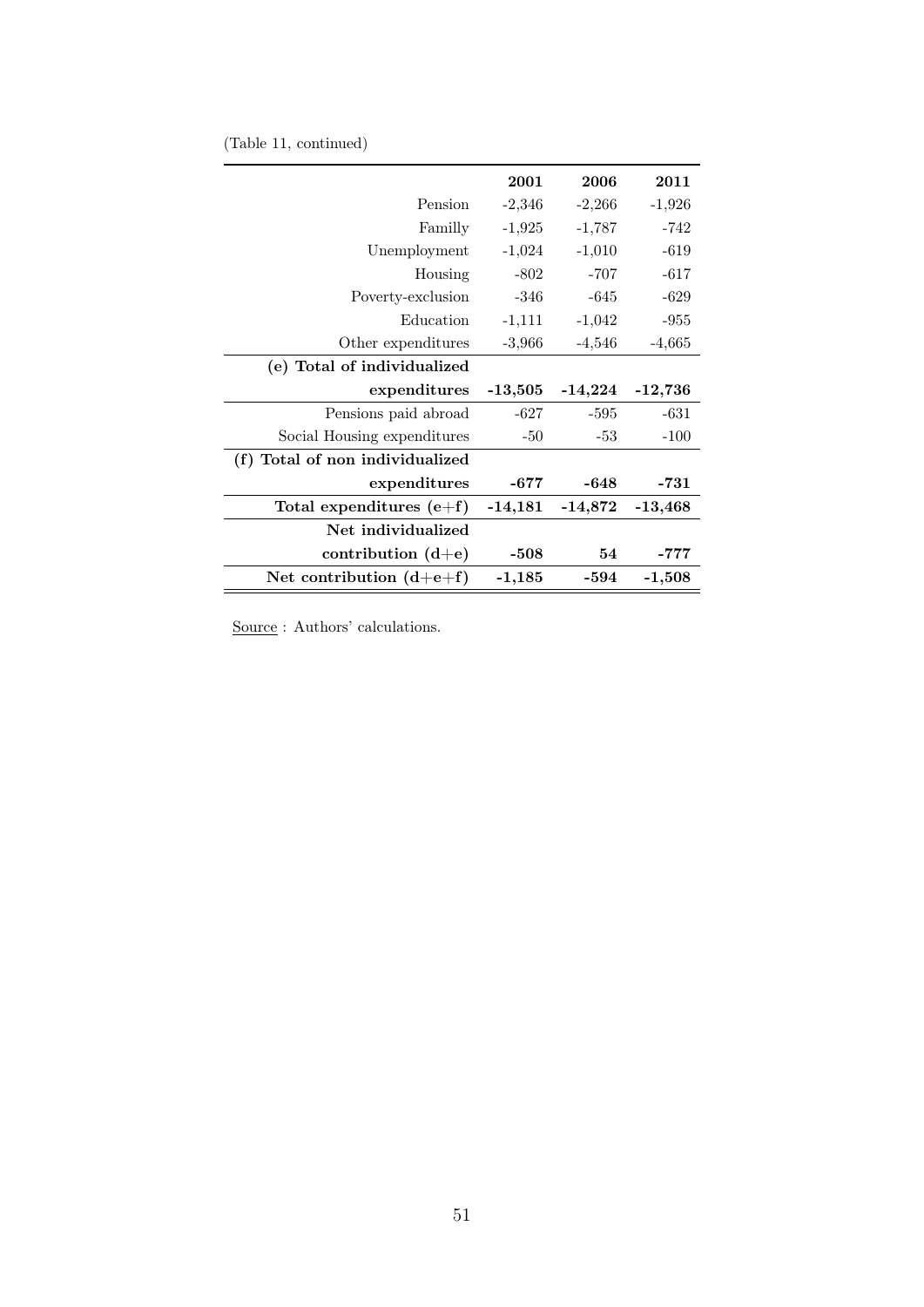## E Relevant Indicators

Since the net contribution to the public finances of each group according to origin  $(o = N$  for natives and  $o = I$  for immigrants) depends on their relative size, we propose two indicators to neutralise size effects:

• the ratio (in percentage) between total paid taxes and received transfers by each group. It can be interpreted as the share of received transfers by a group covered by the taxes they paid:

$$
p_o = \frac{\left(\sum_{i}\sum_{a=a}^{\overline{a}}\sum_{q}P_{o,a,q}(\tau_{o,a,q}^{i}+\bar{\tau})\right)+\bar{T}_o}{\left(\sum_{j}\sum_{a=0}^{\overline{a}}\sum_{q}P_{o,a,q}(g_{o,a,q}^{i}+\bar{g})\right)+\bar{G}_o} \times 100
$$
\n(11)

When the ratio is under 100%, the net contribution of the group is negative.The value of the indicator provides information on the magnitude of the gap between total group taxes and transfers;

• the second indicator expresses the net contribution *per capita*:

$$
s_o = \frac{S_o}{\sum_{a=0}^{\overline{a}} \sum_{q} P_{o,a,q}}
$$
(12)

It measures the average net contribution for each population category.

We have also calculated a third indicator that decomposes the primary balance per resident (s) into the components attributable to natives  $(s^N)$  and immigrants  $(s^I)$ :

$$
s^o = \frac{S_o}{\sum_o \sum_{a=0}^{\overline{a}} \sum_q P_{o,a,q}}
$$
(13)

Therefore

$$
s = \frac{S_N + S_I}{\sum_o \sum_{a=0}^{\overline{a}} \sum_q P_{o,a,q}} = s^N + s^I
$$
 (14)

Unlike the previous ones, the third indicator preserves the effect of population size. The component of the primary balance per resident attributable to either of the two populations is defined as the product of individual net contribution of a population and its share in the total population:

$$
s^{o} = \frac{S_{o}}{\sum_{a=0}^{\overline{a}} \sum_{q} P_{o,a,q}} \frac{\sum_{a=0}^{\overline{a}} \sum_{q} P_{o,a,q}}{\sum_{o} \sum_{a=0}^{\overline{a}} \sum_{q} P_{o,a,q}} = s_{o} \frac{\sum_{a=0}^{\overline{a}} \sum_{q} P_{o,a,q}}{\sum_{o} \sum_{a=0}^{\overline{a}} \sum_{q} P_{o,a,q}}
$$
(15)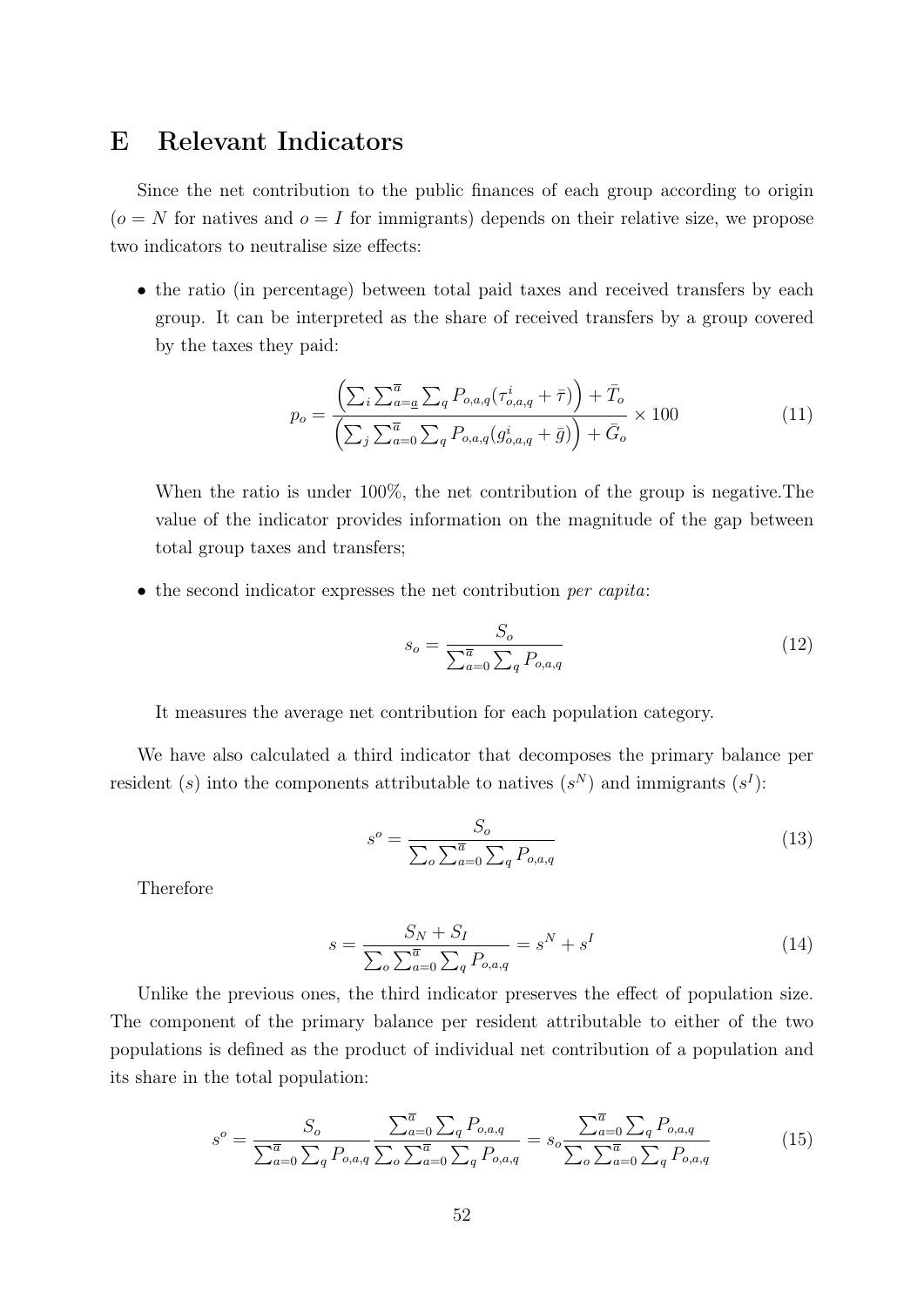## F Decomposition

The methodology to perform the decompositions of main results was borrowed from the theory of indices (Biggeri and Ferrari, 2010). We applied the particular decomposition proposed by Bennet (1920) to:

1. variation over time of the primary balance per resident (or difference in balance between two periods). The primary balance per resident (Equation 14) can also be written as:

$$
s_t = \frac{\sum_{o} \sum_{a=0}^{\overline{a}} \sum_{q} P_{o,a,q,t}^{i} c_{o,a,q,t}}{P_{tot,t}} = \sum_{o} \sum_{a=0}^{\overline{a}} \sum_{q} p_{o,a,q,t}^{i} c_{o,a,q,t}^{i}
$$
(16)

with  $P_{tot,t} = \sum_{o} \sum_{a=0}^{\overline{a}} \sum_{q} P_{o,a,q,t}$  being the total population,  $p_{o,a,q,t} = \frac{P_{o,a,q,t}}{P_{tot,t}}$  $\frac{P_{o,a,q,t}}{P_{tot,t}}$  the fraction of a population category in the total population, and  $ci_{o,a,q,t} = (\tau_{a,o,q,t} - \tau_{a,o,q,t})$  $g_{a.o.d.t}$ ) its individual contribution.

The contribution *per capita* of each of the two populations is then:

$$
s_{o,t} = \frac{\sum_{a=0}^{\overline{a}} \sum_{q} P_{o,a,q,t} c_{o,a,q,t}}{\sum_{a=0}^{\overline{a}} \sum_{q} P_{o,a,q,t}}
$$
(17)

The variation in the primary balance between periods  $t + 1$  and t is:

$$
\Delta_{t,t+1}(s) = s_{t+1} - s_t = \sum_{o} \sum_{a=0}^{\overline{a}} \sum_{q} p_{o,a,q,t+1} c i_{o,a,q,t+1} - \sum_{o} \sum_{a=0}^{\overline{a}} \sum_{q} p_{o,a,q,t} c i_{o,a,q,t} \tag{18}
$$

Such variation can be decomposed as proposed by Bennet (1920) after a modification by Coene (2004):

$$
\Delta_{t,t+1}(s) = \sum_{o} \sum_{a=0}^{\overline{a}} \sum_{q} \Delta_{t,t+1}(ci_{o,a,q})(\frac{p_{o,a,q,t+1} + p_{o,a,q,t}}{2}) + \sum_{o} \sum_{a=0}^{\overline{a}} \sum_{q} \Delta_{t,t+1}(p_{o,a,q})(\frac{(ci_{o,a,q,t+1} - s_{t+1}) + (ci_{o,a,q,t} - s_t)}{2})
$$
\n(19)

The first term of this decomposition measures the fiscal component of the temporal variation, or the part explained by the evolution of individual net tax contributions  $(c_i_{o,q,a})$  of each population category between the two periods. The second